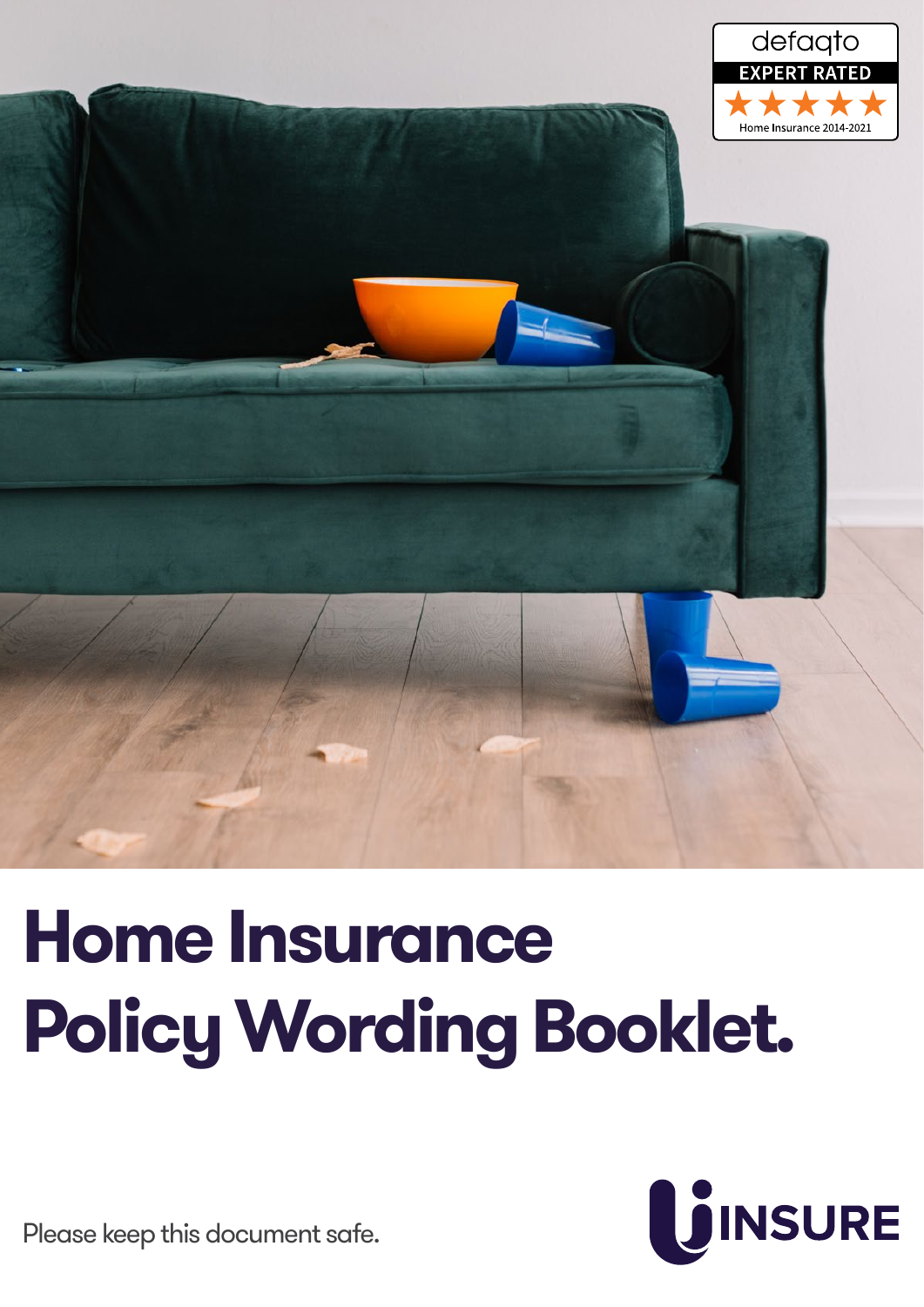## **Contents**

| Introduction to your policy                                                                                                                                                                                                                                                                                                                                                                                           | 1              |
|-----------------------------------------------------------------------------------------------------------------------------------------------------------------------------------------------------------------------------------------------------------------------------------------------------------------------------------------------------------------------------------------------------------------------|----------------|
| <b>Definitions</b>                                                                                                                                                                                                                                                                                                                                                                                                    | $\overline{2}$ |
| How to make a claim                                                                                                                                                                                                                                                                                                                                                                                                   | 5              |
| What your policy does not cover                                                                                                                                                                                                                                                                                                                                                                                       | 7              |
| <b>Section 1 - Buildings</b><br>Accidental damage extension                                                                                                                                                                                                                                                                                                                                                           | 8              |
| <b>Section 2 – Contents</b><br>Accidental damage cover<br>Personal belongings cover                                                                                                                                                                                                                                                                                                                                   | 15             |
| <b>Policy conditions</b><br>The contract of insurance<br>Information you have given us<br>Changes<br>The law that applies<br>Rights of third parties<br><b>Other insurances</b><br>Precautions<br>Security<br>Cancelling the policy and the cooling-off period<br><b>Fraudulent claims</b><br><b>Financial sanctions</b><br>Index linking<br>Language<br>Lapsed policy warning<br>Renewal<br>Several liability clause | 32             |
| <b>Section 3 - Family Legal Protection</b>                                                                                                                                                                                                                                                                                                                                                                            | 35             |
| <b>Section 4 - Home Emergency Cover</b>                                                                                                                                                                                                                                                                                                                                                                               | 47             |
| What to do if you have a complaint                                                                                                                                                                                                                                                                                                                                                                                    | 58             |
| <b>Privacy Notice</b>                                                                                                                                                                                                                                                                                                                                                                                                 | 58             |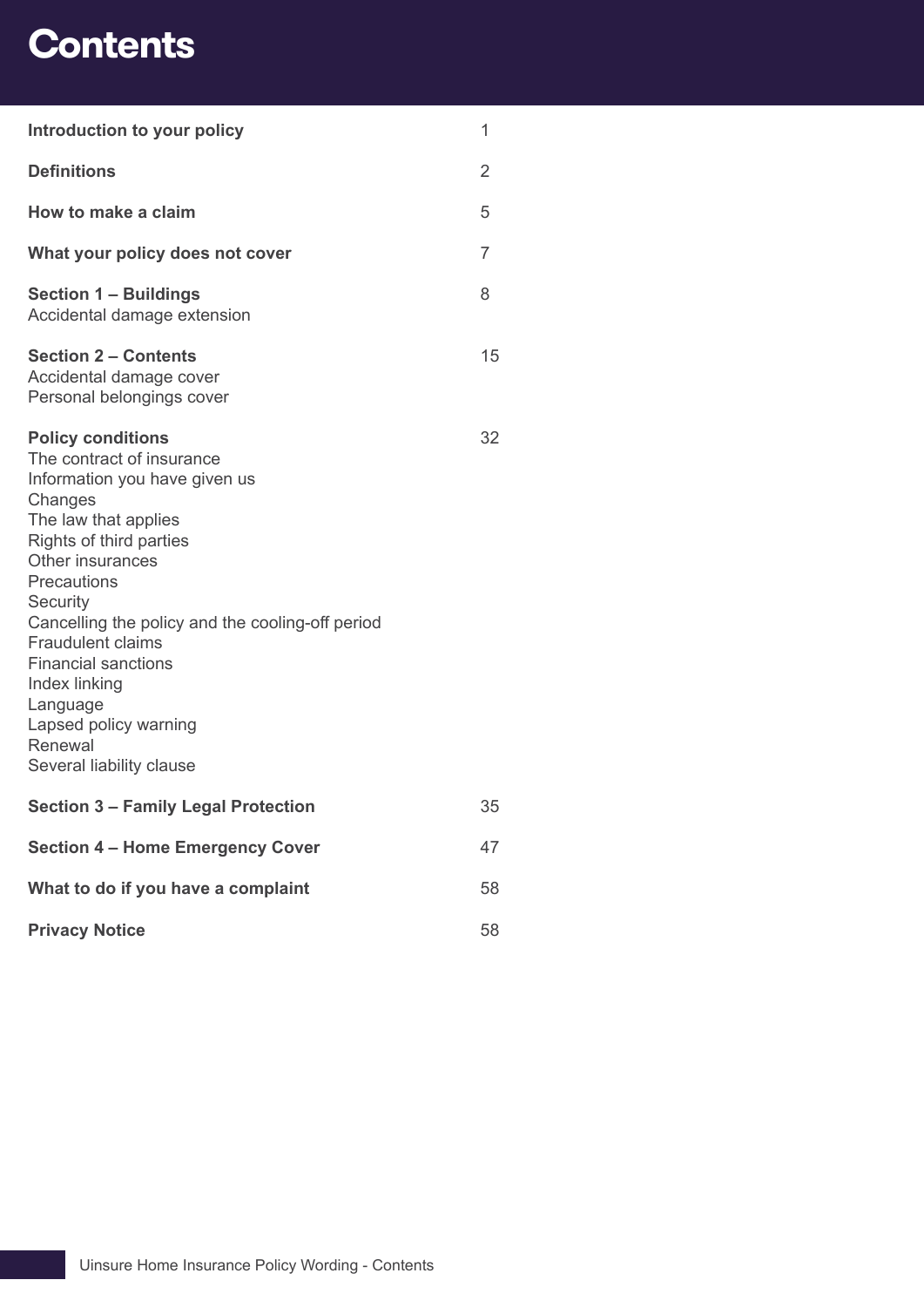## <span id="page-2-0"></span>**Introduction to your policy**

Thank you for choosing **home** insurance from **Uinsure**.

This policy wording describes what is insured and the events **you** are insured against during the **period of insurance**. It also details the procedures to follow should **you** need to make a claim and outlines what the policy does not cover.

Please read this alongside **your** policy **schedule** and **statement of insurance** to ensure that this policy meets **your** needs. If any of the information **you** have provided **us** is incorrect or changes, **you** must tell **us**. Failure to do so could mean **we** reduce or reject **your** claim or even make **your** policy invalid. Please refer to policy condition 3 on page [32](#page-33-0) for examples of changes **we** need to know about.

**Your** policy is designed to be as simple and as clear as possible and **we** want **you** to be fully aware of **your** rights under it. If however **you** have any queries please call **us** on 0330 100 9602.

**Our** aim is to ensure that all aspects of **your** insurance are dealt with promptly, efficiently and fairly. At all times **we** are committed to providing **you** with the highest standard of service.

**You** have 14 days from when **you** receive **your** policy documents or the commencement date of **your** policy, whichever is later, to call **us** or write to **us** if **you** want to cancel **your** policy. This is known as a cooling-off period. If **you** cancel **your** policy during this period of time, provided **you** have not made a claim, **we** will refund **your** full premium and **policy administration fee**.

Hopefully **you** will never need **us**, but if **you** do make a claim **we** promise to deal with it as quickly as possible, leaving **you** one less thing to worry about.

Thank you for choosing Uinsure Home Insurance. **We** hope **you** will continue to be a **Uinsure** customer for many years to come.

**Signed** 

Simon Taylor Chief Executive Officer Uinsure Limited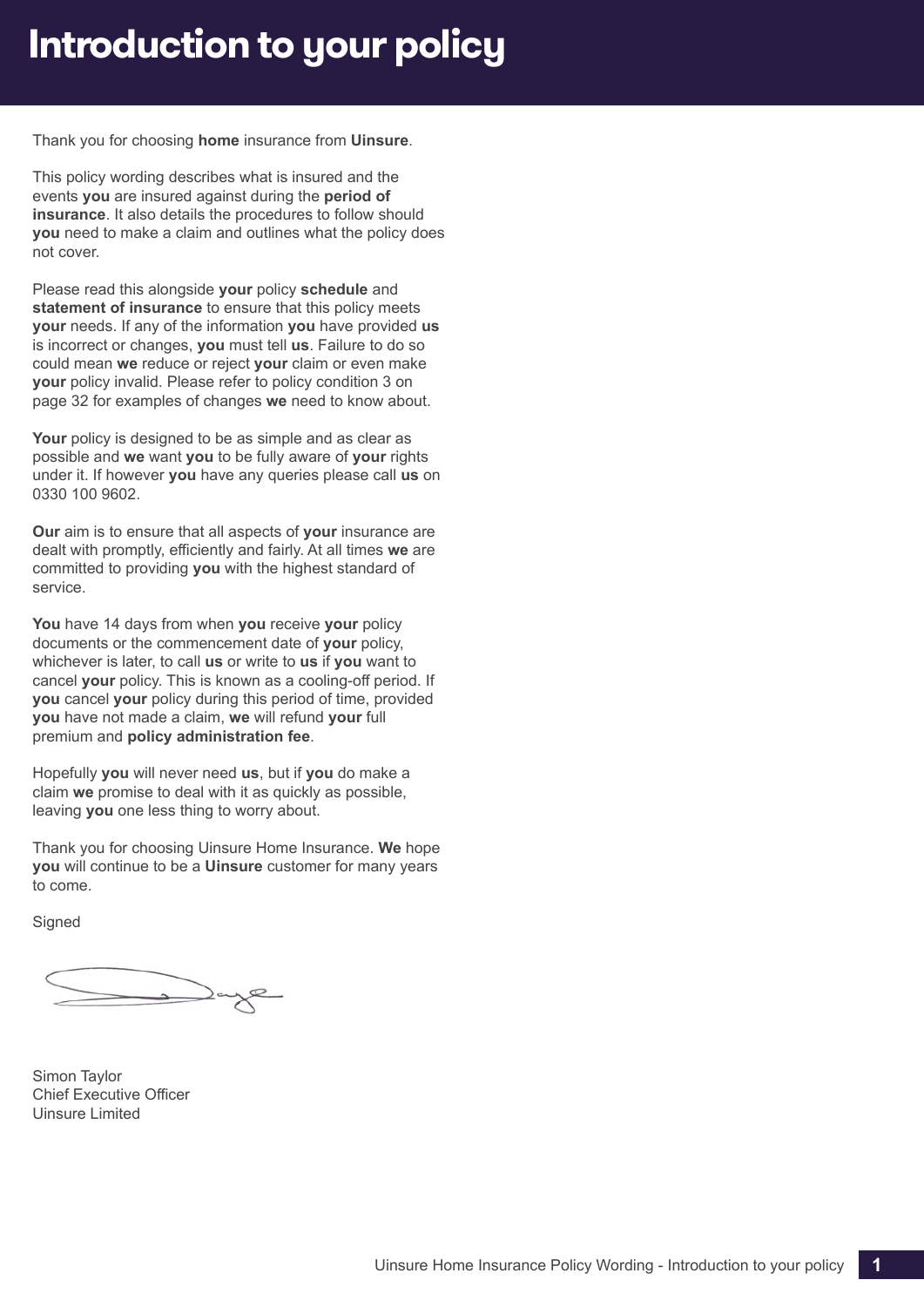## <span id="page-3-0"></span>**Definitions**

Throughout this policy there are certain words printed in bold. These words have special meanings which are shown below and on pages 3 and 4.

Please note that these words do not apply to Section 3 (Family Legal Expenses Insurance) and Section 4 (Home Emergency Cover) which have their own definitions.

## **ACCIDENTAL DAMAGE**

Unexpected and unintended damage caused by something sudden and external.

## **BEDROOM**

A room used as or originally built to be a **bedroom**, even if it is now used for something else.

## **BUILDINGS**

The **home** and fixtures and fittings, **garages**, garden walls, gates and fences, paths, drives and patios, carports, permanent swimming pools built of brick, stone or concrete, permanently fixed hot tubs or Jacuzzis, hard tennis courts and any **outbuildings** contained in the deeds outside the main boundary of the **home**, but not **garden items**.

## **BUSINESS EQUIPMENT**

Computer equipment, printers, photocopiers, computeraided design equipment, telecommunication equipment (but not mobile phones) and office furniture that **you** or **your family** own, but not including any property held as stock.

## **COMPUTER VIRUSES**

A corrupting instruction from an unauthorised source that introduces itself through a computer system, network or software.

## **CONTENTS**

Household goods, **high-risk property**, **business equipment**, pedal cycles, **money**, **credit cards** and **personal belongings you** or **your family** own or are legally responsible for, but not:

- a) items held or used for business purposes (either totally or partly) other than **business equipment**;
- b) **motor vehicles**, aircraft (including drones or other mechanically propelled aerial toys, models or devices), caravans, trailers, boats, or any of their parts and accessories;
- c) animals, birds, fish or any living thing
- d) interior decorations and;
- e) securities and documents such as passports, driving licences, share or bond certificates

## **CREDIT CARDS**

Charge, credit, debit and cash cards issued in the UK and belonging to **you** and **your family**, but not cards held for business purposes.

## **DAVIES GROUP LIMITED**

**Davies Group Limited**, Registered Company Number 06479822.

Registered in England and Wales. Registered Office - 7th Floor, 1 Minster Court, Mincing Lane, London, England, EC3R 7AA.

**Davies Group Limited** may undertake claims handling functions on behalf of **Uinsure** and the insurer named on **your Schedule**.

### **DOMESTIC EMPLOYEES**

A person employed to carry out domestic duties associated with **your home** and not employed by **you** in connection with any business, trade, profession or employment.

## **ENDORSEMENT**

An agreed change to the terms of the policy as shown in **your** policy **schedule**.

## **EUROPE**

The European Union, Great Britain and Northern Ireland, Albania, Andorra, Bosnia Herzegovina, Gibraltar, Iceland, Liechtenstein, Macedonia, Monaco, Montenegro, Norway, San Marino, Serbia, Switzerland and Turkey

## **EXCESS**

The amount **you** must pay towards each claim.

## **FAMILY**

The person **you** are married to or live with as if **you** were married, **your** children, foster children and any other person who permanently lives with **you**, but not lodgers, tenants or any other paying guests.

## **FLOOD**

An invasion of the property by a large volume of water caused by a rapid build-up or sudden release of water from outside the **buildings**.

## **GARAGE**

A structure originally built for storing a motor vehicle or **motor vehicles**.

## **GARDEN ITEMS**

Flowerbeds, hedges, lawns, potted plants, shrubs or trees outside the **buildings** but within the boundaries of **your home**.

## **HEAVE**

Upward movement of the ground beneath the **buildings** as a result of the soil expanding.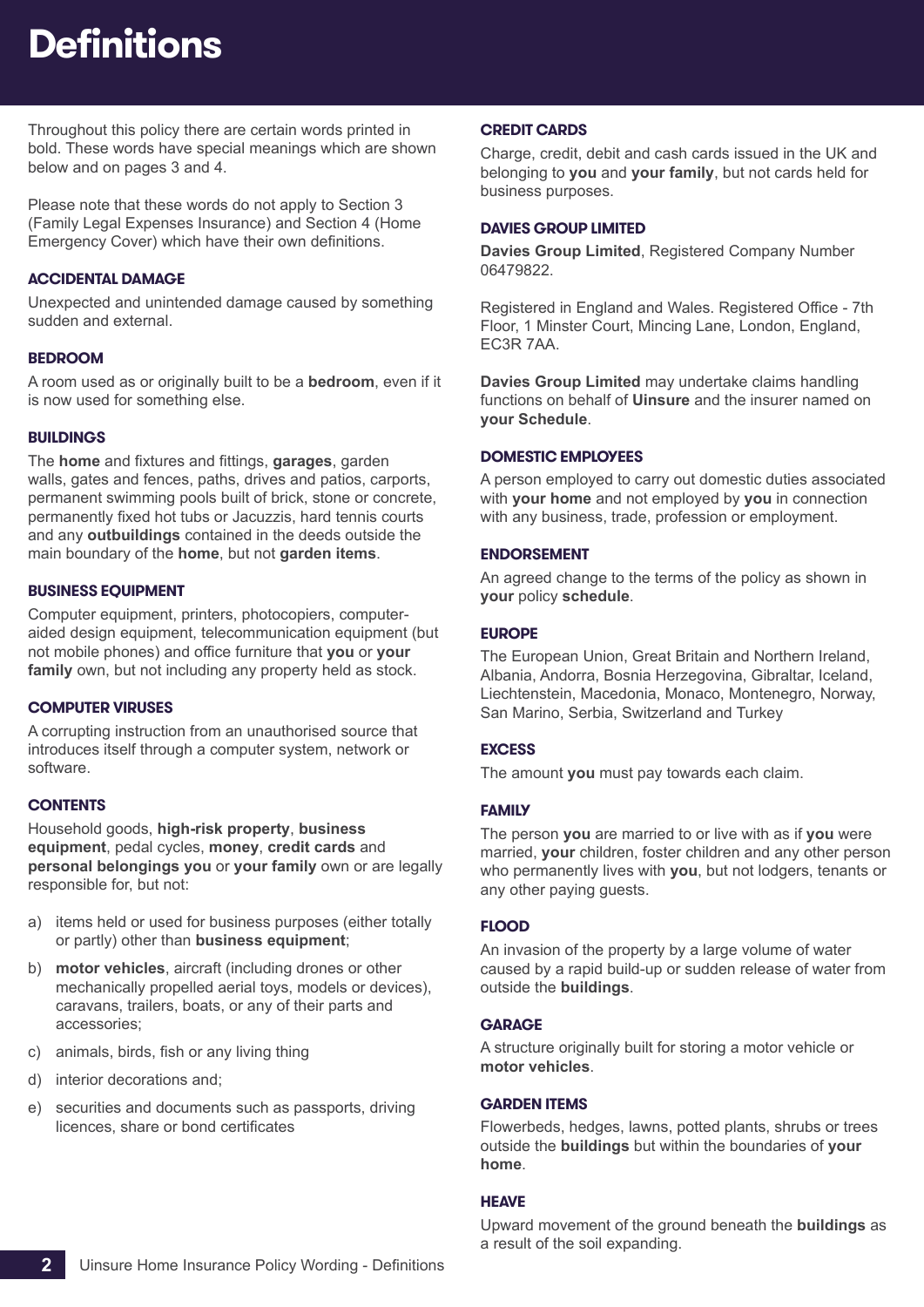## **Definitions**

## **HIGH-RISK PROPERTY**

Jewellery, precious stones, articles made from gold, silver and other precious metals, clocks, watches, furs, photographic equipment, binoculars, telescopes, musical instruments, collectors' items, collections of fine wine or spirits, pictures and other works of art, rare and unusual figurines and ornaments, guns, collections of stamps, coins or medals.

## **HOME**

The property shown at the address in the **schedule**, landlord's fixtures and fittings that **you** are responsible for, and the property's **garages** and **outbuildings** contained in the deeds outside the main boundary of the **home**, all at the same address and all used by **you** for domestic purposes only.

## **INCIDENT**

Any event that might lead to a claim.

## **LANDSLIP**

Downward movement of sloping ground.

## **MAXIMUM CLAIM LIMIT**

The most **we** will pay for any one claim under any section (or its extension) as shown in the **schedule**.

- The **maximum claim limit** for section 1 **Buildings** is shown in **your schedule**.
- The **maximum claim limit** for section 2 **Contents** is shown in **your schedule**.
- The most **we** will pay for any one claim for **high-risk property** is shown in **your schedule**.
- The limit shown in the **schedule** for **high-risk property** applies within (not in addition to) the **maximum claim limit** for section 2 - **Contents** shown in the **schedule**.
- The **maximum claim limit** for section 3 **Family** Legal Expenses Insurance is shown in **your schedule**.
- The **maximum claim limit** for section 4 **Home** Emergency Cover is shown in **your schedule**.

If the limits shown in **your schedule** are not enough, please contact **your** insurance adviser.

## **MONEY**

Cash, cheques, gift cards, postal and **money** orders, National Savings Stamps and Certificates, unused current postage stamps, gas, electricity, television licence or other service payment stamps, traveller's cheques, travel tickets, season tickets and luncheon vouchers, but not items used for business purposes.

## **MOTOR VEHICLES**

Electrically or mechanically propelled or assisted vehicles of all types (whether designed for road use or not). This does not include:

- domestic garden machinery that does not have to be licensed;
- wheelchairs:
- registered disabled persons' buggies that cannot go over 8 miles an hour and which are not licensed for road use;
- electrically or mechanically propelled toys and models that cannot go over 8 miles an hour;
- electrically Assisted Pedal Cycles (EPACs) fitted with an electric motor or battery that offers assistance up to 15.5 miles per hour and does not replace the need to pedal; and
- golf trolleys which are controlled by someone on foot.

## **OUTBUILDINGS**

Unless **we** agree otherwise in writing, these are sheds, greenhouses and other domestic structures but do not include:

- **garages**;
- carports;
- agricultural **buildings**;
- structures that are permanently open on one or more sides;
- structures that are lived in;
- any structure used to keep livestock of any kind;
- any structure which is not on a permanent foundation or base;
- tree houses;
- inflatable structures of any kind;
- any structure which is made of canvas, PVC or any other nonrigid material (except greenhouses); or
- any structure not within the boundary of the **home**, unless **we** agree otherwise in writing.

## **PERIOD OF INSURANCE**

The period of time covered by this policy, as shown in **your schedule** or until cancelled. Each renewal represents the start of a new **period of insurance**.

## **PERSONAL BELONGINGS**

Items worn, used or carried by **you** or **your family** in daily life, but not **money**, **credit cards** or items held or used for business purposes.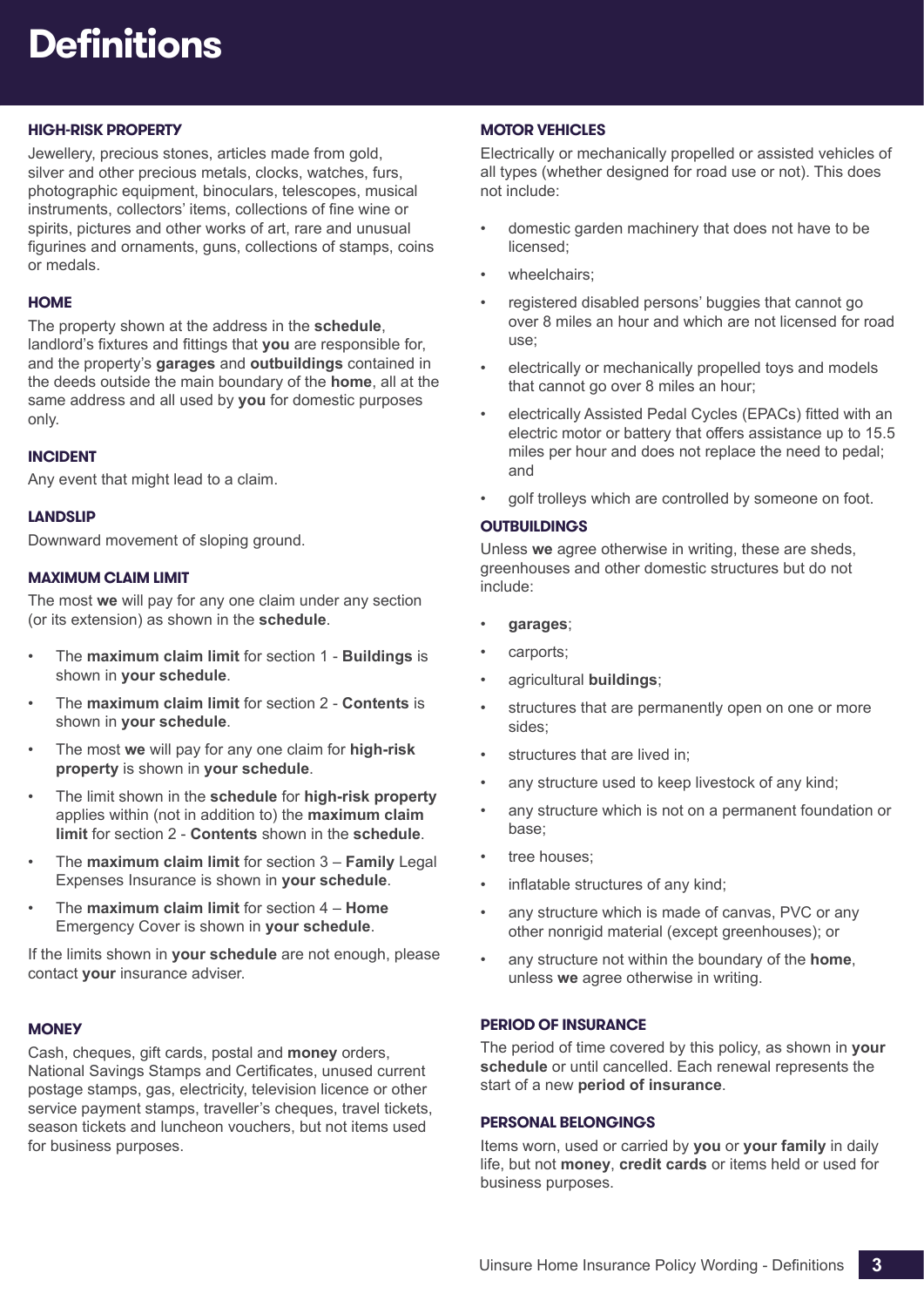## **Definitions**

## **POLICY ADMINISTRATION FEE**

The amount charged and retained by **Uinsure** for the services provided to **you** in setting up and administering the policy. The **policy administration fee** is identified separately on **your schedule**.

## **SCHEDULE**

The document that shows:

- **your** name and address;
- the **period of insurance**;
- the sections of this policy booklet that apply;
- the **excess**;
- the premium **you** must pay;
- the property that is insured;
- the **maximum claim limit**, and
- details of any extensions or endorsements.

**We** issue a **schedule** with each new contract of insurance when **you** renew the policy and when **we** change the policy cover.

#### **SECURED**

Outbuilding doors are fitted with a padlock or other key operated security device; outbuilding windows are closed or sealed.

**Garage** doors are fitted with a padlock or other key-operated security device; **garage** windows are closed or sealed.

#### **SETTLEMENT**

Downward movement as a result of the soil being compressed by the weight of the **buildings** within 10 years of construction.

## **SPECIFIED ITEMS**

**Specified items** are items that have been individually identified to **us** and are shown in **your schedule**.

#### **STATEMENT OF INSURANCE**

The **statement of insurance** that contains the information **you** gave **us**. This includes information given on **your** behalf.

### **STORM**

**We** consider **storm** to be a period of violent weather defined as:

- Wind speeds with gusts of at least 48 knots (55mph); or
- Torrential rainfall at a rate of at least 25mm per hour; or
- Snow to a depth of at least one foot (30 cms) in 24 hours; or
- Hail of such intensity that it causes damage to hard surfaces or breaks glass.

### **SUBSIDENCE**

Downward movement of the ground beneath the **buildings** other than by **settlement**.

#### **UINSURE**

The policy administrator.

Uinsure Limited. Registered in England and Wales No. 06046870

Registered office: 8 St John Street, Manchester, M3 4DU.

Trading office: Uinsure Limited, PO Box 5524, Manchester, M61 0QR.

Uinsure Limited is authorised and regulated by the Financial Conduct Authority No. 463689.

### **UNFURNISHED**

A **home** with not enough furniture for someone to live in it.

### **UNOCCUPIED**

A **home** not lived in or not intended to be lived in for more than 60 days in a row. Regular visits to the **home** or occasional overnight stays do not represent a break in this period.

### **URIS GROUP**

**URIS Group** Limited. Registered in England and Wales No.2461657. Registered office: Quay Point, Lakeside Boulevard,Doncaster, South Yorkshire, DN4 5PL.

**URIS Group** Limited is authorised and regulated by the Financial Conduct Authority. No 307332 and undertakes certain policy administration functions on behalf of **Uinsure** and the insurer named on **your Schedule**.

### **VERMIN**

Badgers, foxes, squirrels, rodents and other wild animals and birds (whether a protected species or not), which by their nature cause harm, damage or carry disease.

#### **WE, OUR, US**

The insurer named on **your schedule**, **Davies Group Limited**, **URIS Group** and **Uinsure**.

#### **YOU**

The person or people shown in the **schedule** as 'Applicants'.

## **YOUR**

Belonging to **you** or for which **you** are legally responsible.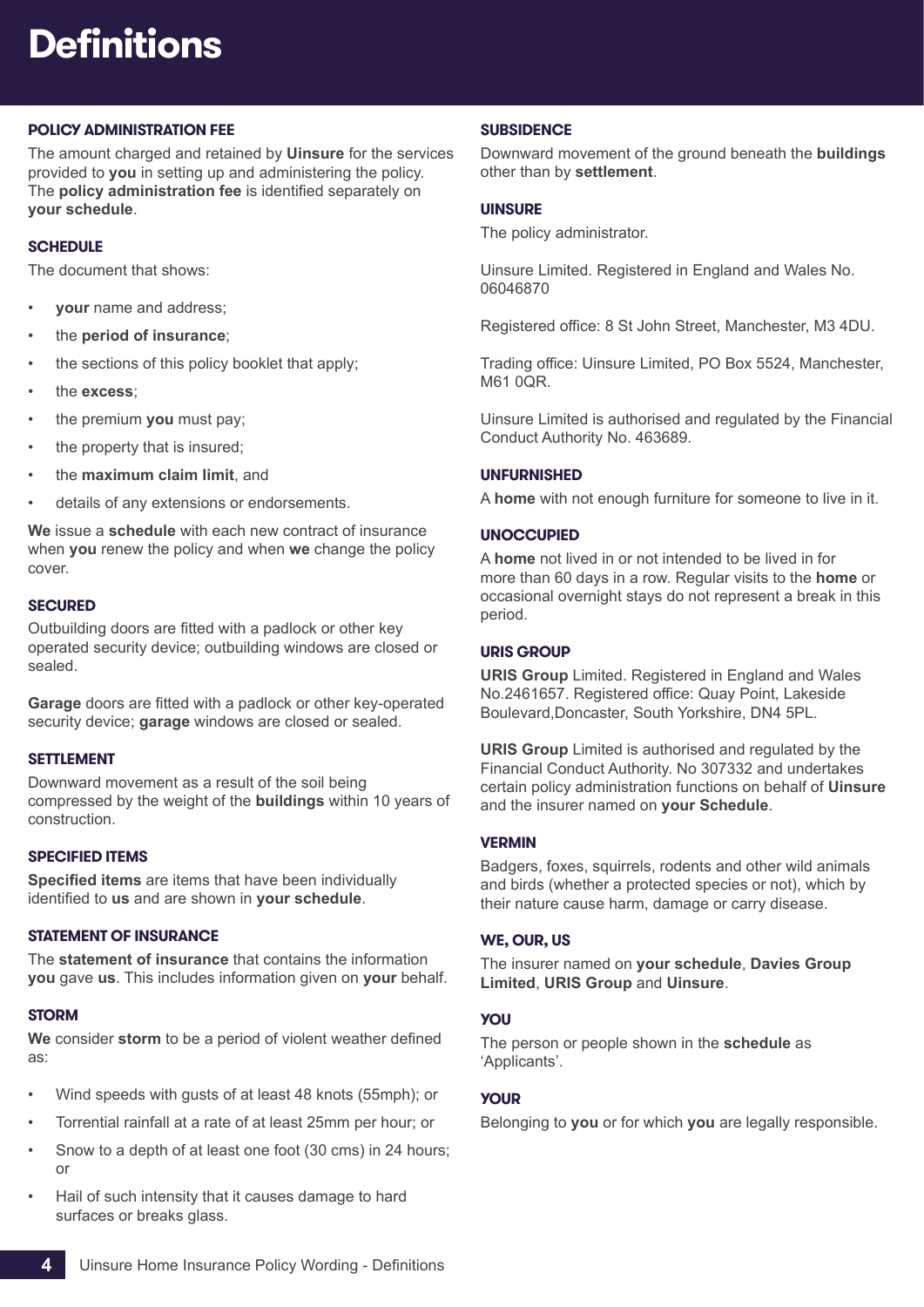## <span id="page-6-0"></span>**BEFORE YOU CALL US**

If something's been stolen, or **your** property has been damaged by a riot or vandalism, **you** must start by calling the Police. Please make sure **you** get a crime reference number.

It's really important that **you** don't throw away any damaged items until **we** say so.

Unless in the case of emergency, please do not carry out any repairs or replace any items without **us** agreeing to this first.

Finally, don't negotiate or settle any claims made against **you**, unless **we** have written to **you** to say **you** can.

## **CALL OUR 24 HOUR CLAIMS HELPLINE**

**You** must contact **us** as soon as is reasonably possible by calling **us** on the number which is noted in **your schedule**.

**Our** helplines are open 365 days a year, 24 hours a day, so someone will always be here to get **your** claim started whenever **you** call **us**.

## **IF YOU NEED TO MAKE A LEGAL EXPENSES CLAIM**

If **you** are making a claim on **your** Legal Expenses Insurance, please call 0344 770 1040 between the hours of 9.00am and 5.00pm, Monday to Friday.

#### **IF YOU NEED TO MAKE A HOME EMERGENCY CLAIM**

If **you** or **your family** are claiming for Home Emergency cover, please phone 0800 999 4215. This helpline is open 24 hours a day, 365 days a year. All calls are recorded for training purposes. Please refer to the claims guidelines under 'IF YOU NEED TO MAKE A HOME EMERGENCY CLAIM' on page 48 and have **your** policy number ready, which is noted on **your Schedule**.

#### **HOW WE WILL HANDLE YOUR CLAIM**

If **your** claim is an emergency, and something needs urgently repairing, **we** will arrange for one of **our** approved partners to contact **you** within two hours.

For non-emergencies, **we** will still make sure a repairer calls within 24 hours.

For any claim that is made **you** will need to be able to prove or substantiate that an actual insured **incident** covered by this policy has occurred. This could be a police report, photographic or actual evidence of the loss or damage **you** have suffered.

**You** will need to provide details of everything that's been lost, stolen or damaged, and **we** may ask for receipts or proof of purchase in some cases. If **we** approve **your** claim, **we** will ask **you** to pay the **excess**. **We** will then repair or replace **your** damaged, lost or stolen items, or rebuild **your** property, depending on the type of claim. Alternatively, **we** may make **you** a cash offer.

**We** will decide which way of paying **your** claim is most appropriate.

If **we** suggest a repair, rebuild or replacement, **we** may offer to use one of **our** own partners. All **our** repairs are guaranteed for one year. However, if **you** wish to use someone else, **you** are free to do so, but if this is more expensive than the rate **we** can get from one of **our** partners, **we** won't pay for the extra cost.

If **we** decide not to repair, rebuild or replace the **buildings** or **contents** that **you** are claiming for, **we** will offer to make **you** a cash payment. **We** work out the offer by calculating the loss in value of **your buildings** or **contents**, as well as the estimated cost of repairing or replacing them. **We** will then offer **you** the lower of these two amounts.

**You** will need to let **us** negotiate, defend or settle any disputes or claims on **your** behalf. **You** will also need to let **us** take legal action in **your** name to get back any payment **we** have made under this policy.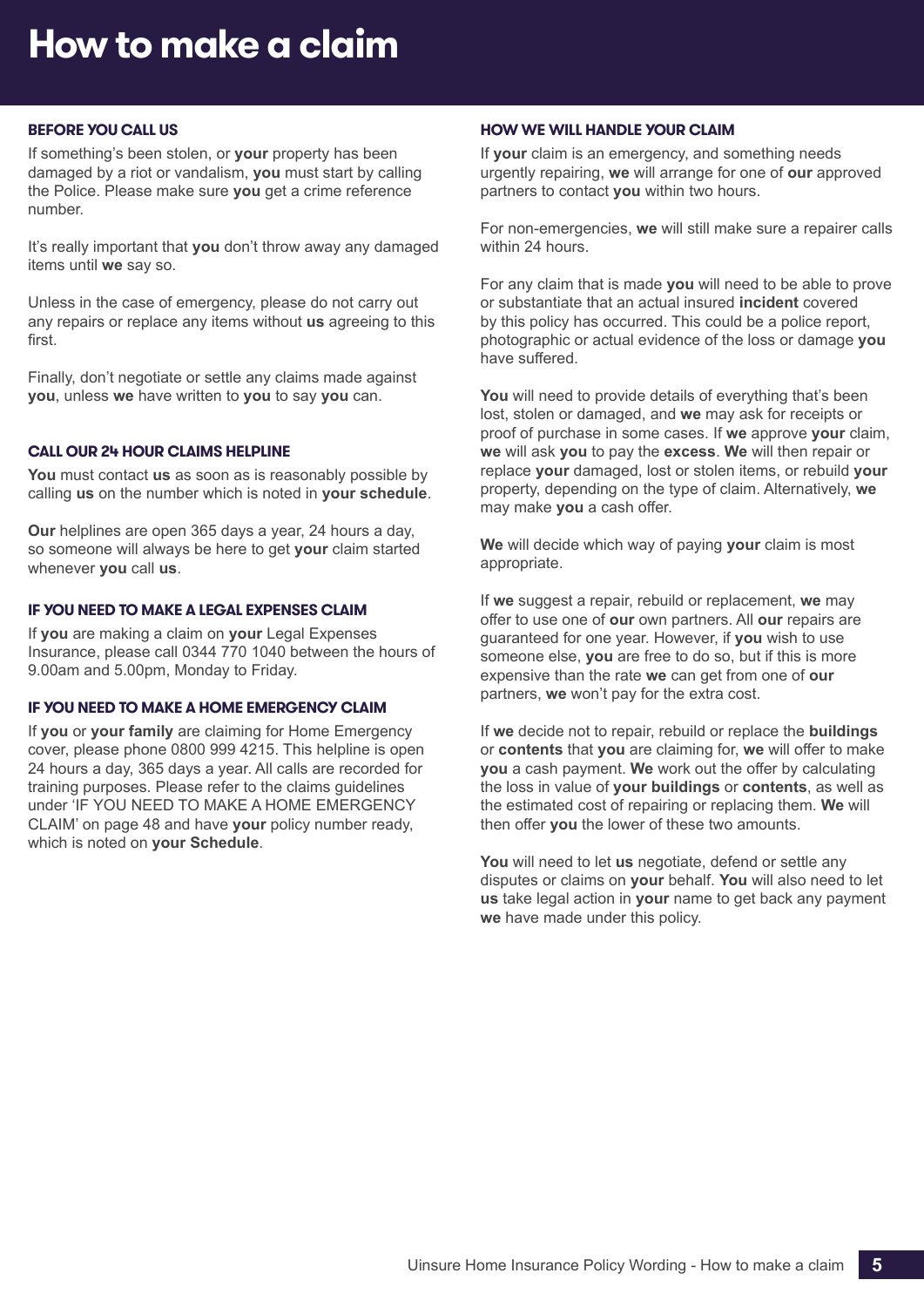## **How to make a claim**

### **HOW WE WILL SETTLE YOUR CLAIM**

Important

**You** must make sure that the **maximum claim limit** is accurate.

- Under section 1 **Buildings**, the **maximum claim limit** must be enough to fully rebuild **your buildings**, including the cost of demolishing any existing structures (if needed) and removing debris.
- Under section 2 **Contents**, the **maximum claim limit** must be enough to replace all the **contents** of **your home** with new items of the same or nearest equivalent quality and type.
- For **specified items** of **personal belongings**, **high-risk property** or any other specified item, the amount shown on the **schedule** must be enough to replace the item as new.

When an **incident** happens:

- if the **maximum claim limit** under any section is less than the current cost of replacing as new, repairing or rebuilding the **buildings** as new **we** will apply the following:
- If, at the time of any loss or damage, the **maximum claim limit** is not enough to:
	- i) reconstruct **your** buildings
	- ii) replace the entire **contents** of **your home** as new or
	- iii) replace **personal belongings**, **high-risk property**, pedal cycles or any other specified item as new

**we** will proportionally reduce the amount of any claim payment made by the percentage of under payment of premium which has arisen as a result of the shortfall in the **maximum claim limit**.

For example, if the premium **you** have paid for **your buildings** insurance is equal to 75% of what **your** premium would have been if **your buildings maximum claim limit** was enough to reconstruct **your buildings**, then **we** will pay up to 75% of any claim made by **you**.

If however the correct **maximum claim limit** is shown to exceed **our** acceptance terms and criteria **we** will refuse to pay **your** claim. **Your** policy may also be cancelled as it will be invalid.

#### Matching pairs or sets and collections

**We** treat each separate item of a matching pair or set, a collection, a set of furniture, sanitary suite or fittings, soft furnishings or other fixtures and fittings, as a single item. **We** will only pay in full for lost or damaged items.

#### Matching carpets

If **you** have a matching carpet or other floor covering in more than one room or area, **we** treat each room or area as separate. **We** will only pay for the damage to the carpet or floor covering in the room or area where the damage happened.

### Buildings section

**You** must keep **your buildings** in good repair

#### Protecting sums insured

The **maximum claim limit** under the **buildings** and **contents** sections will not be reduced if **you** make a claim.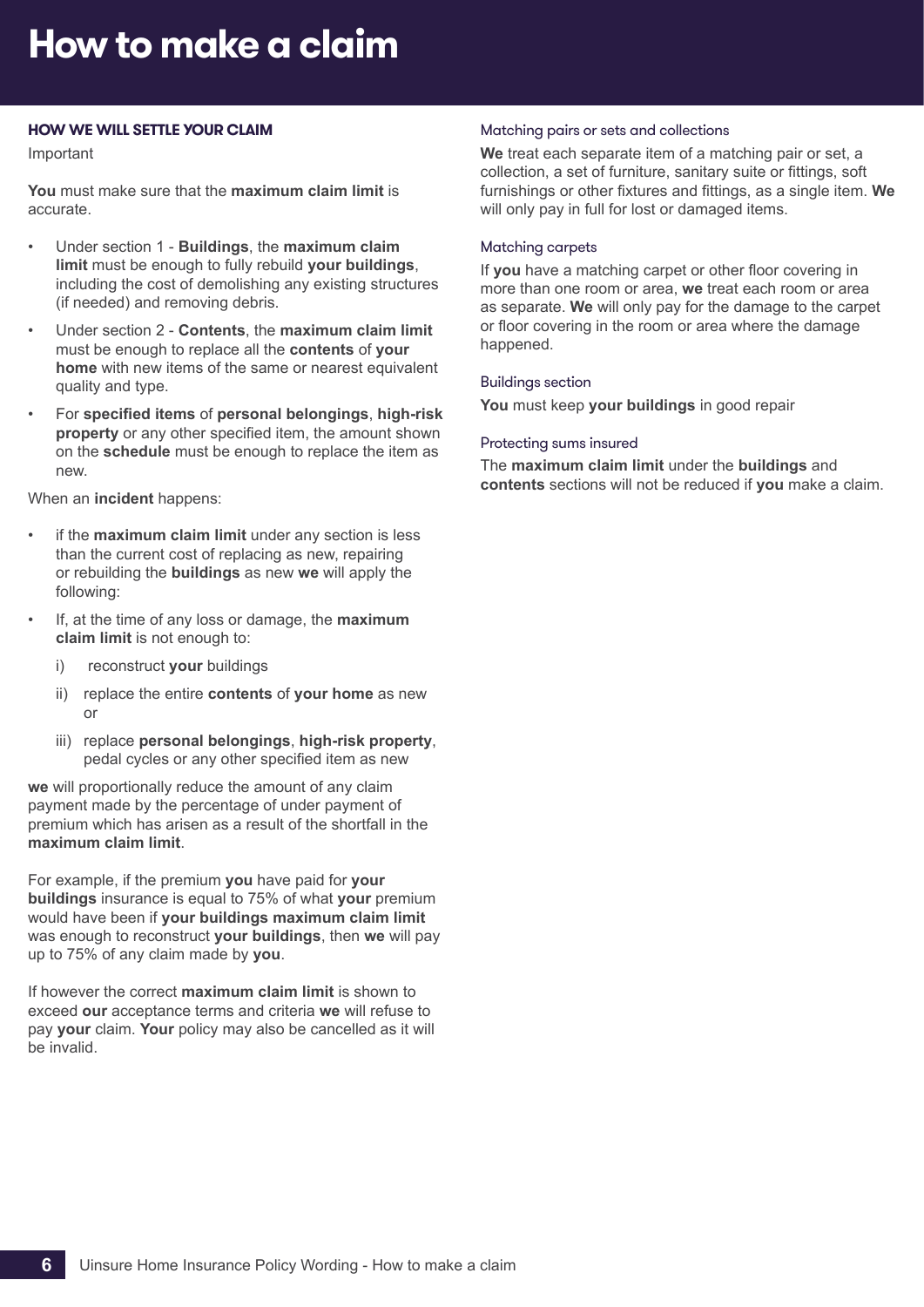## **What your policy does not cover**

The policy does not cover the following.

• Any loss or damage (including related cost or expense) caused by any act of terrorism no matter whether any other cause or event contributes at the same time or in any other order to the loss.

For the purpose of this exclusion, an act of terrorism means using or threatening to use:

- force or violence (or both); or
- biological, chemical or nuclear force.

The act must be carried out by any person or group of people, whether acting alone or on behalf of or in connection with any organisation or government, for political, religious or similar purposes, including the intention to influence any government or to put the public or any section of the public in fear. However, losses caused by or resulting from riot, strike, civil commotion and malicious damage are not excluded.

- Any action taken to control or prevent terrorism.
- Loss, damage, injury or legal liability caused by or in connection with or contributed to by:
	- riot or civil disturbance outside the United Kingdom, the Isle of Man or the Channel Islands;
	- ii) riot, civil disturbance, strikes, industrial action or malicious acts committed in Northern Ireland by people acting on behalf of or in connection with any political organisation;
	- iii) property being confiscated or detained by customs or other officials;
	- iv) pressure waves caused by aircraft and other flying objects travelling at any speed;
	- v) ionising, radiation or radioactive contamination from any nuclear fuel or nuclear waste arising from burning nuclear fuel;
	- vi) the radioactive, poisonous, explosive or other dangerous properties of any nuclear equipment or nuclear part of that equipment; or
	- vii) war, invasion, acts of foreign enemies, hostilities (whether war be declared or not), civil war, rebellion, revolution, insurrection, military or usurped power or confiscation, nationalisation, requisition or destruction of or damage to property by or under the order of any government or public or local authority.

Pollution or contamination by any substances, forces or emissions (such as radiation) or organisms, or any combination of them, if the pollution or contamination:

- did not happen suddenly;
- was the result of an intentional act:
- was expected or should have been expected;
- happened before the policy started; or
- is not reported to **us** as soon as possible and within 30 days of the end of the **period of insurance** in which it happened.
- Indirect losses (that is any loss, damage or additional expense, which happens as a result of, or is a side effect of, the event for which **you** are insured). This includes but is not limited to the following:
	- i) loss of earnings,
	- ii) travel costs,
	- iii) loss assessor fees,
	- iv) the cost of preparing a claim,
	- v) compensation for stress and/or inconvenience.
	- vi) Property more specifically covered by another policy of insurance.

Any criminal or deliberate act by **you** or **your family**.

Any reduction in the market value of any property following its repair or reinstatement.

**Your** policy does not cover claims arising from wear and tear, anything that happens gradually , depreciation, corrosion or rusting, damp, insects, **vermin**, fungus, condensation, breakdown and rot, fading, frost, the process of cleaning, dyeing, repairing, alteration, restoration or renovation.

 Any loss or damage that does not arise from one identifiable event which directly and immediately caused the loss or damage

Loss or damage that would not have arisen if there had not been a failure to deal with existing damage which a reasonable person should have noticed and where there has been an unreasonable delay in starting repairs.

Any loss, damage, injury or accident that commenced before this policy came into force.

Any loss or damage to items that are not permanently kept in the **home** when not in use.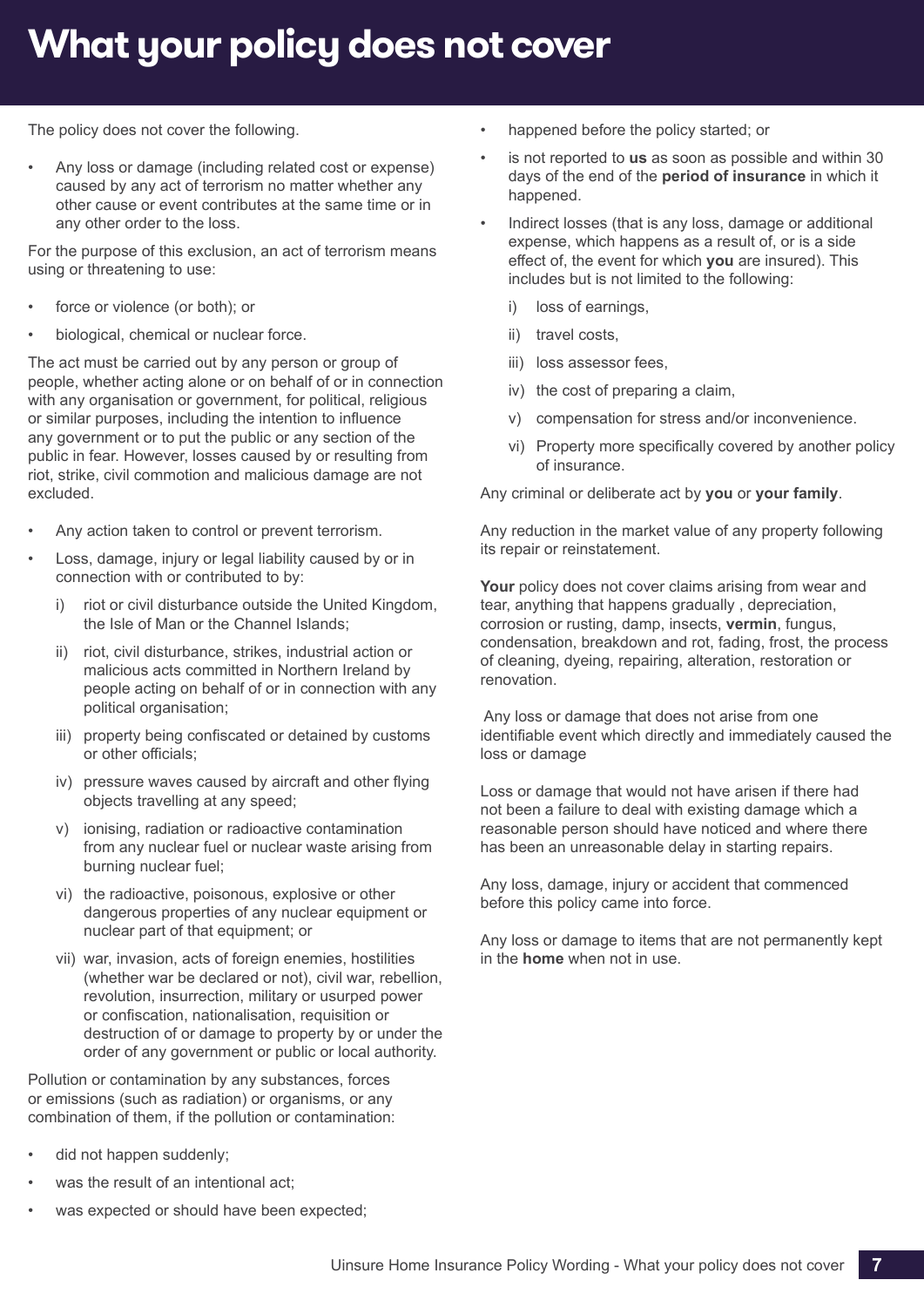## <span id="page-9-0"></span>**Buildings**

| What is insured                                                                                                                                                                                                                                                                                                                                        | What is not insured                                                                                                                                                                                                                                                                                                                                                                          |
|--------------------------------------------------------------------------------------------------------------------------------------------------------------------------------------------------------------------------------------------------------------------------------------------------------------------------------------------------------|----------------------------------------------------------------------------------------------------------------------------------------------------------------------------------------------------------------------------------------------------------------------------------------------------------------------------------------------------------------------------------------------|
| Your buildings are covered under this section.<br>The most we will pay for loss of or damage to the buildings<br>is the maximum claim limit shown in the schedule.<br>The <b>buildings</b> identified in the schedule are covered for loss<br>or damage caused by any of the following:                                                                | The excess shown in the schedule for every incident.                                                                                                                                                                                                                                                                                                                                         |
| 1. Fire, smoke, explosion, lightning or earthquake.                                                                                                                                                                                                                                                                                                    | 1. Smoke damage arising gradually or out of repeated<br>exposure                                                                                                                                                                                                                                                                                                                             |
| Riot, civil commotion and labour or political disturbances<br>2.<br>and strikes.                                                                                                                                                                                                                                                                       | 2.<br>Loss or damage that is not reported to the police within<br>seven days.                                                                                                                                                                                                                                                                                                                |
| Malicious damage.<br>3.                                                                                                                                                                                                                                                                                                                                | Malicious damage caused:<br>3.<br>by you or your family;<br>$\bullet$<br>by a person lawfully allowed to be in your home; or<br>$\bullet$<br>when your home is unoccupied or unfurnished.                                                                                                                                                                                                    |
| The <b>buildings</b> being hit by:<br>4.<br>aircraft or other flying objects, or anything dropped<br>from them;<br>fireworks;<br>$\bullet$<br>vehicles, trains or trams;<br>$\bullet$<br>falling aerials, masts or satellite dishes;<br>$\bullet$<br>falling trees or branches;<br>$\bullet$<br>animals or birds; or<br>lamp posts or telegraph poles. | Loss or damage<br>4.<br>caused by pets;<br>$\bullet$<br>to aerials, aerial fittings, satellite dishes or masts;<br>$\bullet$<br>arising from cutting down all or part of a fallen tree or<br>$\bullet$<br>the cost of cutting down all or part of a fallen tree and<br>taking it away, unless the fallen tree has damaged<br>your buildings; or<br>to hedges, gates and fences.<br>$\bullet$ |
| 5. Storm or flood.                                                                                                                                                                                                                                                                                                                                     | 5. Loss or damage<br>to gates, hedges and fences or swimming-pool,<br>$\bullet$<br>Jacuzzi and hot tub covers;<br>caused by frost;<br>$\bullet$<br>caused by subsidence, ground heave or landslip<br>$\bullet$<br>(this damage is covered under cause 6); or<br>as a result of a rise in the water table.                                                                                    |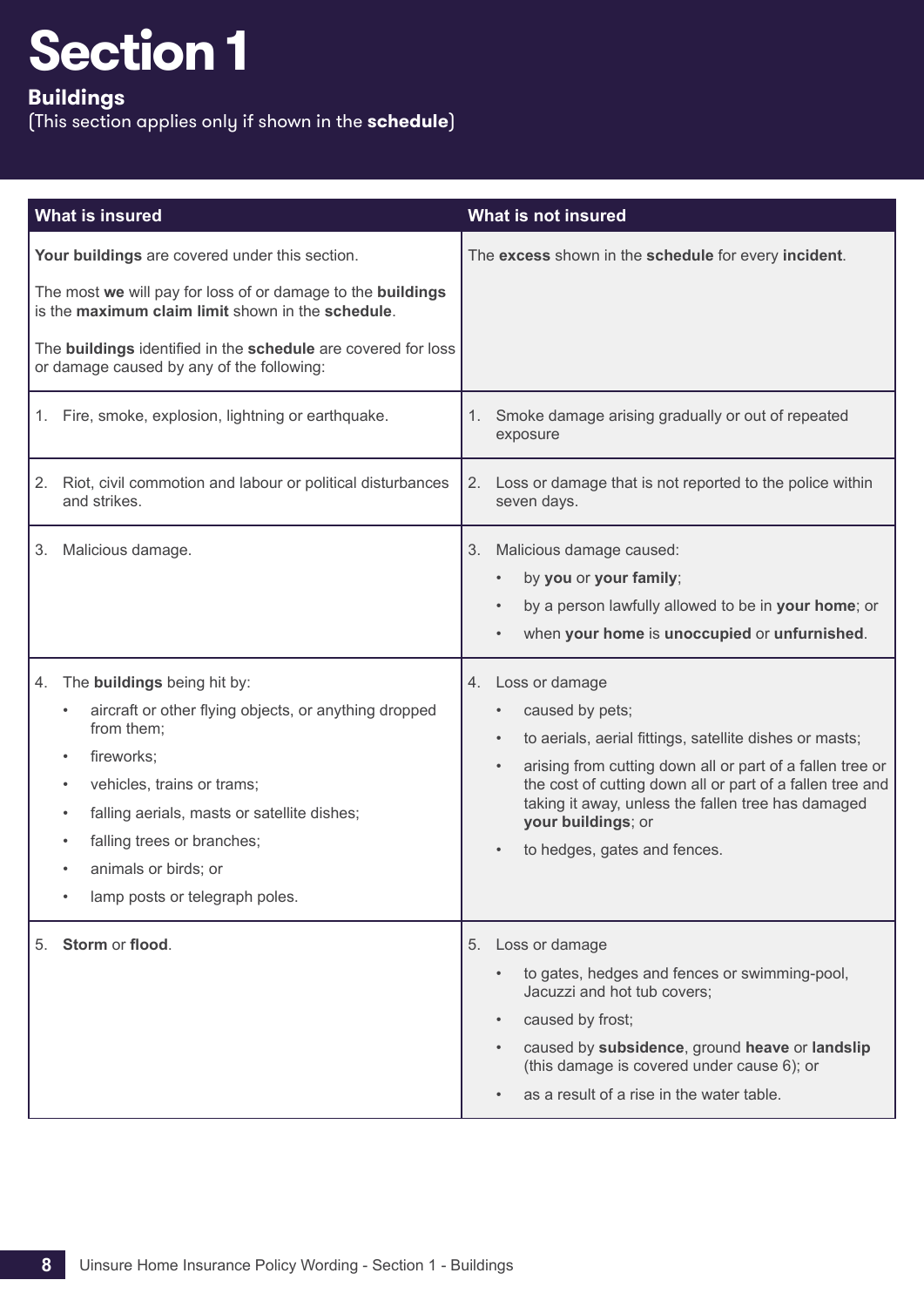## **Buildings**

| <b>What is covered?</b>                                                           | What is not covered?                                                                                                                                                                                                                                                              |
|-----------------------------------------------------------------------------------|-----------------------------------------------------------------------------------------------------------------------------------------------------------------------------------------------------------------------------------------------------------------------------------|
| 6. Subsidence or ground heave of the site the buildings<br>stand on, or landslip. | 6. Loss or damage: to the <b>buildings</b> or their foundations<br>because the materials they are built from shrink or<br>expand;                                                                                                                                                 |
|                                                                                   | caused by the compaction of infill;<br>$\bullet$                                                                                                                                                                                                                                  |
|                                                                                   | to the buildings or their foundations by settlement<br>$\bullet$<br>of the site on which the <b>buildings</b> stand;                                                                                                                                                              |
|                                                                                   | caused by the sea or river wearing away the land;<br>$\bullet$                                                                                                                                                                                                                    |
|                                                                                   | caused by defective materials, faulty design or faulty<br>workmanship;                                                                                                                                                                                                            |
|                                                                                   | caused by foundations which do not meet the<br>$\bullet$<br>Building Regulations at the time of construction;                                                                                                                                                                     |
|                                                                                   | caused by foundations that do not meet the NHBC<br>$\bullet$<br>guidelines at the time of construction;                                                                                                                                                                           |
|                                                                                   | caused by demolishing, structurally altering or<br>repairing the buildings;                                                                                                                                                                                                       |
|                                                                                   | to solid floor slabs or damage from solid floor slabs<br>$\bullet$<br>moving, unless the foundations underneath the<br>outside walls of the main building are damaged at<br>the same time and by the same cause;                                                                  |
|                                                                                   | to walls, gates, hedges, outbuildings, fences, paths,<br>$\bullet$<br>drives, patios, swimming pools, ornamental pools,<br>tennis courts, drains, septic tanks, pipes, cables and<br>oil tanks, unless the main building is damaged at the<br>same time and by the same cause; or |
|                                                                                   | for which compensation is provided by contract or<br>$\bullet$<br>legislation.                                                                                                                                                                                                    |
| 7. Theft or attempted theft.                                                      | 7. Loss or Damage:<br>by you or any member of your family, domestic<br>employees, lodgers, paying guests, anybody visiting<br>your property in relation to your business, tenants;<br><b>or</b><br>when your home is unoccupied or unfurnished.                                   |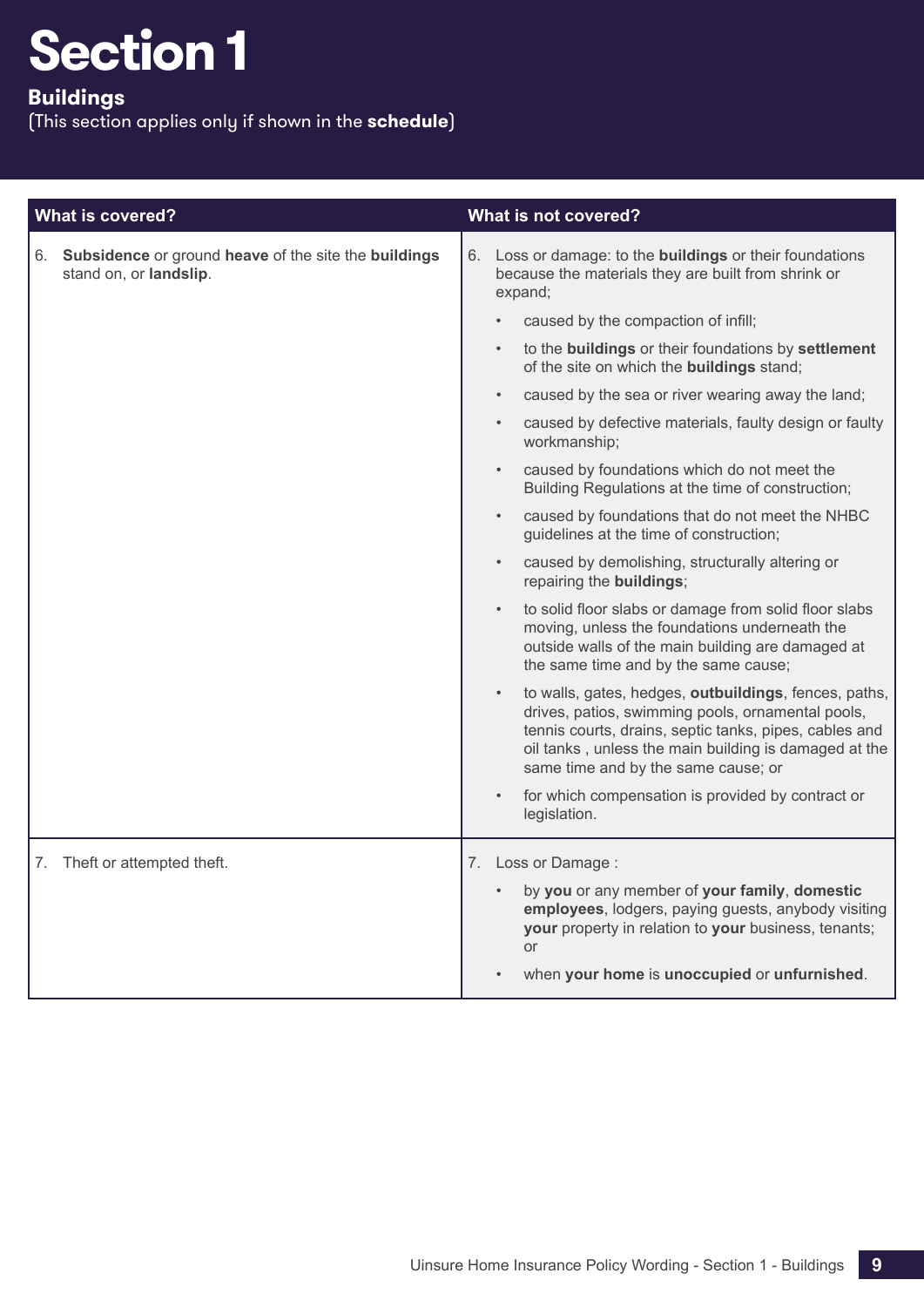## **Buildings**

|    | <b>What is covered?</b>                                                                                                                                                                                                                                                                                                                                                                                                      |                        | What is not covered?                                                                                                                                                                                                                                                                                                                                                                                                                                                                                                                                                                                                                                                                                                                              |
|----|------------------------------------------------------------------------------------------------------------------------------------------------------------------------------------------------------------------------------------------------------------------------------------------------------------------------------------------------------------------------------------------------------------------------------|------------------------|---------------------------------------------------------------------------------------------------------------------------------------------------------------------------------------------------------------------------------------------------------------------------------------------------------------------------------------------------------------------------------------------------------------------------------------------------------------------------------------------------------------------------------------------------------------------------------------------------------------------------------------------------------------------------------------------------------------------------------------------------|
| 8. | <b>Escaping Water.</b><br>Water leaking from or freezing in any fixed domestic<br>water or drainage installation, heating installation,<br>washing machine, dishwasher, water bed, fish tank,<br>refrigerator or deep-freeze cabinet.<br>We will also reimburse costs you have to pay to find<br>where the water is leaking from, including the cost of<br>repairs to walls, floors or ceilings (Trace and Access<br>cover). | $\bullet$<br>$\bullet$ | 8. Loss or damage:<br>to the fixed domestic water or heating system<br>itself; or when the main building of your home is<br>unoccupied or unfurnished;<br>subsidence, heave or landslip of the site the<br>buildings stand on caused by escape of water<br>(this damage is insured under cause 6 and the<br>corresponding exclusions and excess apply); or<br>caused by water overflowing from wash basins,<br>sinks, bidets, showers and baths, as a result of taps<br>being left on (covered under cause 21 Accidental<br>Damage if operative); or<br>caused by failure or lack of sealant and/or grout.<br>Repairs to the pipework or other parts of the water or<br>heating system unless caused by freezing.<br>Costs we have not agreed to. |
| 9. | Oil leaking from a fixed domestic oil-fired heating<br>system, including smoke or smudge damage caused by<br>evaporation from a faulty oil-fired heating system.<br>We will also reimburse costs you have to pay to find<br>where oil is leaking from, including the cost of repairs to<br>walls, floors or ceilings (Trace and Access cover).                                                                               | 9.<br>system.          | Loss or damage when your home is unoccupied or<br>unfurnished.<br>Repairs to the pipework or other parts of the heating<br>Costs we have not agreed to.                                                                                                                                                                                                                                                                                                                                                                                                                                                                                                                                                                                           |
|    | 10. Underground pipes, drains and cables<br>The cost of repairing accidental breakage to the fabric of<br>cables, underground pipes, drains and tanks (and their<br>inspection covers) serving your home and for which you<br>are responsible.                                                                                                                                                                               | section.               | 10. Cleaning blocked drains, unless the blockage is caused<br>by damage to the fabric of the drains insured under this<br>Natural failure, wear and tear of drains.<br>Deterioration of materials, faulty design and drainage<br>which did not meet the Building Regulations at the time<br>of construction.<br>Damage to pitch fibre drains caused by delamination<br>(separation of the layers) or as a result of pressure<br>applied to them by the weight of soil or other covering<br>materials.                                                                                                                                                                                                                                             |
|    | 11. Buyer's cover<br>If you have exchanged contracts to sell your home, we<br>will give the buyer the benefit of the insurance under this<br>section until the sale is completed, unless the buyer has<br>insurance cover elsewhere.                                                                                                                                                                                         |                        | 11. Any amount above the amount shown in the schedule.                                                                                                                                                                                                                                                                                                                                                                                                                                                                                                                                                                                                                                                                                            |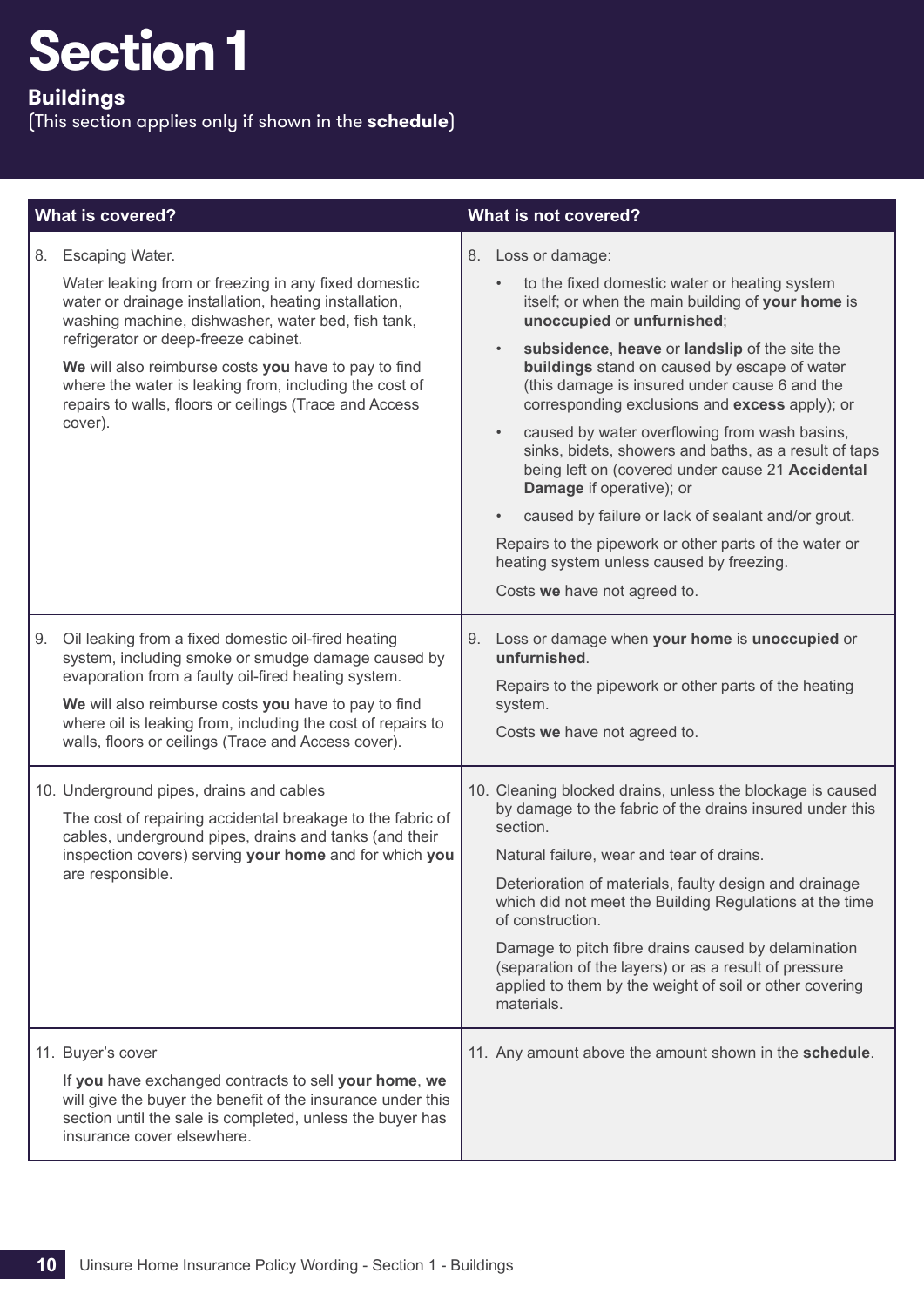**Buildings**

| <b>What is covered?</b>                                                                                                                                                                                                                                                                                                                                                                                                                                                                                                                                                                                                                                                                                                                                                                                                                                                                                                                                                                                                                                                                              | What is not covered?                                                                                                                                                                                                                                                                                                                                                                                                                                                                                                                                                                                                                                                                                                                                                                                                                                                                                                                                                                                                                                                                                                                                     |
|------------------------------------------------------------------------------------------------------------------------------------------------------------------------------------------------------------------------------------------------------------------------------------------------------------------------------------------------------------------------------------------------------------------------------------------------------------------------------------------------------------------------------------------------------------------------------------------------------------------------------------------------------------------------------------------------------------------------------------------------------------------------------------------------------------------------------------------------------------------------------------------------------------------------------------------------------------------------------------------------------------------------------------------------------------------------------------------------------|----------------------------------------------------------------------------------------------------------------------------------------------------------------------------------------------------------------------------------------------------------------------------------------------------------------------------------------------------------------------------------------------------------------------------------------------------------------------------------------------------------------------------------------------------------------------------------------------------------------------------------------------------------------------------------------------------------------------------------------------------------------------------------------------------------------------------------------------------------------------------------------------------------------------------------------------------------------------------------------------------------------------------------------------------------------------------------------------------------------------------------------------------------|
| 12. Property owner's liability.<br>We will pay all amounts you or a member of your family<br>legally have to pay for causing;<br>death, bodily injury, illness or disease; and<br>loss of or damage to property;<br>$\bullet$<br>which is caused by an accident happening in or around<br>the buildings during the period of insurance and which<br>arise:<br>from you owning but not occupying the buildings; or<br>from faulty work on any private home (within the<br>$\bullet$<br>United Kingdom, the Isle of Man or the Channel<br>Islands) which you sold or moved out of before<br>the injury or damage happened (this insurance will<br>continue for seven years from the date your policy<br>ends or is cancelled, but will not apply if the policy is<br>invalid or your liability is covered by a more recent<br>policy).<br>The most we will pay for any one claim, or series of<br>claims arising from one cause, is the maximum claim<br>limit shown in the schedule.<br>If you die, we will indemnify (protect) your legal<br>representative against your or your family's liability. | 12. Any amount for death, bodily injury, illness or disease to<br>you, your family or any domestic employee.<br>Any amount for loss or damage to property owned,<br>leased, let, rented, hired, lent or entrusted to you.<br>Liability arising in connection with:<br>any lift (other than a stairlift) you own or you are<br>$\bullet$<br>responsible for maintaining;<br>any deliberate or malicious act;<br>$\bullet$<br>occupation of any land or building;<br>$\bullet$<br>using the <b>home</b> for any business, trade, profession<br>$\bullet$<br>or employment; or<br>any agreement unless you would have had that<br>$\bullet$<br>liability without the agreement.<br>Liability arising from the Third Party Wall etc. Act 1996.<br>We will not pay for legal costs, damage, losses, as well<br>as any money you are legally obliged to pay to other<br>people, if you are insured under any other liability policy<br>(including more specific policies such as your pet, travel<br>or pedal cycle insurance) until the Maximum Amount<br>Payable under that policy has been exhausted.<br>Any amount above the amount shown in the schedule. |
| 13. Professional fees and costs.<br>Necessary expenses for rebuilding or repairing the<br>buildings as a result of a valid claim under this section,<br>including:<br>architects', surveyors' and legal fees;<br>the cost of clearing debris from the site, clearing<br>drains and demolishing or shoring up the <b>buildings</b> ;<br>and<br>other costs necessary to keep to government or local<br>$\bullet$<br>authority requirements, unless you had received<br>notice to meet the requirements before the damage<br>happened.                                                                                                                                                                                                                                                                                                                                                                                                                                                                                                                                                                 | 13. The cost of preparing a claim.                                                                                                                                                                                                                                                                                                                                                                                                                                                                                                                                                                                                                                                                                                                                                                                                                                                                                                                                                                                                                                                                                                                       |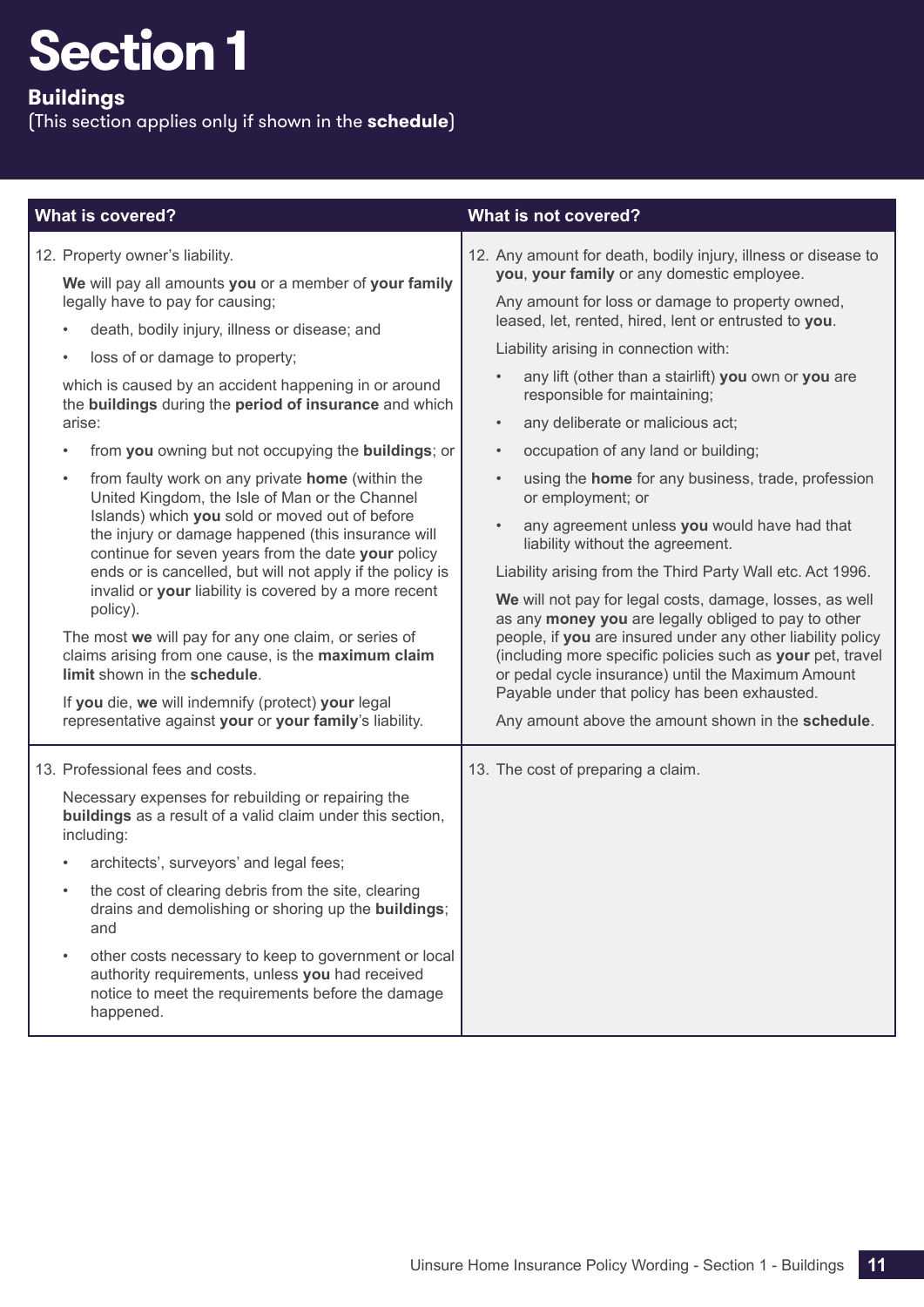## **Buildings**

| <b>What is covered?</b>                                                                                                                                                                                                                                                                                                                                                                                                                                                                                                                                                                                              | What is not covered?                                                                                                                                                                               |
|----------------------------------------------------------------------------------------------------------------------------------------------------------------------------------------------------------------------------------------------------------------------------------------------------------------------------------------------------------------------------------------------------------------------------------------------------------------------------------------------------------------------------------------------------------------------------------------------------------------------|----------------------------------------------------------------------------------------------------------------------------------------------------------------------------------------------------|
| 14. Glass and sanitaryware<br>Accidental breakage to:<br>fixed glass in windows and doors;<br>$\bullet$<br>ceramic hobs built into cookers that are permanent<br>$\bullet$<br>fixtures in your home;<br>sanitary fixtures and fittings in your home; and<br>$\bullet$<br>solar panels.<br>$\bullet$                                                                                                                                                                                                                                                                                                                  | 14. Loss or damage caused by scratching or denting.<br>Damage caused when your home is unoccupied or<br>unfurnished.<br>The cost of replacing undamaged items.<br>Damage to window or door frames. |
| 15. Rent and alternative accommodation<br>We will pay the costs of necessary alternative<br>accommodation for you, your family and your pets if<br>the buildings cannot be lived in because of damage<br>insured by this section.<br>This includes where a local authority prohibits you from<br>living in them following loss or damage to a neighbouring<br>property.<br>Rent you would have received while the buildings<br>cannot be lived in because of a valid claim under this<br>section.<br>This cover is a separate benefit provided in addition to<br>(not within) the maximum claim limit for buildings. | 15. Any amount above the amount shown in the schedule.                                                                                                                                             |
| 16. If you sell your home<br>If you have exchanged contracts to sell your home, we<br>will continue to provide cover until the sale goes through<br>as long as:<br>this period is not more than 60 days from the date<br>of exchanging contracts (or in Scotland, the date of<br>"conclusion of missives"); and<br>you have already insured your new home under this<br>policy.                                                                                                                                                                                                                                      | 16.                                                                                                                                                                                                |
| 17. Protection against damage caused by emergency<br>services.<br>We will pay for damage to your buildings caused by the<br>emergency services if they cause damage while getting<br>into your home to deal with an emergency.<br>We will also pay for damage to your garden items<br>(including re-landscaping costs) if caused by the<br>emergency services while they are attending an<br>emergency at your home.                                                                                                                                                                                                 | 17.                                                                                                                                                                                                |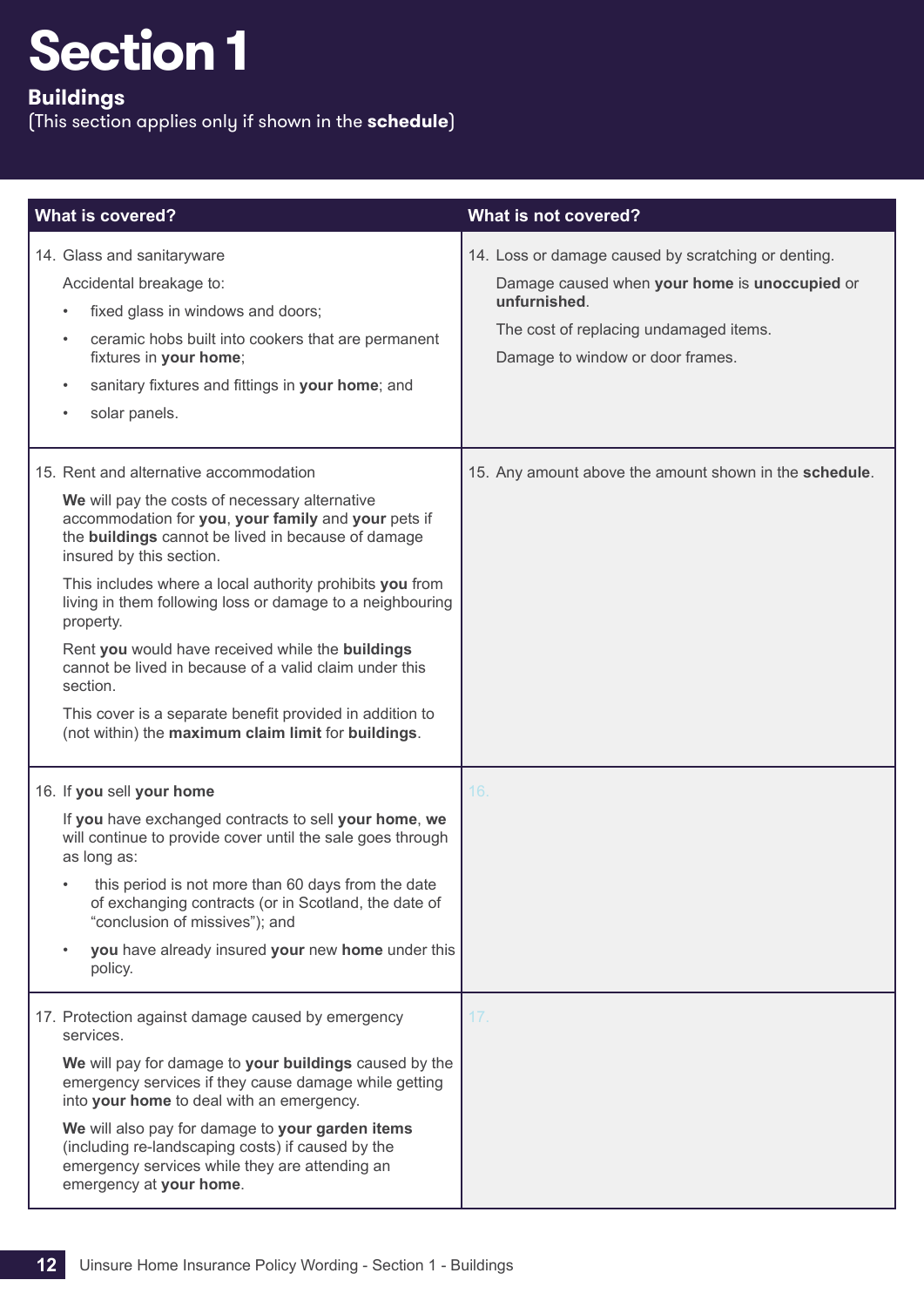## **Buildings**

| <b>What is covered?</b>                                                                                                                                                                                                                                                                                                                                                                                                                                                                                                                                                                                                                                                                              | What is not covered?                                                                                                                                                                                                                                                                                                                    |
|------------------------------------------------------------------------------------------------------------------------------------------------------------------------------------------------------------------------------------------------------------------------------------------------------------------------------------------------------------------------------------------------------------------------------------------------------------------------------------------------------------------------------------------------------------------------------------------------------------------------------------------------------------------------------------------------------|-----------------------------------------------------------------------------------------------------------------------------------------------------------------------------------------------------------------------------------------------------------------------------------------------------------------------------------------|
| 18. Protection against squatters<br>If squatters live in your home, we will pay up to the<br>maximum claim limit shown in the schedule towards<br>your legal costs for removing them. You must get our<br>agreement in writing before you start proceedings to<br>receive this benefit.<br>The most we will pay in any one period of insurance is<br>shown in the schedule.<br>This cover is a separate benefit provided in addition to<br>(not within) the maximum claim limit for buildings.                                                                                                                                                                                                       | 18. Legal costs for removing the squatters while your home<br>or any part of it is:<br>lent, let or sublet to or occupied by someone who is<br>$\bullet$<br>not a member of your family; or<br>unoccupied or unfurnished.<br>$\bullet$<br>Costs we have not agreed to in writing.<br>Any amount above the amount shown in the schedule. |
| 19. Replacement locks and keys<br>We will pay the cost of replacing and installing locks on<br>outside doors if:<br>your keys are lost outside the home or are stolen; or<br>they are damaged inside the <b>home</b> by an event<br>$\bullet$<br>insured under this section.<br>If you insure both your buildings and contents under<br>this policy and make a valid claim for replacement locks<br>and keys, we will make one claims payment under either<br>your buildings or contents section of cover. It is not<br>possible to make a claim under both buildings and<br>contents cover for the same incident.<br>The most we will pay for any one claim is the amount<br>shown in the schedule. | 19. Any amount above the amount shown in the schedule.                                                                                                                                                                                                                                                                                  |
| 20. Newly acquired fixtures<br>We will cover your newly acquired fixtures for loss<br>or damage covered under this section for a period<br>of 60 days from the date that you purchase them if<br>your buildings maximum claim limit is exceeded.<br>We reserve the right not to insure any newly acquired<br>fixtures after the 60th day. For this cover to apply you<br>must agree with us to increase the buildings maximum<br>claim limit and pay any additional premium that is due.<br>The most that we will pay for any one claim is the<br>amount shown in the schedule.<br>This cover is a separate benefit provided in addition to<br>(not within) the maximum claim limit for buildings.   | 20. Any amount above the amount shown in the schedule.                                                                                                                                                                                                                                                                                  |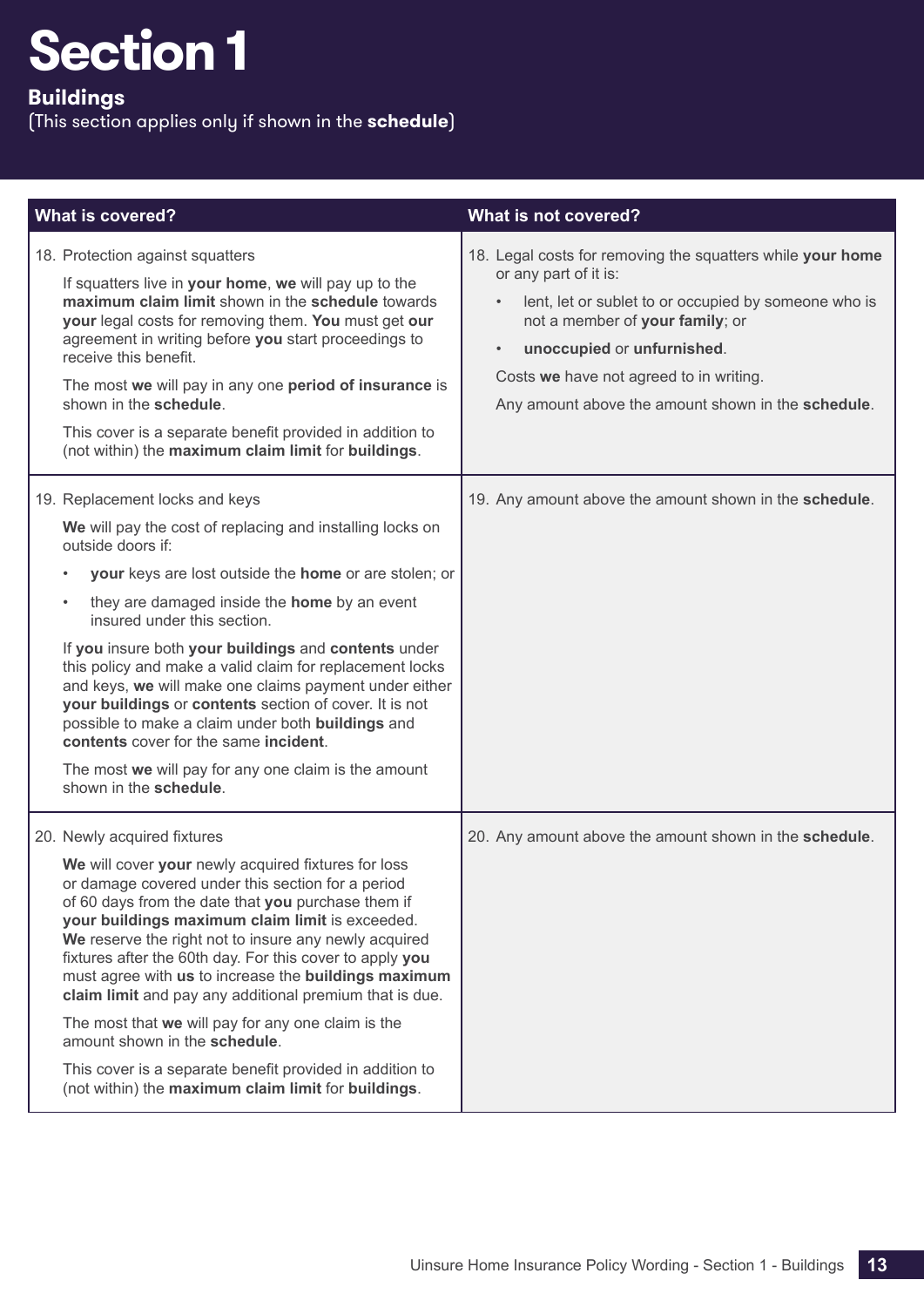## **Buildings** - Accidental Damage Cover (This section applies only if shown in the **schedule**)

| <b>What is insured</b>                                                                                                                                             | What is not insured                                                                                                                                                                                                                                                                                                                                                                                                                                                                                                                                                                                                                                                                                                                                                                                                                                                                                                                                                                                                                                   |
|--------------------------------------------------------------------------------------------------------------------------------------------------------------------|-------------------------------------------------------------------------------------------------------------------------------------------------------------------------------------------------------------------------------------------------------------------------------------------------------------------------------------------------------------------------------------------------------------------------------------------------------------------------------------------------------------------------------------------------------------------------------------------------------------------------------------------------------------------------------------------------------------------------------------------------------------------------------------------------------------------------------------------------------------------------------------------------------------------------------------------------------------------------------------------------------------------------------------------------------|
| Your buildings are covered under this section.<br>The most we will pay for loss of or damage to the buildings<br>is the maximum claim limit shown in the schedule. | The excess shown in the schedule for every incident.                                                                                                                                                                                                                                                                                                                                                                                                                                                                                                                                                                                                                                                                                                                                                                                                                                                                                                                                                                                                  |
| 21. Accidental Damage                                                                                                                                              | 21. Loss or damage:<br>caused by movement of the land the buildings are<br>$\bullet$<br>on;<br>caused by any part of the <b>buildings</b> moving, settling<br>$\bullet$<br>or shrinking;<br>demolishing or structurally altering or repairing the<br>$\bullet$<br>buildings;<br>caused by storm damage to fences, gates, hedges<br>$\bullet$<br>and swimming pool covers;<br>arising from cutting down all or part of a fallen tree or<br>$\bullet$<br>the cost of cutting down all or part of a fallen tree and<br>taking it away, unless the fallen tree has damaged<br>your buildings;<br>caused by faulty workmanship, design or materials;<br>$\bullet$<br>caused by chewing, scratching, tearing or fouling by<br>$\bullet$<br>pets;<br>caused by electrical or mechanical breakdown;<br>$\bullet$<br>caused by a person when your home or any part of<br>$\bullet$<br>it is lent, let or sublet;<br>when your home is unoccupied or unfurnished; or<br>$\bullet$<br>specifically excluded under Buildings Sections 1-20<br>$\bullet$<br>above. |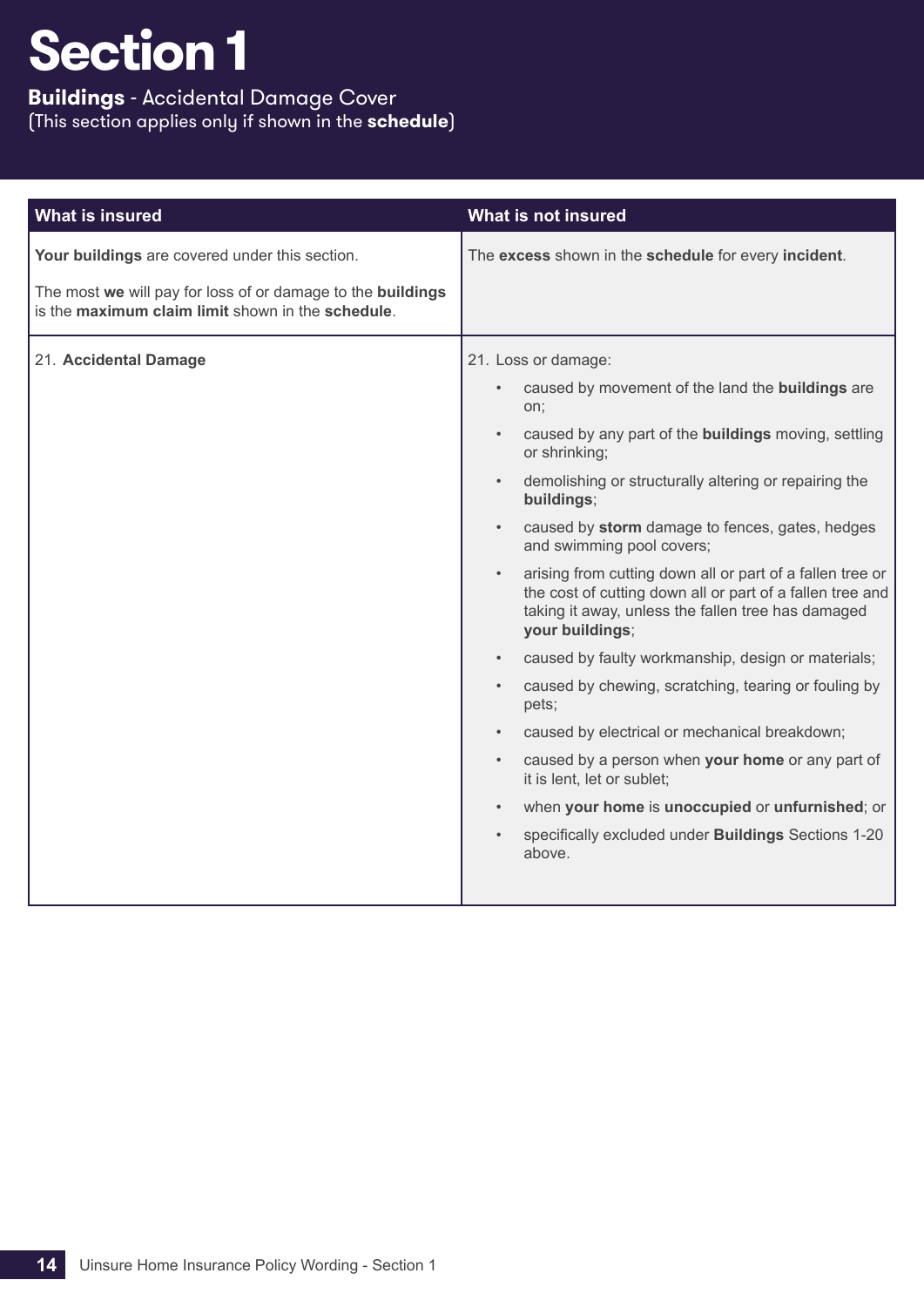## <span id="page-16-0"></span>**Contents**

| What is insured                                                                                                                                               | What is not insured                                                                                                            |
|---------------------------------------------------------------------------------------------------------------------------------------------------------------|--------------------------------------------------------------------------------------------------------------------------------|
| You and your family's contents are covered when they are:                                                                                                     | The excess shown in the schedule for every incident.                                                                           |
| in the <b>buildings</b> of the <b>home</b> ; or<br>in the open but within the boundary of the home.<br>The contents are covered up to the maximum claim limit | Anything more specifically insured in another part of this<br>policy.<br>Any amount above the maximum claim limit shown in the |
| shown in the schedule when in the main building of your<br>home. However, the most we will pay for any one claim for:                                         | schedule.                                                                                                                      |
| <b>High Risk Property;</b><br>$\bullet$                                                                                                                       |                                                                                                                                |
| <b>Business equipment;</b><br>$\bullet$                                                                                                                       |                                                                                                                                |
| <b>Contents</b> in the open;<br>$\bullet$                                                                                                                     |                                                                                                                                |
| Money;<br>$\bullet$                                                                                                                                           |                                                                                                                                |
| <b>Credit Cards;</b><br>$\bullet$                                                                                                                             |                                                                                                                                |
| Deeds and documents; or                                                                                                                                       |                                                                                                                                |
| Metered Oil and water                                                                                                                                         |                                                                                                                                |
| is the maximum claim limit shown in the schedule for<br>these items.                                                                                          |                                                                                                                                |
| Fire, smoke, explosion, lightning or earthquake.<br>1.                                                                                                        | Smoke damage arising gradually or out of repeated<br>1.<br>exposure                                                            |
| Riot, civil commotion and labour or political disturbances<br>2.<br>and strikes.                                                                              | 2.<br>Loss or damage that is not reported to the police within<br>seven days.                                                  |
| Malicious damage.<br>3.                                                                                                                                       | Malicious damage caused:<br>3.                                                                                                 |
|                                                                                                                                                               | by you or your family;                                                                                                         |
|                                                                                                                                                               | by a person lawfully allowed to be in your home;                                                                               |
|                                                                                                                                                               | when your home is unoccupied or unfurnished; or<br>$\bullet$                                                                   |
|                                                                                                                                                               | by computer viruses.<br>$\bullet$                                                                                              |
| 4. Storm or flood.                                                                                                                                            | Storm or flood damage to property away from your<br>4.<br>home and not in a building.                                          |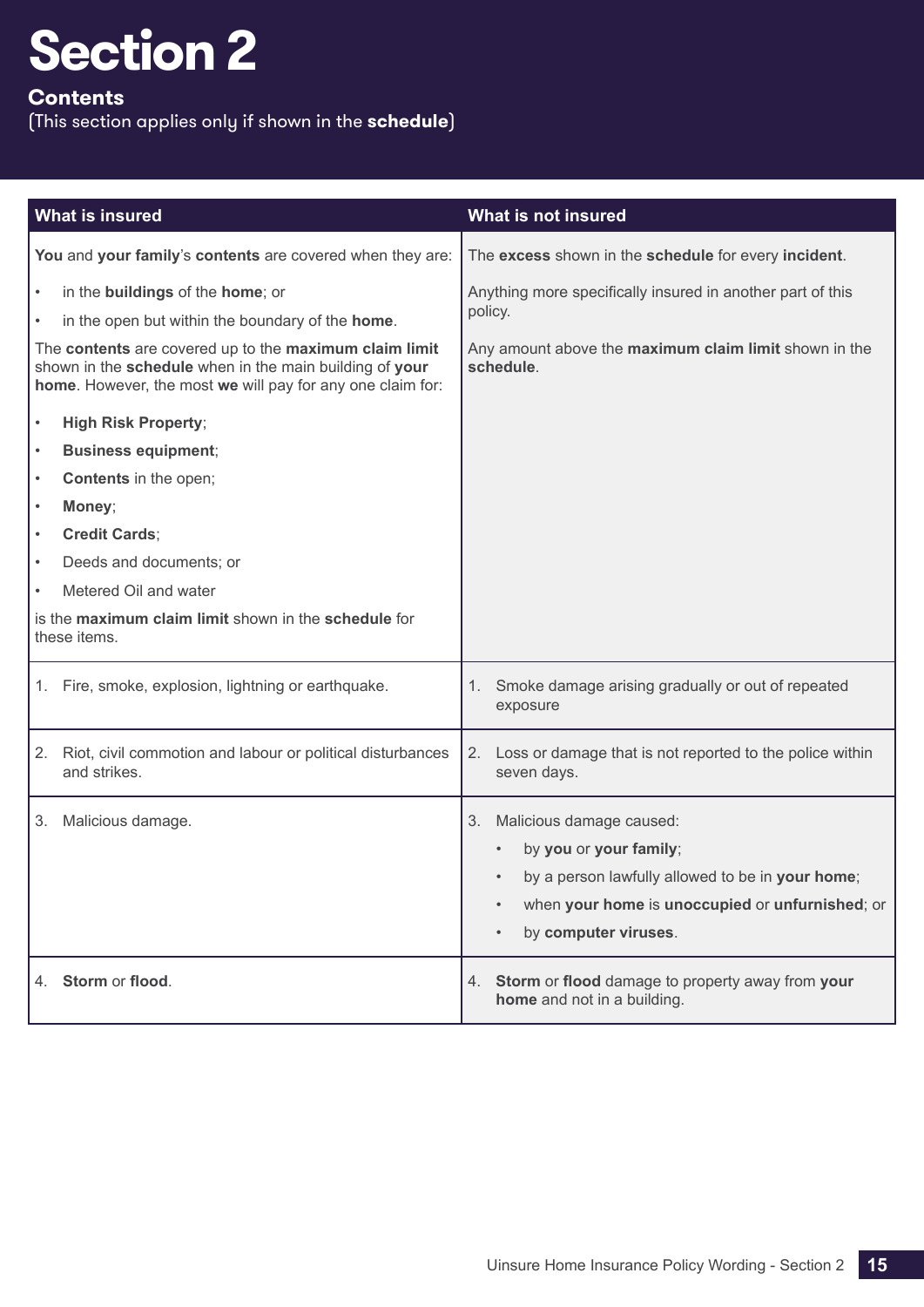## **Contents**

|    | <b>What is covered?</b>                                                                                                                                                                                                                                                                                                                               | What is not covered?                                                                                                                                                                                                                                                                                                                                                                                                                      |
|----|-------------------------------------------------------------------------------------------------------------------------------------------------------------------------------------------------------------------------------------------------------------------------------------------------------------------------------------------------------|-------------------------------------------------------------------------------------------------------------------------------------------------------------------------------------------------------------------------------------------------------------------------------------------------------------------------------------------------------------------------------------------------------------------------------------------|
|    | 5. Your home being hit by:<br>aircraft or other flying objects, or anything dropped<br>from them;<br>fireworks;<br>$\bullet$<br>vehicles, trains or trams;<br>$\bullet$<br>falling aerials, masts or satellite dishes;<br>$\bullet$<br>falling trees or branches;<br>$\bullet$<br>animals or birds; or<br>lamp posts or telegraph poles.<br>$\bullet$ | 5. Loss or damage caused by pets.<br>The cost of cutting down all or part of a fallen tree and<br>taking it away, unless the fallen tree has damaged your<br>contents.<br>Damage caused by cutting down all or part of a tree.                                                                                                                                                                                                            |
| 6. | Subsidence or ground heave of the site your buildings<br>stand on, or landslip.                                                                                                                                                                                                                                                                       | 6. Loss or damage caused by:<br>the sea or river wearing away the land;<br>faulty design or construction of the buildings or their<br>foundations;<br>demolishing, altering or repairing the <b>buildings</b> ; or<br>$\bullet$<br>the foundations of the building or the materials from<br>$\bullet$<br>which they are built shrinking or expanding.<br>Loss or damage for which compensation is provided by<br>contract or legislation. |
|    | 7. Escaping water.<br>Water leaking from any fixed domestic water or drainage<br>installation, heating installation, washing machine,<br>dishwasher, water bed, fish tanks, refrigerator or deep-<br>freeze cabinet.                                                                                                                                  | 7. Loss or damage:<br>to the fixed domestic water or heating system<br>itself; or when the main building of your home is<br>unoccupied or unfurnished;<br>caused by water overflowing from wash basins,<br>$\bullet$<br>sinks, bidets, showers and baths, as a result of taps<br>being left on (covered under cause 33 Accidental<br>Damage if operative); or<br>caused by failure or lack of sealant and/or grout.                       |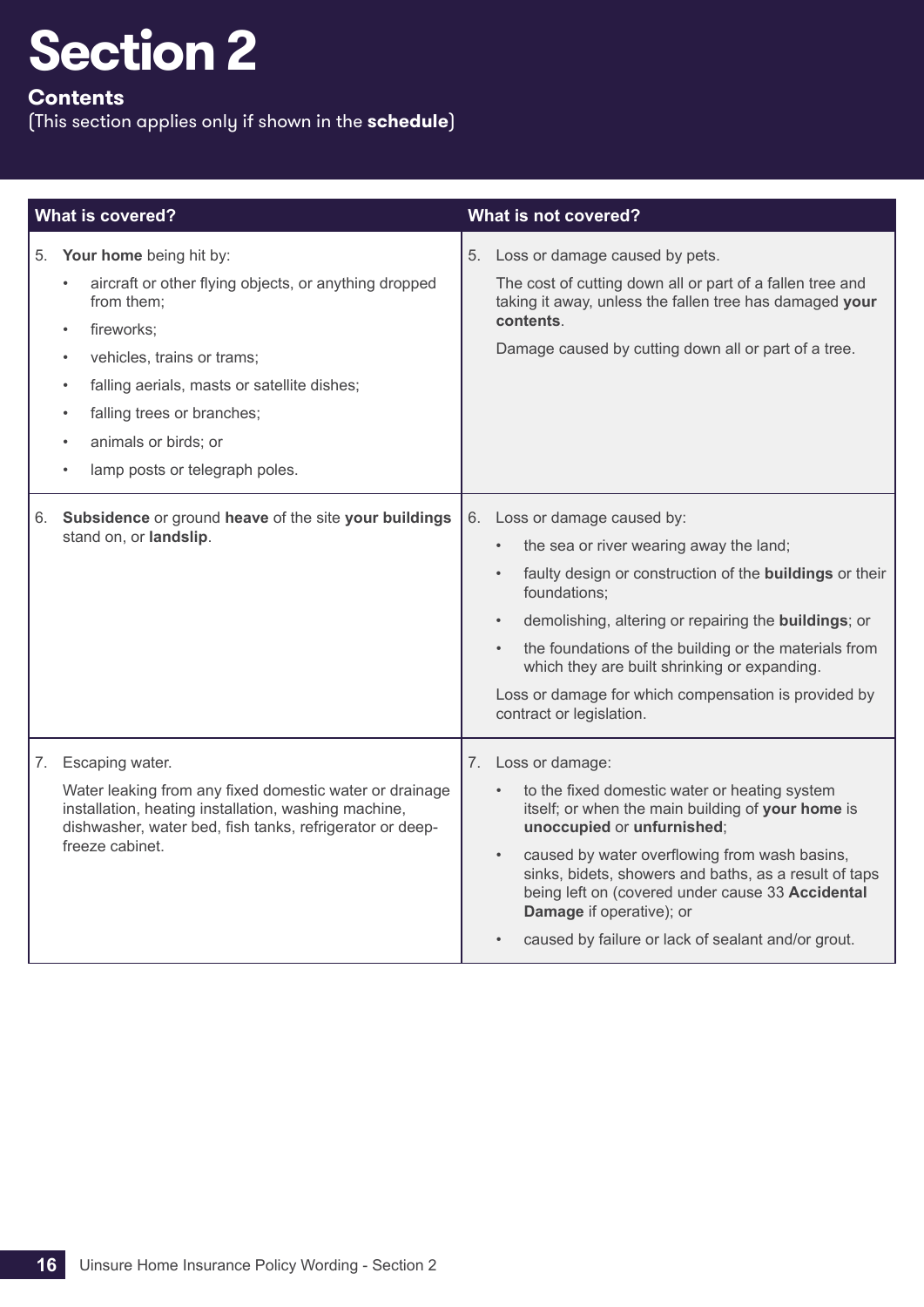## **Contents**

|    | <b>What is covered?</b>                                                                                                                                                                                                | What is not covered?                                                                                                                                                                                                                                                                                                                                                                                                                                                                                                                                                                                                                                                                                                                                      |  |
|----|------------------------------------------------------------------------------------------------------------------------------------------------------------------------------------------------------------------------|-----------------------------------------------------------------------------------------------------------------------------------------------------------------------------------------------------------------------------------------------------------------------------------------------------------------------------------------------------------------------------------------------------------------------------------------------------------------------------------------------------------------------------------------------------------------------------------------------------------------------------------------------------------------------------------------------------------------------------------------------------------|--|
|    | 8. Theft or attempted theft.<br>The most we will pay for any one claim for theft of<br>contents from an outbuilding, secured outbuilding or<br>garage is the maximum claim limit shown for these in<br>the schedule.   | 8. Loss or damage:<br>by deception, unless entry only is gained by<br>deception;<br>by you or any member of your family, domestic<br>employees, lodgers, paying guests, anybody<br>visiting your property in relation to your business, or<br>tenants;<br>when your home is unoccupied or unfurnished;<br>when your home or any part of it is lent, let or sublet<br>to or occupied by someone who is not a member<br>of your family unless force causing damage to the<br>main building of the home was used to get in or out<br>of the building; or<br>of money, unless force causing damage to the main<br>building of the home was used to get into or out of<br>the building.                                                                        |  |
| 9. | Damage caused by oil leaking from a fixed domestic<br>oil-fired heating system, including smoke or smudge<br>damage caused by evaporation from a faulty oil-fired<br>heating system.                                   | Loss or damage to the fixed domestic oil-fired heating<br>system itself.                                                                                                                                                                                                                                                                                                                                                                                                                                                                                                                                                                                                                                                                                  |  |
|    | 10. Accidental breakage to televisions (and their aerials)<br>video and audio installations, satellite dishes, receivers<br>or decoders, games consoles or desktop personal<br>computers within or fixed to your home. | 10. Damage:<br>when your home is unfurnished or unoccupied<br>to items designed or intended to be hand-held,<br>$\bullet$<br>carried or portable, including but not limited to<br>e-readers, smartphones, netbooks, tablet computers,<br>MP3 players, satellite and navigation systems.<br>to laptop computers;<br>to musical instruments;<br>$\bullet$<br>to television sets, caused whilst using electronic<br>gaming equipment;<br>caused by anyone living in your home who is not a<br>member of your family;<br>to records, discs, CD's, DVDs, Blu Ray discs, USB<br>$\bullet$<br>flash drives or other data storage devices;<br>caused by electrical or mechanical breakdown;<br>caused by scratching or denting; or<br>caused by computer viruses. |  |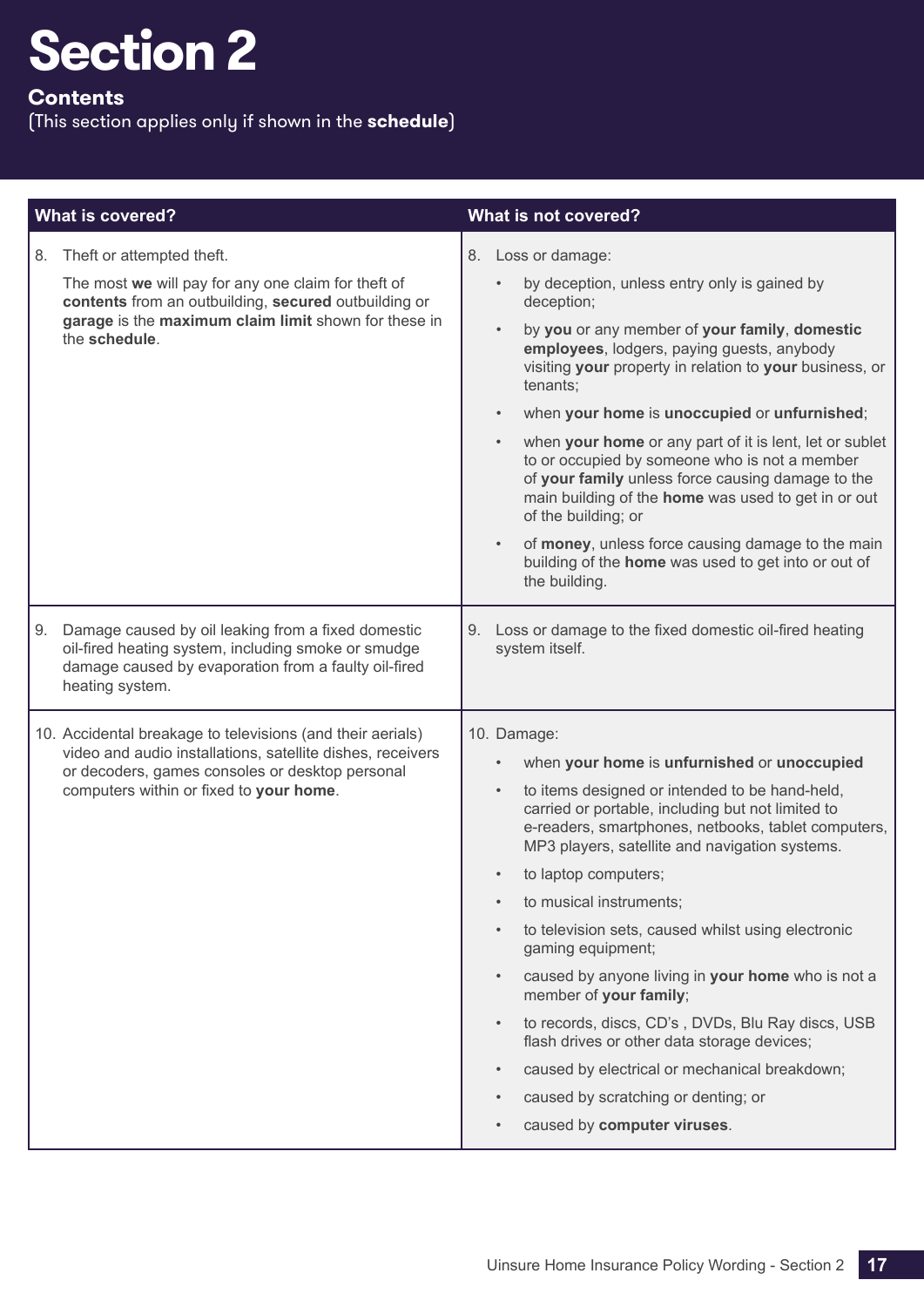## **Contents**

| <b>What is covered?</b>                                                                                                                                                                                                                                                                                                               | What is not covered?                                                                                                                                                                                                                                                                    |
|---------------------------------------------------------------------------------------------------------------------------------------------------------------------------------------------------------------------------------------------------------------------------------------------------------------------------------------|-----------------------------------------------------------------------------------------------------------------------------------------------------------------------------------------------------------------------------------------------------------------------------------------|
| 11. Accidental breakage in your home to:<br>fixed glass in furniture (but not glass in pictures or<br>clocks);<br>glass shelves;<br>$\bullet$<br>glass tops to furniture;<br>$\bullet$<br>fixed glass in mirrors; or<br>$\bullet$<br>ceramic hobs in free-standing cookers and ceramic<br>$\bullet$<br>tops in free-standing cookers. | 11. Loss or damage when your home is unfurnished or<br>unoccupied<br>caused by scratching or denting.                                                                                                                                                                                   |
| 12. Accidental loss of metered water or oil in domestic<br>heating systems. The most we will pay is the maximum<br>claim limit shown in the schedule.<br>This cover is a separate benefit provided in addition to<br>(not within) the maximum claim limit for contents.                                                               | 12. Any amount above the amount shown in the schedule.<br>Loss while the home is unoccupied or unfurnished.                                                                                                                                                                             |
| 13. Damage to food in any refrigerator or deep freezer<br>caused by:<br>a rise or fall in temperature; or<br>$\bullet$<br>contamination by refrigerant or refrigerant fumes.<br>$\bullet$<br>The most we will pay is the maximum claim limit shown<br>in the schedule.                                                                | 13. Loss or damage caused by:<br>your power supply being cut off by the supplier; or<br>$\bullet$<br>a strike, a lockout or an industrial dispute.<br>$\bullet$<br>Loss or damage when your home is unoccupied or<br>unfurnished.<br>Any amount above the amount shown in the schedule. |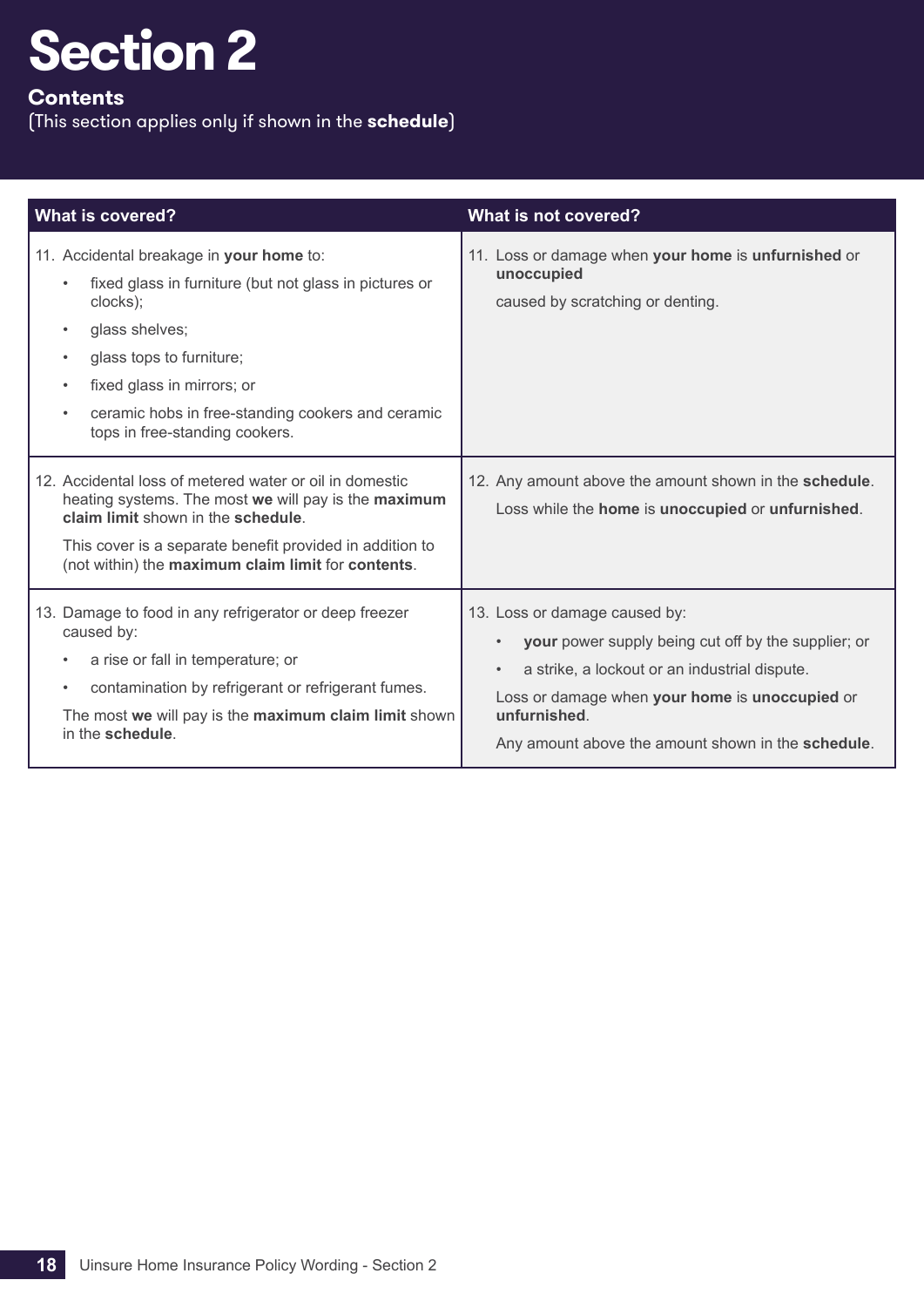## **Contents**

(This section applies only if shown in the **schedule**)

14. Public and personal liability.

**We** will pay all amounts **you** or a member of **your family** legally have to pay for causing:

- death, bodily injury, illness or disease; or
- loss of or damage to property;

which is caused by an accident happening during the **period of insurance** and arising;

- from your occupation (but not ownership) of the **buildings**;
- in a private role not connected with owning the **buildings**; or
- from the employment by **you** or **your family** of **domestic employees**.

The most **we** will pay for any one claim, or series of claims arising from one cause, is the **maximum claim limit** shown in the **schedule** plus any costs and expenses **we** agree in writing.

If **you** die, **we** will indemnify (protect) **your** legal representative against **your** or **your family**'s liability.

## **What is covered? What is not covered?**

14. Death, bodily injury, illness or disease suffered by **you**, **your family** or a domestic employee.

Loss or damage to property owned, leased, let, rented, hired, lent or entrusted to **you** or **your family**.

Liability arising out of owning, using or possessing any:

- mechanically powered or motorised vehicles, except garden machinery, wheelchairs, registered disabled persons' buggies that cannot go over 8 miles an hour and which are not licensed for road use and pedestrian- controlled models or toys that cannot go over 8 miles an hour;
- golf trolleys (controlled by someone on foot)
- aircraft (including model aircraft, gliders, hanggliders, microlights and drones);
- hovercraft, boards or any other craft or equipment designed for use in or on water, other than pedestrian- controlled models or toys and hand or foot-propelled boats;
- caravans, horse boxes, trailers or trailer tents;
- Electrically Assisted Pedal Cycles
- firearms, except legally held sporting guns used for sporting purposes;
- dog of a type specified under section 1 of the Dangerous Dogs Act 1991 or any later amendments to that act; or
- lift (other than a stairlift) **you** own or **you** are responsible for maintaining.

Injury or damage:

- in connection with an assault or alleged assault;
- or arising from:
- any deliberate or malicious act:
- hunting or racing of any kind, except on foot; or
- **your** business, trade, profession or employment.

Liability arising from the Third Party Wall etc. Act 1996.

**We** will not pay for legal costs, damage, losses, as well as any **money you** are legally obliged to pay to other people, if **you** are insured under any other liability policy (including more specific policies such as **your** pet, travel or pedal cycle insurance) until the Maximum Amount Payable under that policy has been exhausted.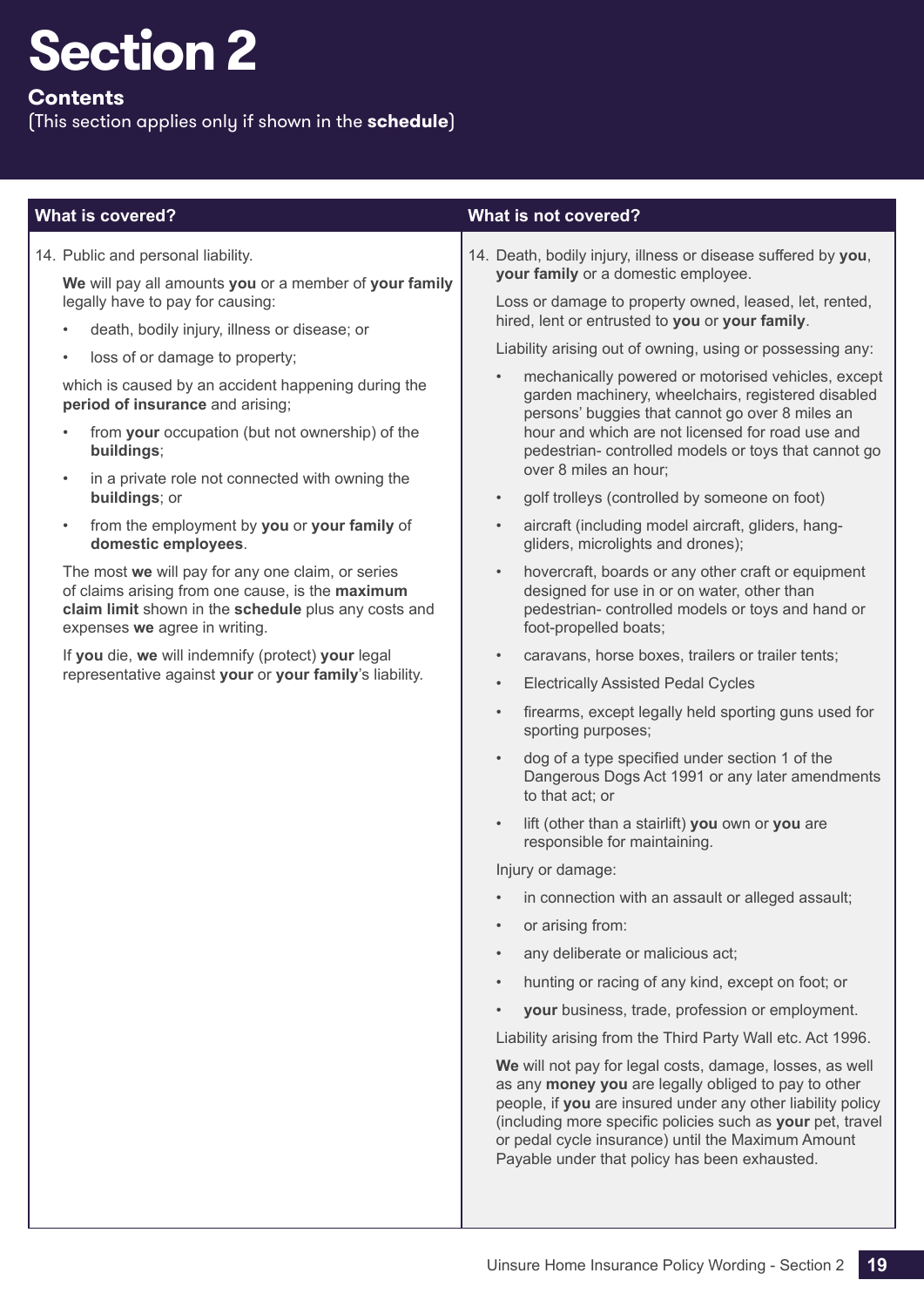## **Contents**

| <b>What is covered?</b>                                                                                                                                                                                                                                                                                                                                | What is not covered?                                                                                                                                                                                                                                                                                                                                                            |
|--------------------------------------------------------------------------------------------------------------------------------------------------------------------------------------------------------------------------------------------------------------------------------------------------------------------------------------------------------|---------------------------------------------------------------------------------------------------------------------------------------------------------------------------------------------------------------------------------------------------------------------------------------------------------------------------------------------------------------------------------|
|                                                                                                                                                                                                                                                                                                                                                        | Liability arising from:<br>Any disease or virus that you pass on to another person.<br>Any liability you have under a contract, unless you<br>would have had that liability without the contract.<br>Any action for damages brought in a court outside the<br>United Kingdom, the Channel Islands and the Isle of<br>Man.<br>Any amount above the amount shown in the schedule. |
| 15. Liability for domestic employees.<br>We insure you against your legal liability for all amounts<br>you have to pay for accidental bodily injury which<br>happens to any of your domestic employees during the<br>course of their work or which is caused by you during<br>the period of insurance.                                                 | 15. Any amount above the amount shown in the schedule.<br>Arising out of the use of a vehicle                                                                                                                                                                                                                                                                                   |
| Cover applies anywhere in the world if the contract of<br>service was entered into in the United Kingdom, the Isle<br>of Man or the Channel Islands.<br>The most we will pay for any one claim, or series<br>of claims arising from one cause, is the maximum<br>claim limit shown in the schedule plus any costs and<br>expenses we agree in writing. |                                                                                                                                                                                                                                                                                                                                                                                 |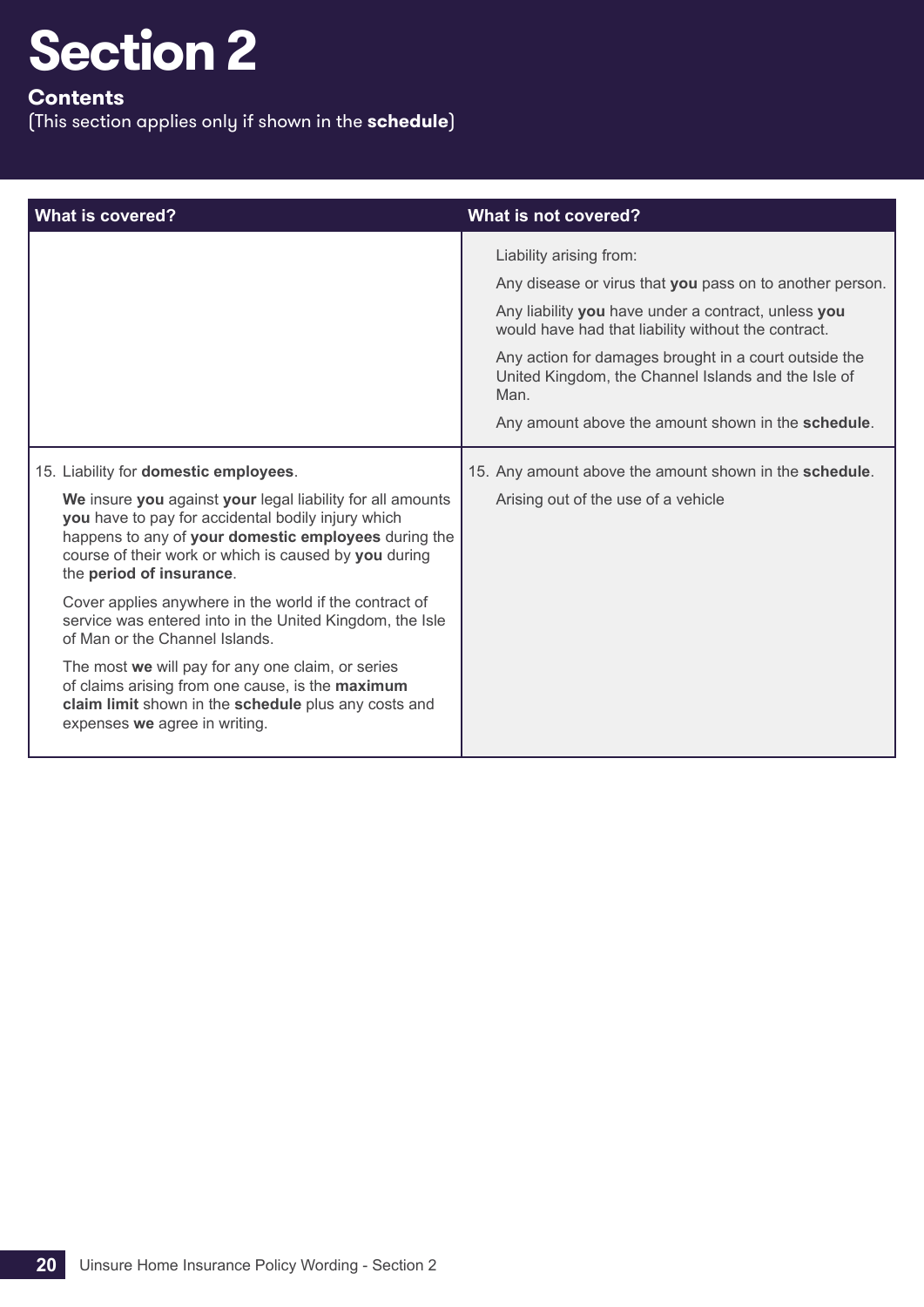## **Contents**

| <b>What is covered?</b>                                                                                                                                                                                                                                                                                                                                                                                                                                                                                                                                                                                                                                                                                                                                                                             | What is not covered?                                                                                                                                                                                                                                                                                                                                                                                                                                                                                                                                                                                                                                                                                                               |
|-----------------------------------------------------------------------------------------------------------------------------------------------------------------------------------------------------------------------------------------------------------------------------------------------------------------------------------------------------------------------------------------------------------------------------------------------------------------------------------------------------------------------------------------------------------------------------------------------------------------------------------------------------------------------------------------------------------------------------------------------------------------------------------------------------|------------------------------------------------------------------------------------------------------------------------------------------------------------------------------------------------------------------------------------------------------------------------------------------------------------------------------------------------------------------------------------------------------------------------------------------------------------------------------------------------------------------------------------------------------------------------------------------------------------------------------------------------------------------------------------------------------------------------------------|
| 16. Contents temporarily removed.<br>Your contents are covered for loss or damage as a<br>result of causes 1 to 9 of this section when they are<br>temporarily removed from your home but within the<br>United Kingdom, the Isle of Man or the Channel Islands.<br>However, for theft of your contents (excluding money),<br>the theft must be from:<br>any bank or safe deposit, or while you or any<br>member of your family are taking the items to or<br>from the bank or safe deposit;<br>a home or a building you or your family are working<br>$\bullet$<br>or living in temporarily; or<br>any other building if there are visible signs that force<br>$\bullet$<br>or violent means were used to get into or out of the<br>building.<br>Money is covered away from your home only if it is | 16. Loss or damage:<br>to any item kept in a furniture depository (a furniture<br>$\bullet$<br>depository is a commercial furniture warehouse<br>that protects the items stored from theft, damage or<br>weather conditions);<br>caused by theft or attempted theft from an unlocked<br>$\bullet$<br>hotel room, motel room, bed-and-breakfast bedroom<br>or other similar temporary lodging;<br>by storm, flood or malicious damage to items not in<br>$\bullet$<br>a building;<br>in halls of residence or student accommodation;<br>$\bullet$<br>to any item taken out of your home to sell, display or<br>$\bullet$<br>exhibit;<br>during removals; or<br>$\bullet$<br>from a caravan, mobile home or motor home.<br>$\bullet$ |
| stolen from a building and there are visible signs that<br>force or violent means were used to get into or out of the                                                                                                                                                                                                                                                                                                                                                                                                                                                                                                                                                                                                                                                                               | Any amount above the amount shown in the schedule.                                                                                                                                                                                                                                                                                                                                                                                                                                                                                                                                                                                                                                                                                 |
| building.<br>The most we will pay for any one claim is the amount<br>shown in the schedule.                                                                                                                                                                                                                                                                                                                                                                                                                                                                                                                                                                                                                                                                                                         |                                                                                                                                                                                                                                                                                                                                                                                                                                                                                                                                                                                                                                                                                                                                    |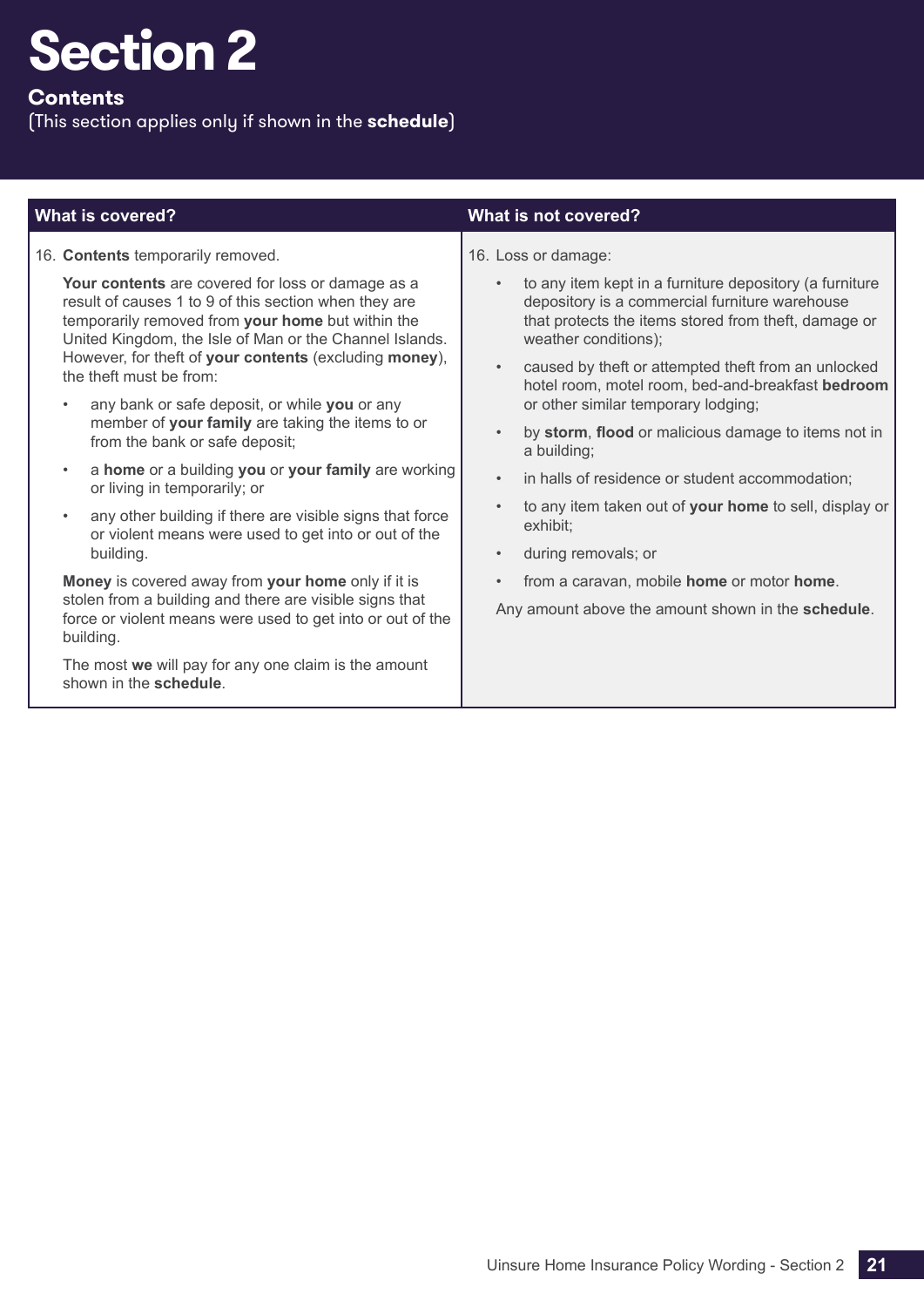## **Contents**

| <b>What is covered?</b>                                                                                                                                                                                                                                                                                                                                                                                                                                                                                                                                                                                                                                                                                                                                                                                                                                                                                                                                                                                                                                                                                                                                                              | What is not covered?                                                                                                                                                                                                                                                          |
|--------------------------------------------------------------------------------------------------------------------------------------------------------------------------------------------------------------------------------------------------------------------------------------------------------------------------------------------------------------------------------------------------------------------------------------------------------------------------------------------------------------------------------------------------------------------------------------------------------------------------------------------------------------------------------------------------------------------------------------------------------------------------------------------------------------------------------------------------------------------------------------------------------------------------------------------------------------------------------------------------------------------------------------------------------------------------------------------------------------------------------------------------------------------------------------|-------------------------------------------------------------------------------------------------------------------------------------------------------------------------------------------------------------------------------------------------------------------------------|
| 17. Tenant's liability.<br>We insure you against your legal liability as a tenant of<br>your home for all amounts you have to pay for:<br>damage to the structure of your home, or to the<br>landlord's fixtures, fittings and interior decorations,<br>caused by the causes 1 to 9 under section 2 of this<br>policy;<br>damage to carpets and flooring caused by<br>$\bullet$<br>accidental damage, or by causes 1 to 9 under<br>section 2 of this policy.<br>the cost of repairing <b>accidental damage</b> to the<br>$\bullet$<br>cables, underground pipes and drains (and their<br>inspection covers) which serve your home;<br>accidental breakage to fixed glass in windows, doors,<br>$\bullet$<br>fanlights, skylights, greenhouses, conservatories and<br>verandas; and<br>accidental breakage to fixed sanitary fittings and<br>$\bullet$<br>bathroom fittings.<br>The most we will pay for any one claim, or series<br>of claims arising from one cause, is the maximum<br>claim limit shown in the schedule plus any costs and<br>expenses we agree in writing.<br>If you make a claim you will need to provide evidence<br>that you are legally liable for the damage | 17. Any amount above the amount shown in the schedule.<br>Loss or damage while your home is unoccupied or<br>unfurnished.<br>Loss or damage excluded under any of the causes 1 to 9<br>of section 2 - Contents.<br>Damage to carpets and flooring caused by domestic<br>pets. |
|                                                                                                                                                                                                                                                                                                                                                                                                                                                                                                                                                                                                                                                                                                                                                                                                                                                                                                                                                                                                                                                                                                                                                                                      |                                                                                                                                                                                                                                                                               |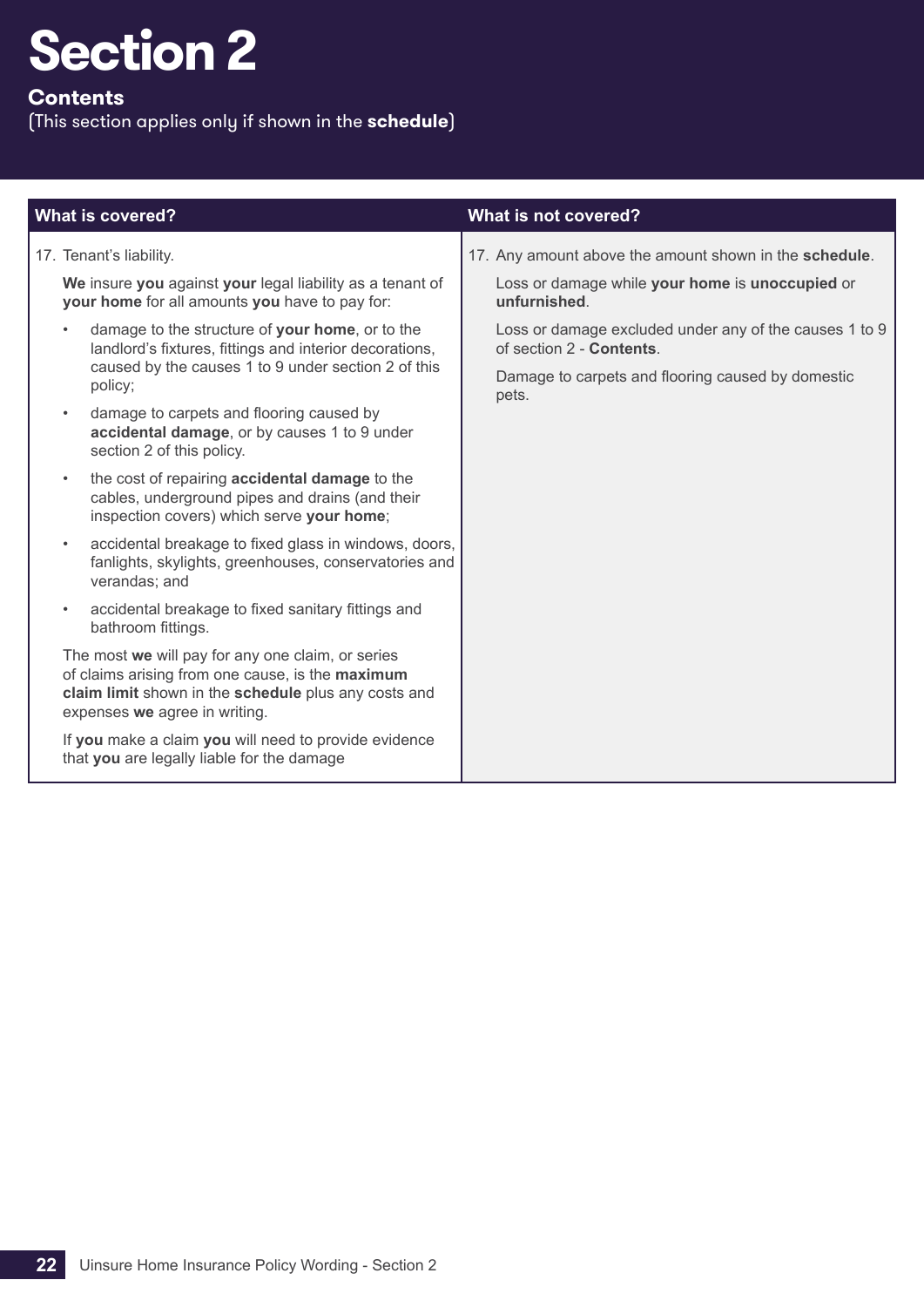## **Contents**

| <b>What is covered?</b>                                                                                                                                                                                                                                                                                                                                                                                                                                                                                                                                                                                                                                                                      | What is not covered?                                   |
|----------------------------------------------------------------------------------------------------------------------------------------------------------------------------------------------------------------------------------------------------------------------------------------------------------------------------------------------------------------------------------------------------------------------------------------------------------------------------------------------------------------------------------------------------------------------------------------------------------------------------------------------------------------------------------------------|--------------------------------------------------------|
| 18. Unpaid damages.<br>We will pay the unpaid amount of any award made in<br>your favour for compensation for bodily injury or damage<br>to property. This compensation must have been awarded<br>by a court in the United Kingdom, the Isle of Man or the<br>Channel Islands.<br>We will pay the amount if:                                                                                                                                                                                                                                                                                                                                                                                 | 18. Any amount above the amount shown in the schedule. |
| you have not received full payment within three<br>months of the date of the award;<br>the bodily injury or damage happened in the United<br>$\bullet$<br>Kingdom, the Isle of Man or the Channel Islands;<br>you would have had a valid claim under cause 14 of<br>this policy if the award had been made against you;<br>and there is not going to be an appeal.<br>After we have made a payment, we may enforce your<br>rights against the person who should have made the<br>payment. (In this case, we will keep any amounts we get                                                                                                                                                     |                                                        |
| back.)<br>The most we will pay for any one claim, or series<br>of claims arising from one cause, is the maximum<br>claim limit shown in the schedule plus any costs and<br>expenses we agree in writing.                                                                                                                                                                                                                                                                                                                                                                                                                                                                                     |                                                        |
| 19. Rent and alternative accommodation.<br>If you cannot live in your home because of damage<br>insured under this section:<br>we will pay the cost of necessary alternative<br>$\bullet$<br>accommodation for you, your family and your pets<br>until you can live in your home again; and<br>This includes if the buildings cannot be lived in<br>$\bullet$<br>because a local authority prohibits you from living<br>in them following loss or damage to a neighbouring<br>property<br>The most we will pay in any one period of insurance is<br>shown in the schedule.<br>This cover is a separate benefit provided in addition to<br>(not within) the maximum claim limit for contents. | 19. Any amount above the amount shown in the schedule. |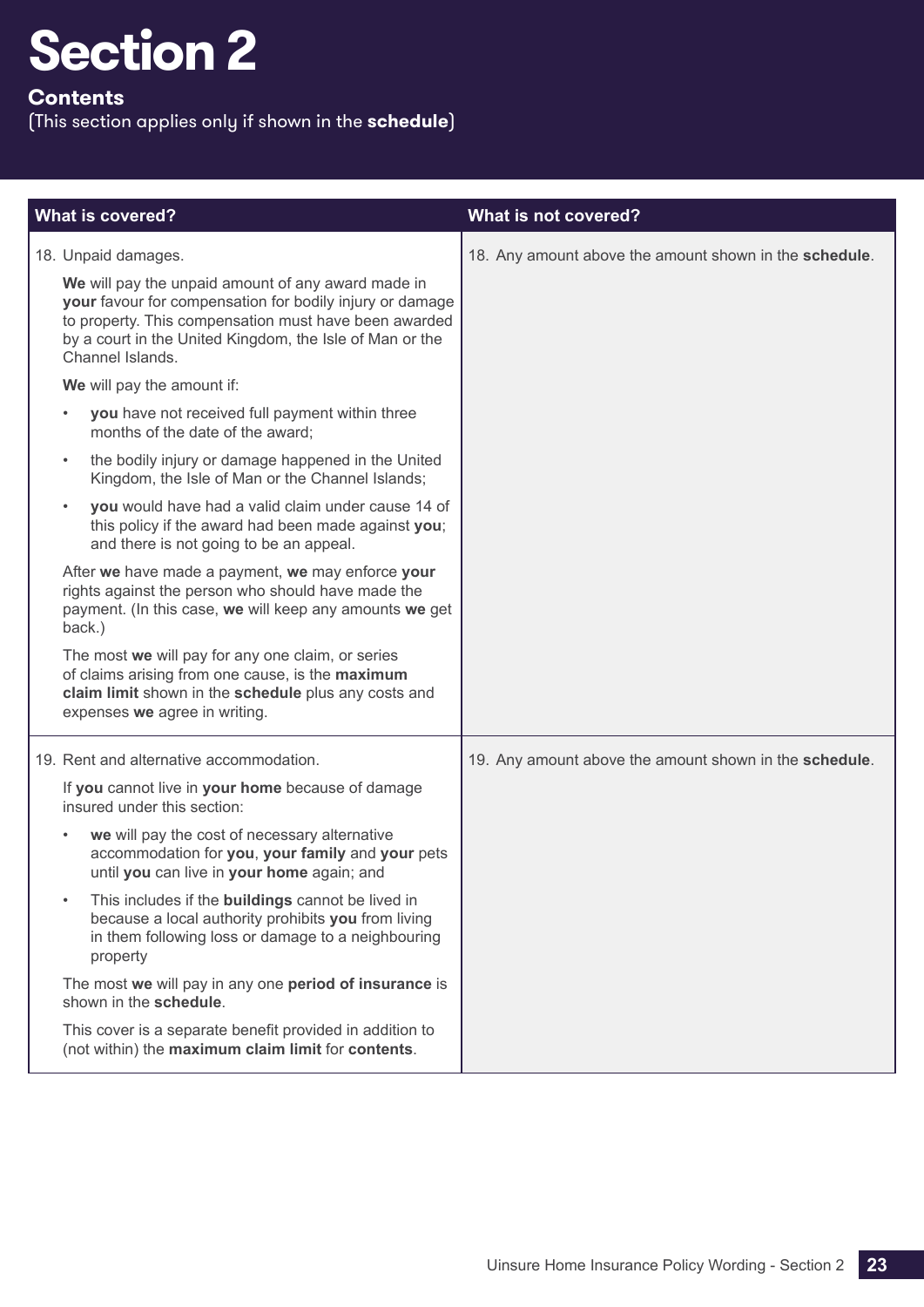## **Contents**

| <b>What is covered?</b>                                                                                                                                                                                                                                                                                                                                                                                                                                                                                                                                                                                                                                                     | What is not covered?                                                                                                                                                                                                                                                                                                                                                                   |
|-----------------------------------------------------------------------------------------------------------------------------------------------------------------------------------------------------------------------------------------------------------------------------------------------------------------------------------------------------------------------------------------------------------------------------------------------------------------------------------------------------------------------------------------------------------------------------------------------------------------------------------------------------------------------------|----------------------------------------------------------------------------------------------------------------------------------------------------------------------------------------------------------------------------------------------------------------------------------------------------------------------------------------------------------------------------------------|
| 20. Replacement locks and keys.<br>We will pay the cost of replacing and installing locks on<br>outside doors if:<br>your keys are lost outside the home or are stolen; or<br>they are damaged inside the home by an event<br>insured under this section.<br>If you insure both your buildings and contents under<br>this policy and make a claim for replacement locks and<br>keys, we will make one claims payment under either<br>your buildings or contents section of cover. It is not<br>possible to make a claim under both buildings and<br>contents cover for the same incident.<br>The most we will pay for any one claim is the amount<br>shown in the schedule. | 20. Any amount above the amount shown in the schedule.                                                                                                                                                                                                                                                                                                                                 |
| 21. Household removal.<br>If your contents are professionally packed and carried,<br>we will insure you against loss or damage to the<br>contents while they are:<br>being transported anywhere in the United Kingdom,<br>the Channel Islands or the Isle of Man between your<br>old address and your new address;<br>on their way to or from a furniture depository; and<br>being loaded or unloaded.                                                                                                                                                                                                                                                                      | 21. Loss of or damage:<br>to glass or other fragile items;<br>$\bullet$<br>to property in storage or in a furniture depository.<br>$\bullet$<br>(A furniture depository is a commercial furniture<br>warehouse that protects the items stored from theft,<br>damage or weather conditions);<br>caused by electrical or mechanical breakdown; or<br>$\bullet$<br>of money.<br>$\bullet$ |
| 22. Fatal injury<br>If you or any member of your family have a fatal injury:<br>caused by a fire in your home; or<br>as a result of an assault in your home;<br>we will pay the amount shown in the schedule for the<br>person who dies, but only if they die within 12 months of<br>the fire or assault.                                                                                                                                                                                                                                                                                                                                                                   | 22. Any amount above the amount shown in the schedule.                                                                                                                                                                                                                                                                                                                                 |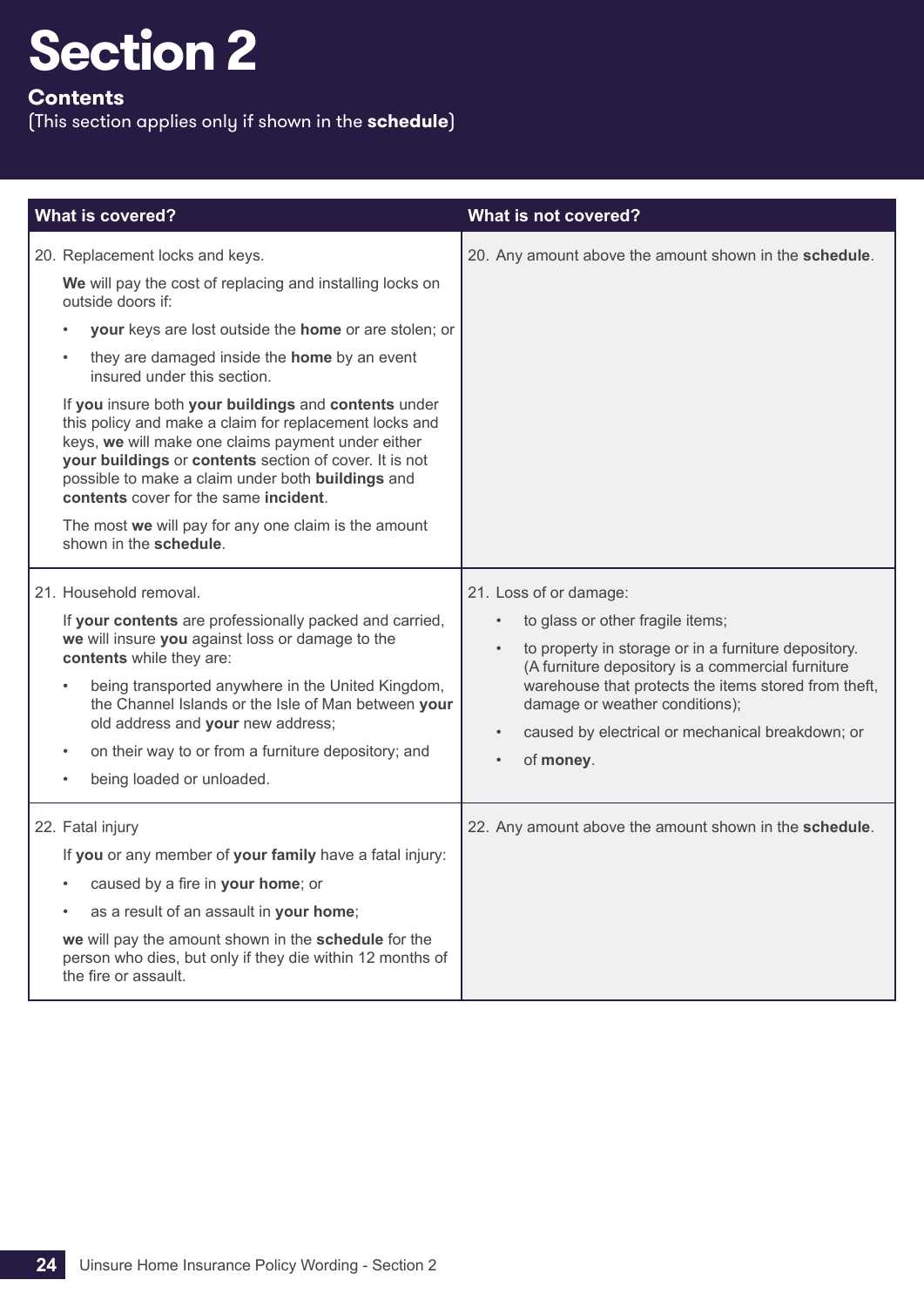## **Contents**

| <b>What is covered?</b>                                                                                                                                                                                                                                                                                                                                                                                                                                                                                                                                                                                                                                                                                                                                                   | What is not covered?                                                                                                                                                                                                                                                                                                                                                                                                                                                                                       |
|---------------------------------------------------------------------------------------------------------------------------------------------------------------------------------------------------------------------------------------------------------------------------------------------------------------------------------------------------------------------------------------------------------------------------------------------------------------------------------------------------------------------------------------------------------------------------------------------------------------------------------------------------------------------------------------------------------------------------------------------------------------------------|------------------------------------------------------------------------------------------------------------------------------------------------------------------------------------------------------------------------------------------------------------------------------------------------------------------------------------------------------------------------------------------------------------------------------------------------------------------------------------------------------------|
| 23. Wedding and Civil Ceremony Gifts, Religious Festivals<br>and Birthdays<br>The maximum claim limit under this section is<br>increased by the amount shown in the schedule for 30<br>days before and 30 days after your or any member of<br>your family's birthday, wedding day or civil ceremony,<br>to cover gifts and the cost of items bought for the<br>celebration . During this period, we will insure the items<br>against loss or damage when they are:<br>in your home;<br>in the building where the celebration is held; or<br>$\bullet$<br>being transported between your home and the<br>$\bullet$<br>celebration.<br>This increase will only affect the maximum claim limit<br>and does not increase any other limits shown in the<br>policy or schedule. | 23. Any amount above the amount shown in the schedule.                                                                                                                                                                                                                                                                                                                                                                                                                                                     |
| 24. Guests' personal belongings<br>We will cover your guests' and visitors' personal<br>belongings while in your home for the causes insured<br>1 to 9 listed on the previous pages if they are not insured<br>under any other policy.<br>The most we will pay is the amount shown in the<br>schedule.<br>This cover is a separate benefit provided in addition to<br>(not within) the maximum claim limit for contents.                                                                                                                                                                                                                                                                                                                                                  | 24. Loss or damage excluded under any of the causes 1 to 9<br>of section 2 - Contents.<br>Loss or damage if any item is insured under any other<br>policy.<br>Any amount above the amount shown in the schedule.                                                                                                                                                                                                                                                                                           |
| 25. Shopping in transit<br>Loss of or damage to food and other items while you<br>are bringing them to your home from the shop or shops<br>where you bought them.<br>The most we will pay is the amount shown in the<br>schedule.<br>This cover is a separate benefit provided in addition to<br>(not within) the maximum claim limit for contents.                                                                                                                                                                                                                                                                                                                                                                                                                       | 25. Loss or damage caused by theft or attempted theft from<br>an unattended motor vehicle or where a motor vehicle is<br>stolen, unless:<br>the item is kept in a locked covered boot or glove<br>$\bullet$<br>compartment;<br>all access points to the vehicle are closed and<br>$\bullet$<br>locked;<br>any extra security systems are activated; or<br>$\bullet$<br>there is evidence that forcible and violent entry took<br>$\bullet$<br>place.<br>Any amount above the amount shown in the schedule. |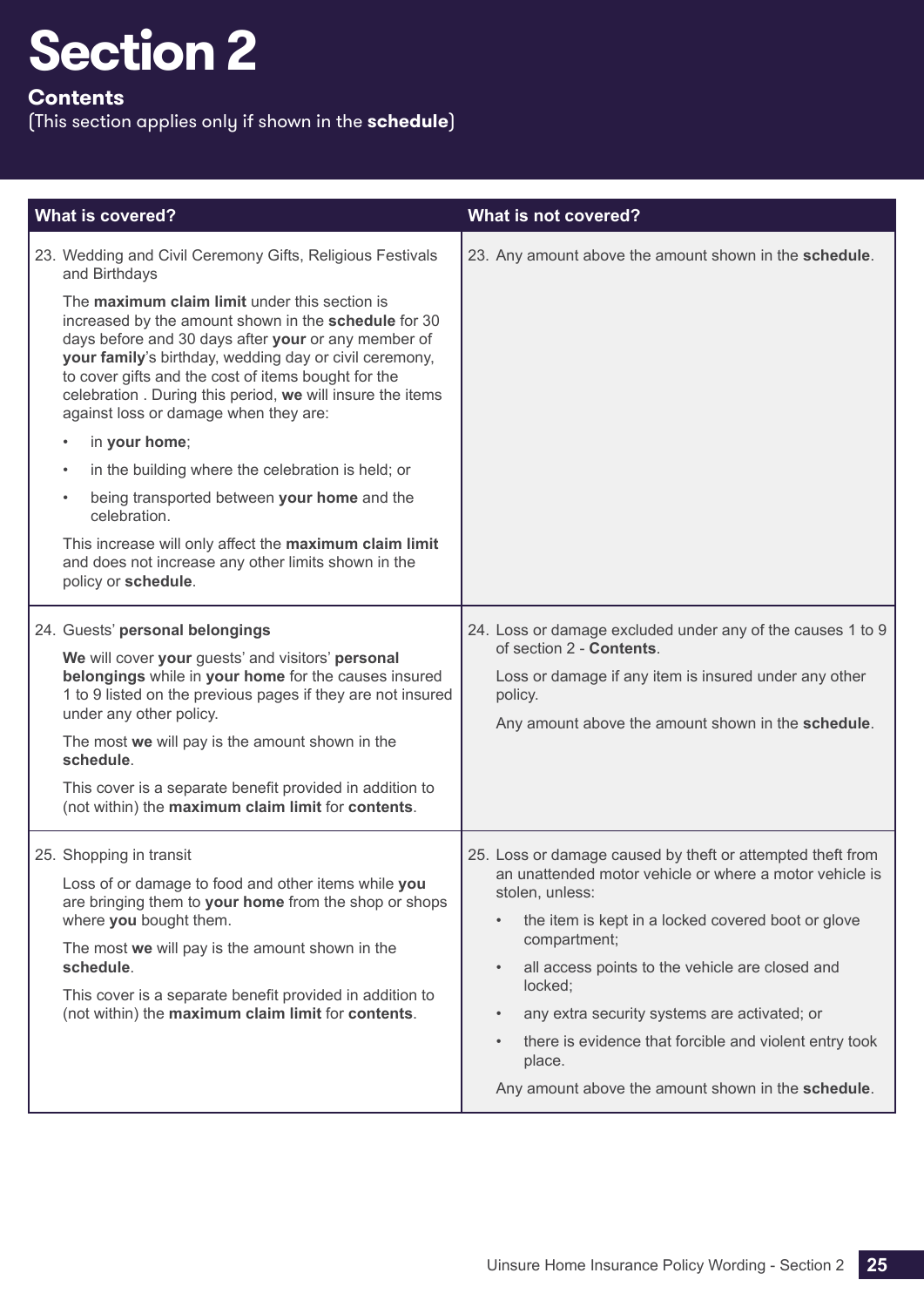## **Contents**

| <b>What is covered?</b>                                                                                                                                                                                                                          | What is not covered?                                   |
|--------------------------------------------------------------------------------------------------------------------------------------------------------------------------------------------------------------------------------------------------|--------------------------------------------------------|
| 26. Tenant's home improvements                                                                                                                                                                                                                   | 26. Any amount above the amount shown in the schedule. |
| If you are a tenant of your home, we will pay for loss<br>of or damage to interior decorations and any home<br>improvements you have paid for, as long as this loss or<br>damage is as a result of any of the causes covered in<br>this section. |                                                        |
| The most we will pay in any one period of insurance is<br>the maximum claim limit shown in the schedule.                                                                                                                                         |                                                        |
| This cover is a separate benefit provided in addition to<br>(not within) the maximum claim limit for contents                                                                                                                                    |                                                        |
| 27. Counselling fees                                                                                                                                                                                                                             | 27. Any amount above the amount shown in the schedule. |
| If you or members of your family suffer emotional stress<br>as a result of a cause insured under this section, we<br>will pay you the cost of any professional counselling<br>provided                                                           |                                                        |
| we have approved the counselling                                                                                                                                                                                                                 |                                                        |
| counselling has been recommended by a qualified<br>medical practitioner                                                                                                                                                                          |                                                        |
| The most we will pay is the amount shown in the<br>schedule.                                                                                                                                                                                     |                                                        |
| This cover is a separate benefit provided in addition to<br>(not within) the maximum claim limit for contents.                                                                                                                                   |                                                        |
| 28. Dual contents cover                                                                                                                                                                                                                          | 28. Any amount above the amount shown in the schedule. |
| We will cover your contents up to the maximum claim<br>limit shown in your schedule while they are in a new<br>home that you have exchanged, but not completed<br>contracts on, one week before you move into the new<br>home.                   |                                                        |
| The most we will pay is the amount shown in the<br>schedule.                                                                                                                                                                                     |                                                        |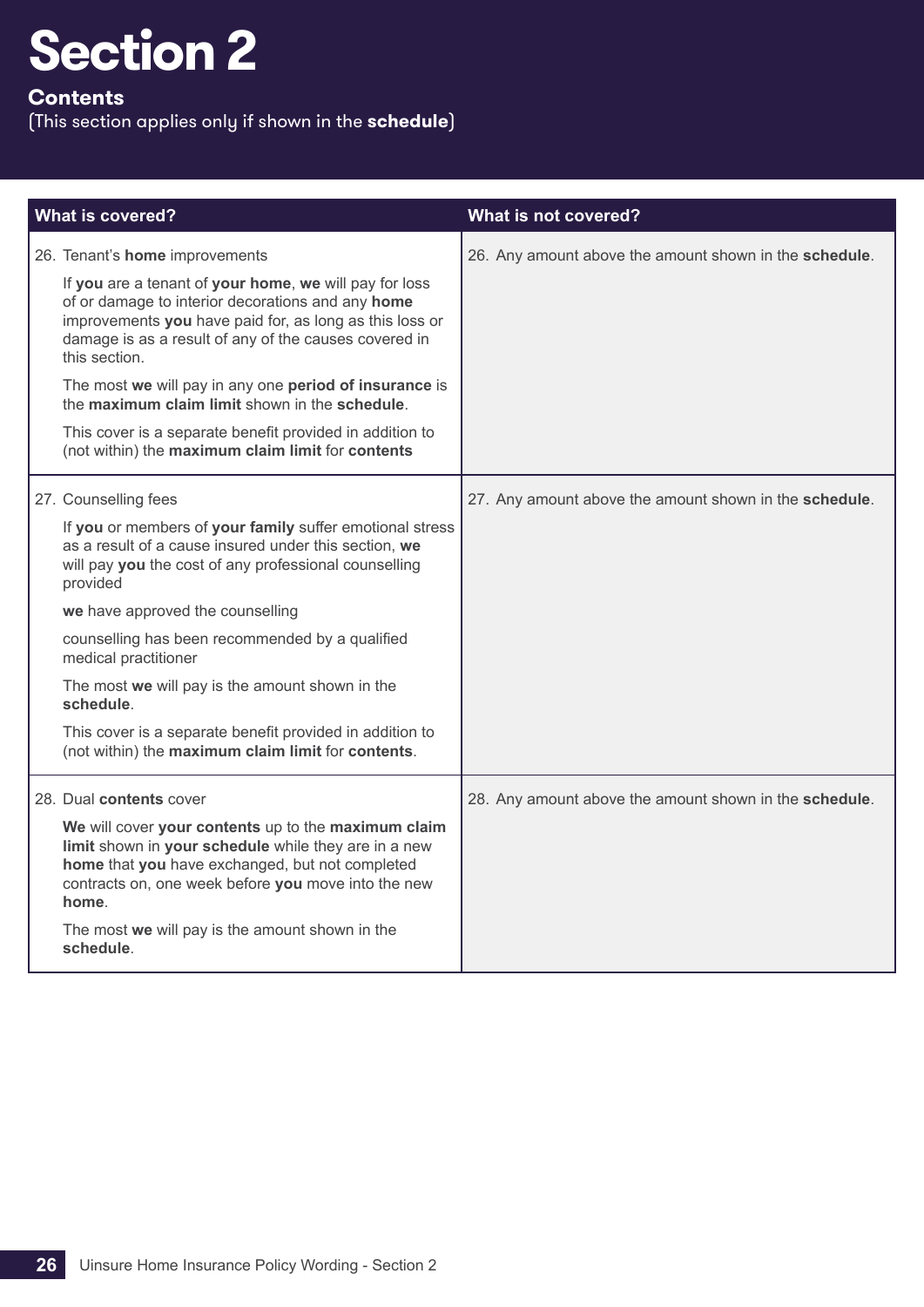## **Contents**

| <b>What is covered?</b>                                                                                                                                                                                                                                                                                                                                                                                                                                                                                                                                                                                                                                                                                                                                                                                                       | <b>What is not covered?</b>                                                                                                                                                                                                                                                                                                                                                                                               |
|-------------------------------------------------------------------------------------------------------------------------------------------------------------------------------------------------------------------------------------------------------------------------------------------------------------------------------------------------------------------------------------------------------------------------------------------------------------------------------------------------------------------------------------------------------------------------------------------------------------------------------------------------------------------------------------------------------------------------------------------------------------------------------------------------------------------------------|---------------------------------------------------------------------------------------------------------------------------------------------------------------------------------------------------------------------------------------------------------------------------------------------------------------------------------------------------------------------------------------------------------------------------|
| 29. Garden Items<br>We will pay for loss or damage caused to hedges, lawns<br>and plants that you own, which are outside the main<br>building but within the boundaries of the home, by any of<br>the following.<br>Theft:<br>Fire, lightning or explosion;<br>Storm or flood;<br>$\bullet$<br>Malicious damage;<br>Accidental damage caused by any person other<br>than you or your family;<br>Wild animals;<br>Television aerials, satellite dishes and masonry<br>falling from the building;<br>Branches falling from trees; or<br>$\bullet$<br>We will also pay for loss or damage to trees and<br>$\bullet$<br>shrubs caused by theft.<br>The most we will pay is the amount shown in the<br>schedule.<br>This cover is a separate benefit provided in addition to<br>(not within) the maximum claim limit for contents. | 29. Malicious damage caused by:<br>you or your family; or<br>$\bullet$<br>a person lawfully allowed to be in your home.<br>Loss or damage:<br>caused by pets;<br>$\bullet$<br>caused by subsidence, landslip or heave;<br>$\bullet$<br>caused by smoke or bonfires;<br>$\bullet$<br>Loss or damage caused in connection with your trade,<br>business or profession.<br>Any amount above the amount shown in the schedule. |
| 30. Loss or damage to downloaded data.<br>We will pay for loss or damage covered under this<br>section to non-recoverable electronic data that you<br>or a member of your family have legally downloaded<br>following loss or damage to contents by causes 1-9 in<br>this Section 2. The most we will pay in any one period of<br><b>insurance</b> is the amount shown in the <b>schedule</b> .                                                                                                                                                                                                                                                                                                                                                                                                                               | 30. Any amount above the amount shown in the schedule.<br>Loss or damage to any data not commercially available<br>at the time of loss.<br>The cost of remaking or recreating any non-recoverable<br>music, film or electronic data.                                                                                                                                                                                      |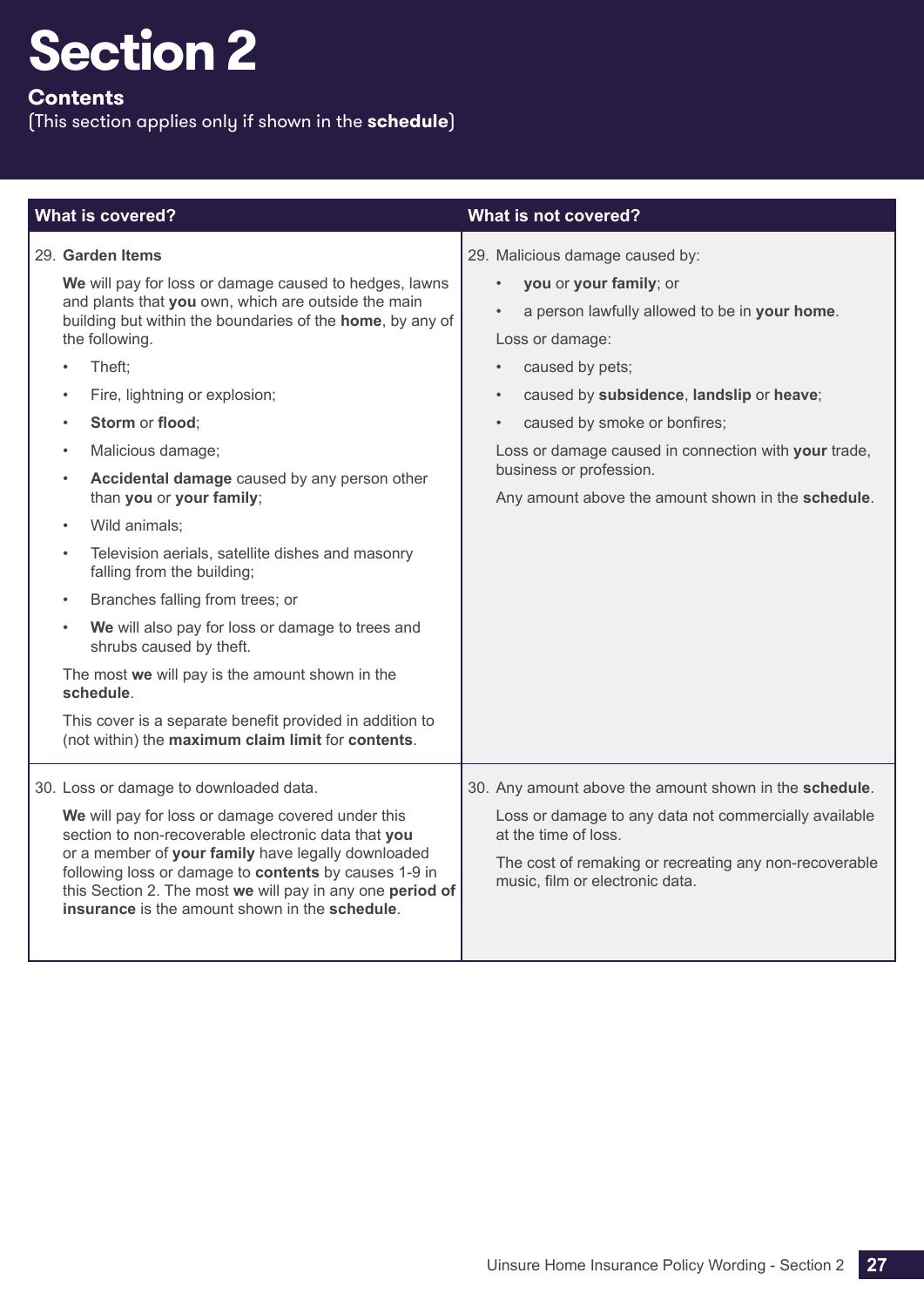## **Contents**

| <b>What is covered?</b>                                                                                                                                                                                                                                                                                                                                                          | What is not covered?                                                                                                                                                               |
|----------------------------------------------------------------------------------------------------------------------------------------------------------------------------------------------------------------------------------------------------------------------------------------------------------------------------------------------------------------------------------|------------------------------------------------------------------------------------------------------------------------------------------------------------------------------------|
| 31. Newly acquired contents.<br>We will cover your newly acquired contents for loss<br>or damage covered under this section for a period<br>of 60 days from the date that you purchase them if                                                                                                                                                                                   | 31. Any amount above the amount shown in the schedule.                                                                                                                             |
| your contents maximum claim limit is exceeded.<br>We reserve the right not to insure any newly acquired<br>contents after the 60th day. For this cover to apply you<br>must agree to increase the contents maximum claim<br>limit and pay any additional premium that is due.                                                                                                    |                                                                                                                                                                                    |
| The most we will pay for any one claim is the amount<br>shown in the schedule.                                                                                                                                                                                                                                                                                                   |                                                                                                                                                                                    |
| This cover is a separate benefit provided in addition to<br>(not within) the maximum claim limit for contents.                                                                                                                                                                                                                                                                   |                                                                                                                                                                                    |
| 32. Student belongings.                                                                                                                                                                                                                                                                                                                                                          | 32. Loss of money.                                                                                                                                                                 |
| We will pay for loss or damage as a result of causes<br>1 to 9 of this section, to <b>contents</b> belonging to or the<br>responsibility of you or a member of your family when<br>they are in halls of residence or any other term time<br>student accommodation where you or a member of<br>your family are living whilst attending boarding school,<br>college or university. | Loss or damage caused by theft or attempted theft<br>unless there is evidence that forcible and violent entry<br>took place.<br>Any amount above the amount shown in the schedule. |
| The most we will pay for any one claim is the amount<br>shown in the schedule.                                                                                                                                                                                                                                                                                                   |                                                                                                                                                                                    |
| The most we will pay for any one item is the amount<br>shown in the schedule.                                                                                                                                                                                                                                                                                                    |                                                                                                                                                                                    |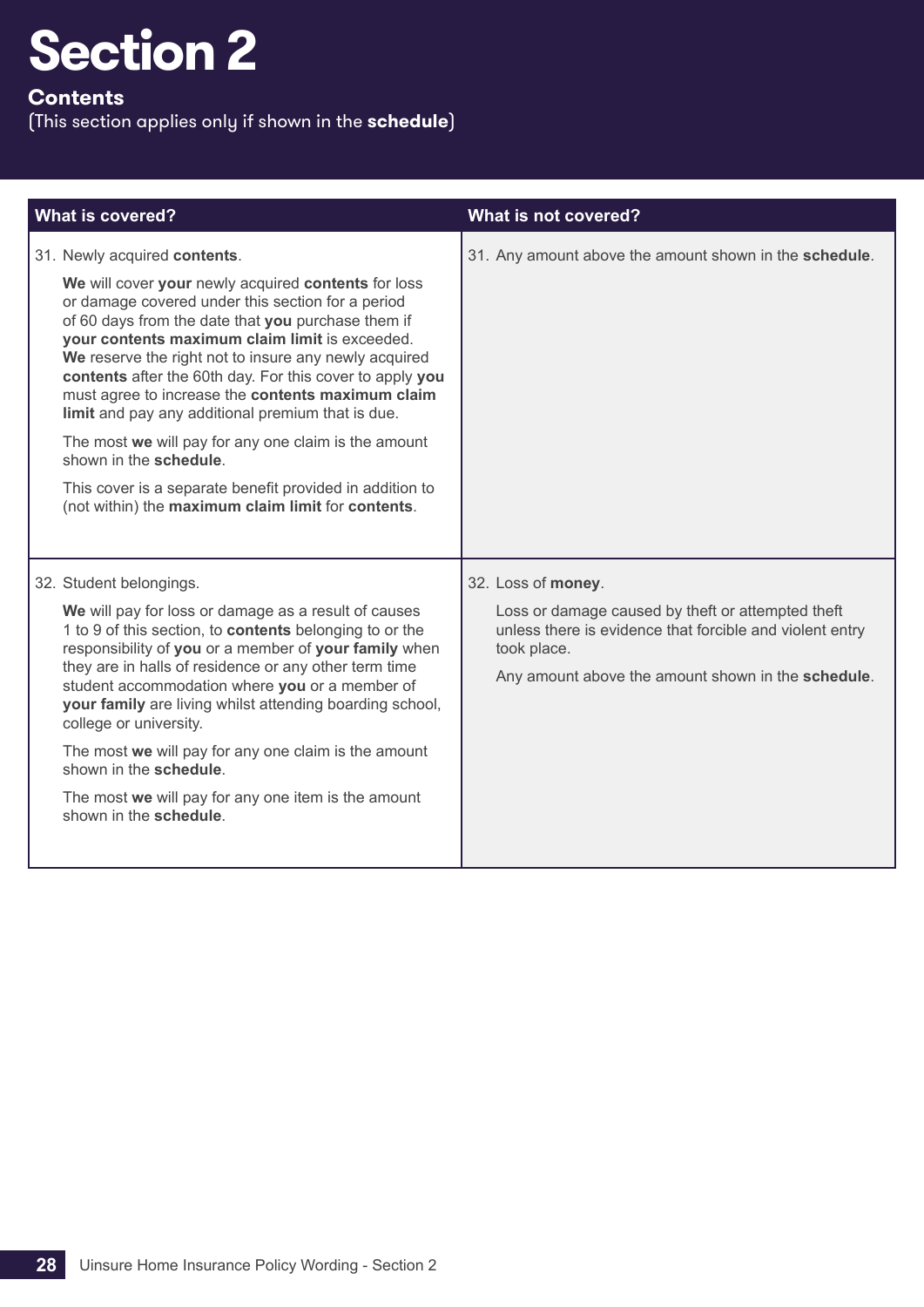## **Contents** - Accidental Damage Cover (This section applies only if shown in the **schedule**)

| You and your family's contents are covered under this<br>The excess shown in the schedule for every incident.<br>section. the schedule for these items.                                                                                                                                                                                                                                                                                                                                                                                                                                                                                                                                                                                                                                                                                                                                                                                                                                                                                                                                                                                                                                                                                                                                                                                                                                                                                                                                                                       |  |
|-------------------------------------------------------------------------------------------------------------------------------------------------------------------------------------------------------------------------------------------------------------------------------------------------------------------------------------------------------------------------------------------------------------------------------------------------------------------------------------------------------------------------------------------------------------------------------------------------------------------------------------------------------------------------------------------------------------------------------------------------------------------------------------------------------------------------------------------------------------------------------------------------------------------------------------------------------------------------------------------------------------------------------------------------------------------------------------------------------------------------------------------------------------------------------------------------------------------------------------------------------------------------------------------------------------------------------------------------------------------------------------------------------------------------------------------------------------------------------------------------------------------------------|--|
| 33. Accidental damage<br>33. Loss or damage:<br>specifically excluded under Contents causes 1-32<br>$\bullet$<br>above;<br>to clothing, including furs;<br>$\bullet$<br>to documents or securities such as share or bond<br>certificates;<br>to money;<br>$\bullet$<br>to food and drink;<br>$\bullet$<br>to sports equipment when it is being used;<br>$\bullet$<br>to reeds, strings or drum skins of musical<br>$\bullet$<br>instruments;<br>to dentures while being used for eating;<br>$\bullet$<br>to contact or corneal lenses;<br>$\bullet$<br>to crowns, caps or fillings in teeth;<br>$\bullet$<br>caused by scratching or denting;<br>$\bullet$<br>when your home is unfurnished or unoccupied;<br>$\bullet$<br>when your home or any part of it is lent, let, sublet<br>$\bullet$<br>or lived in only by someone who is not a member of<br>your family;<br>caused by chewing, scratching, tearing or fouling by<br>$\bullet$<br>pets;<br>caused by electrical or mechanical breakdown;<br>caused by computer viruses;<br>caused by faulty workmanship or design;<br>$\bullet$<br>caused by your power supply being cut off by the<br>supplier; or<br>caused by rain or water entering the home, as a<br>$\bullet$<br>result of faulty workmanship, poor maintenance or<br>wear and tear.<br>Any amount over £500, unless we have agreed a higher<br>amount in writing, for damage to items of glass, china,<br>porcelain, earthenware, stone or other fragile or brittle<br>material while they are being handled |  |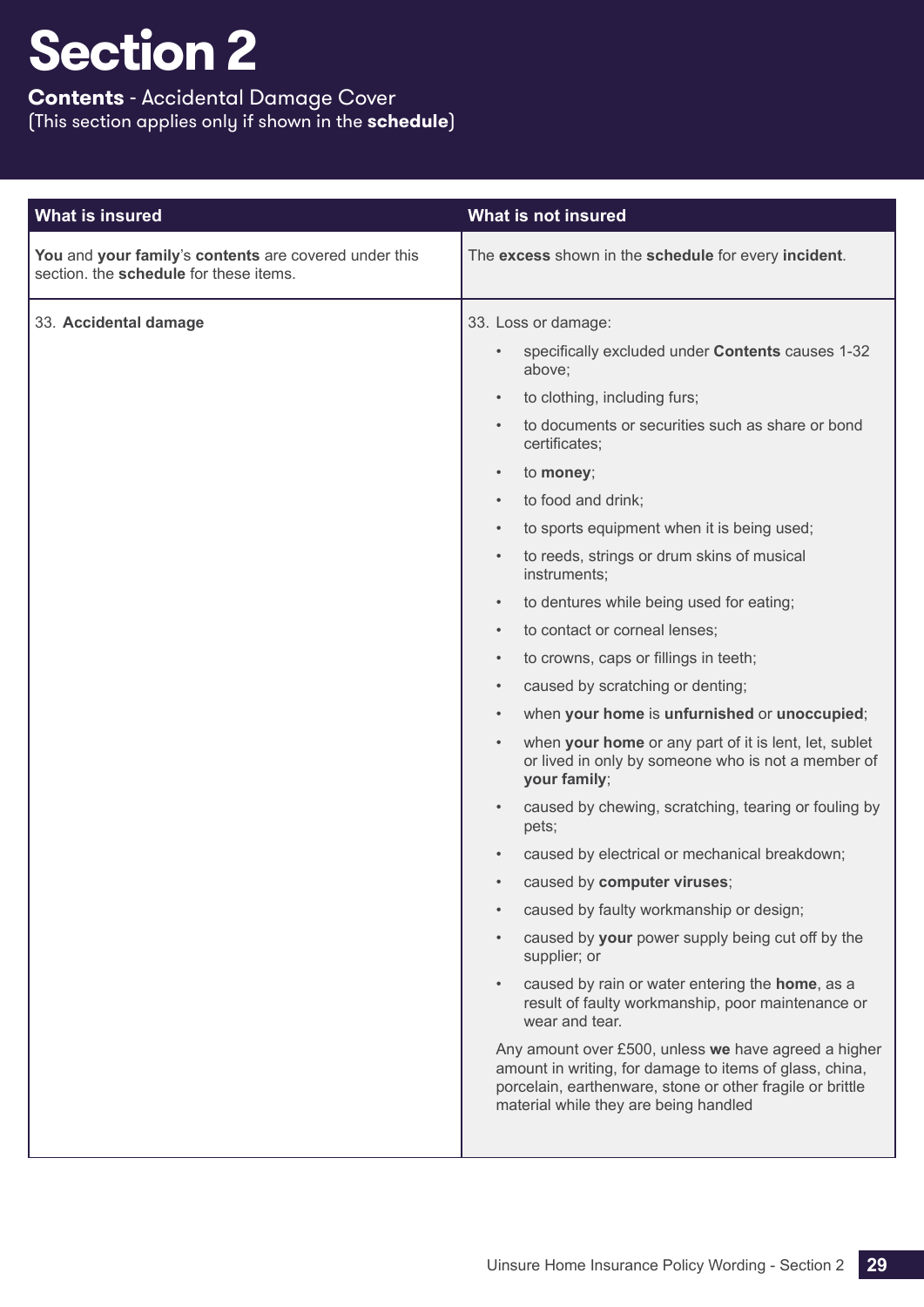## **Contents** - Personal Belongings Cover (This section applies only if shown in the **schedule**)

| What is insured                                                                                                                                                                                                                                                                                                                                                                                                                                                                                                                                                                                                                                                             | What is not insured                                                                                                                                                                                                                                                                                                                                                                                                                                                                                                                                                                                                                                                                                                                                                                                                                                                                                                                                                                                                                                                                                                                                                                                                                                                                                                                                                                                                                                                                        |
|-----------------------------------------------------------------------------------------------------------------------------------------------------------------------------------------------------------------------------------------------------------------------------------------------------------------------------------------------------------------------------------------------------------------------------------------------------------------------------------------------------------------------------------------------------------------------------------------------------------------------------------------------------------------------------|--------------------------------------------------------------------------------------------------------------------------------------------------------------------------------------------------------------------------------------------------------------------------------------------------------------------------------------------------------------------------------------------------------------------------------------------------------------------------------------------------------------------------------------------------------------------------------------------------------------------------------------------------------------------------------------------------------------------------------------------------------------------------------------------------------------------------------------------------------------------------------------------------------------------------------------------------------------------------------------------------------------------------------------------------------------------------------------------------------------------------------------------------------------------------------------------------------------------------------------------------------------------------------------------------------------------------------------------------------------------------------------------------------------------------------------------------------------------------------------------|
| Your personal belongings are covered under this section.                                                                                                                                                                                                                                                                                                                                                                                                                                                                                                                                                                                                                    | The excess shown in the schedule for every incident.                                                                                                                                                                                                                                                                                                                                                                                                                                                                                                                                                                                                                                                                                                                                                                                                                                                                                                                                                                                                                                                                                                                                                                                                                                                                                                                                                                                                                                       |
| 1. Your and your family's personal belongings, money<br>and credit cards and high-risk property are covered<br>for loss or damage in Europe and also for up to 60 days<br>anywhere else in the world in any period of insurance.<br>The most we will pay:<br>You can claim up to £2,500 for each individual item<br>$\bullet$<br>unless they are specified on your schedule.<br>The most we will pay for any specified item is the<br>$\bullet$<br>maximum claim limit shown in the schedule next<br>to each item.<br>For money, credit cards and mobile phones the<br>$\bullet$<br>most we will pay for any one claim is the maximum<br>claim limit shown in the schedule. | Loss happening within the home to items which are not<br>1.<br>high-risk property.<br>Loss or damage:<br>to motor vehicles, trailers, caravans, boats or the<br>$\bullet$<br>accessories or associated equipment belonging to<br>any of these;<br>to sports equipment when it is being used for its<br>$\bullet$<br>intended purpose;<br>to reeds, strings or drum skins of musical<br>$\bullet$<br>instruments whilst they are being used for their<br>intended purpose;<br>to dentures while being used for eating;<br>$\bullet$<br>to crowns, caps or fillings in teeth;<br>$\bullet$<br>to camping equipment;<br>$\bullet$<br>to documents and securities such as driving<br>$\bullet$<br>licences, passports, share or bond certificates;<br>to portable televisions, car audio or car audio-visual<br>$\bullet$<br>equipment;<br>to china or glass (except spectacles);<br>$\bullet$<br>to contact or corneal lenses;<br>$\bullet$<br>to furniture or household goods;<br>$\bullet$<br>to trees, shrubs or plants growing in the garden;<br>$\bullet$<br>to animals;<br>$\bullet$<br>caused by chewing, scratching, tearing or fouling by<br>pets.<br>caused by theft or attempted theft from an unlocked<br>hotel room, motel room, bed-and-breakfast bedroom<br>or other similar temporary lodging; or<br>to items used for business or professional purposes<br>$\bullet$<br>other than personal laptops, tablets and mobile<br>phones that are used for occasional business use. |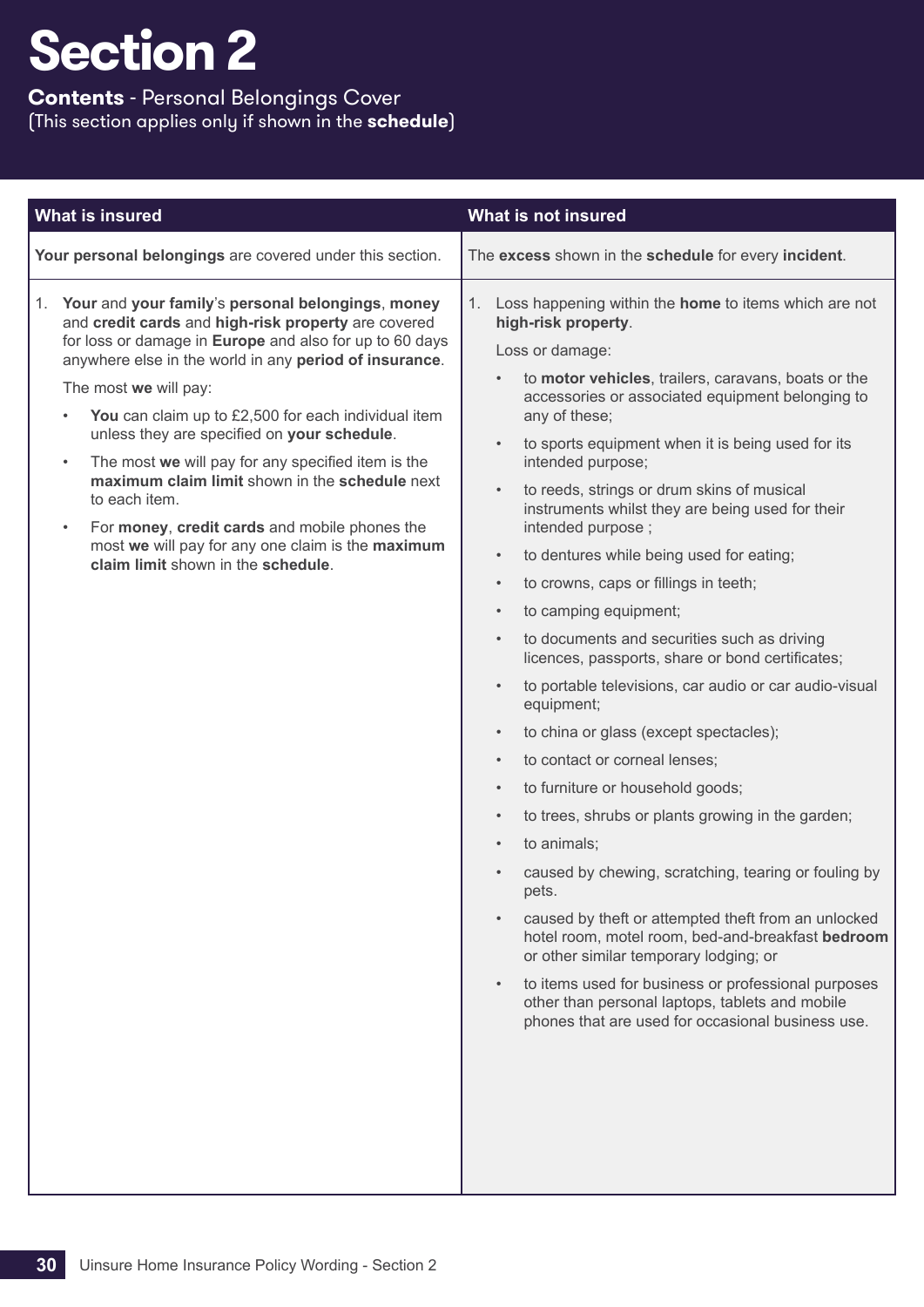## **Contents** - Personal Belongings Cover (This section applies only if shown in the **schedule**)

| <b>What is covered?</b>                                                                                                                                                                                                                                                                      | What is not covered?                                                                                                                 |
|----------------------------------------------------------------------------------------------------------------------------------------------------------------------------------------------------------------------------------------------------------------------------------------------|--------------------------------------------------------------------------------------------------------------------------------------|
|                                                                                                                                                                                                                                                                                              | Loss or damage caused by theft or attempted theft from<br>an unattended motor vehicle or where a motor vehicle is<br>stolen, unless: |
|                                                                                                                                                                                                                                                                                              | the item is kept in a locked covered boot or glove<br>compartment;                                                                   |
|                                                                                                                                                                                                                                                                                              | all access points to the vehicle are closed and<br>locked;                                                                           |
|                                                                                                                                                                                                                                                                                              | any extra security systems are turned on; and<br>$\bullet$                                                                           |
|                                                                                                                                                                                                                                                                                              | there is evidence that forced and violent entry took<br>place.                                                                       |
|                                                                                                                                                                                                                                                                                              | Electrical or mechanical breakdown.                                                                                                  |
| Your and your family's pedal cycles are covered<br>2.<br>for loss or damage in Europe and also for up to 60                                                                                                                                                                                  | Theft or attempted theft of an unattended pedal cycle<br>2.<br>away from the home unless the pedal cycle is either:                  |
| days anywhere else in the world in any one period of<br>insurance.                                                                                                                                                                                                                           | in a locked building; or<br>$\bullet$                                                                                                |
| We will pay for accessories or removable parts of pedal<br>cycles provided they are lost or damaged at the same<br>time and by the same incident as the pedal cycle;<br>The most we will pay for pedal cycles is £1000 unless<br>they are specified on your schedule for a higher<br>amount. | secured by a suitable chain and padlock (or cycle<br>$\bullet$<br>lock) to a post, cycle rack or immovable object.                   |
|                                                                                                                                                                                                                                                                                              | Loss or damage:                                                                                                                      |
|                                                                                                                                                                                                                                                                                              | to mopeds or motorised pedal cycles where the<br>motorised element is capable of speeds above<br>15.5mph                             |
|                                                                                                                                                                                                                                                                                              | to pedal cycles being used or while practising for<br>$\bullet$<br>racing, pace making or testing of any kind;                       |
|                                                                                                                                                                                                                                                                                              | to pedal cycles you do not keep at home when not<br>in use; or                                                                       |
|                                                                                                                                                                                                                                                                                              | Caused by mechanical breakdown.                                                                                                      |
|                                                                                                                                                                                                                                                                                              | Cuts, bursts or punctures to tyres.                                                                                                  |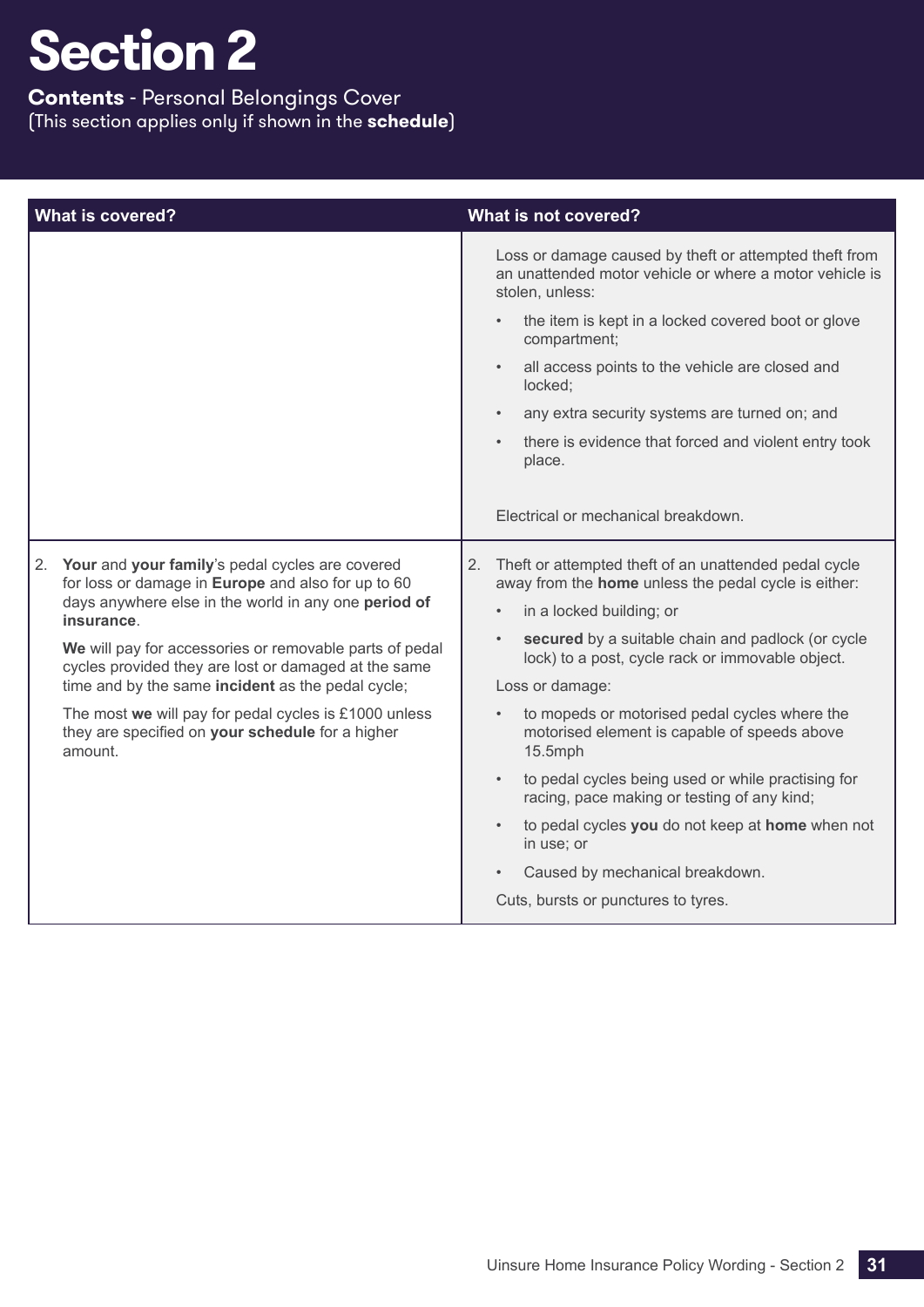## <span id="page-33-0"></span>**Policy conditions**

These are the conditions of the insurance that **you** will need to meet as **your** part of the contract. If **you** do not, a claim may be rejected or a claim payment could be reduced. In some circumstances **your** policy may become invalid.

Please note that these conditions do not apply to Section 3 - Family Legal Expenses optional cover insurance and Section 4 - Home Emergency optional insurance cover which have their own policy conditions.

## **1. THE CONTRACT OF INSURANCE**

This policy is a contract of insurance between **you** and **us**. The following elements form the contract of insurance between **you** and **us**, please read them and keep them safe:

- **your** policy wording booklet;
- **your schedule**;
- any endorsements on **your** policy, as set out in **your schedule**;
- any changes to **your home** insurance policy contained in notices issued by **us** at renewal;

In return for **you** paying **your** premium, **we** will provide the cover shown on **your schedule** on the terms and conditions of this policy booklet during the **period of insurance**.

**Our** provision of insurance under this policy is conditional upon **you** observing and fulfilling the terms, provisions, conditions and clauses of this policy.

## **2. INFORMATION YOU HAVE GIVEN US**

In deciding to accept this policy and in setting the terms and premium, **we** have relied on the information **you** have given **us**. **You** must take care when answering any questions **we** ask by ensuring that all information provided is accurate and complete.

If **we** establish that **you** deliberately or recklessly provided **us** with false or misleading information **we** will treat this policy as if it never existed and decline all claims. If **we** establish that **you** carelessly provided **us** with false or misleading information it could adversely affect **your** policy and any claim.

For example, **we** may:

- treat this policy as if it had never existed and refuse to pay all claims and return the premium paid. **We** will only do this if **we** provided **you** with insurance cover which **we** would not otherwise have offered;
- amend the terms of **your** insurance which may impact how **we** deal with a claim;
- reduce the amount **we** pay. On valid claims **we** will pay in proportion to the premium that has been paid. For example, if **you** have paid half the premium **you** should have, then **we** will only pay half of **your** claim; or

• cancel **your** policy.

**We** will write to **you** if **we**:

- intend to treat **your** policy as if it never existed; or
- need to amend the terms of **your** policy.

If **you** become aware that the information **you** have given **us** is inaccurate, **you** must inform **us** as soon as possible. **Your schedule** and **statement of insurance** show the cover **you** have selected. The choices **you** have made will depend on **your** personal circumstances. **You** should check **your schedule** and **statement of insurance** carefully to ensure **you** have the level of cover **you** require.

## **3. CHANGES**

**We** have relied on the answers that **you** gave which has allowed **us** to assess the chance of **you** suffering a loss, based on statistics that **we** have gathered over many years. The information allowed **us** to decide what premium to charge **you** and what conditions should apply to **your** cover.

If any of the answers were incorrect or have changed and **you** have not received **our** written agreement to the change or extra information, **your** policy may not be valid. If the policy is not valid, **you** cannot make a claim. As a guide, here are a few examples of changes that **you** must tell **us** about as soon as possible. The list does not cover all possible changes.

- if **you** change **your** address;
- if **you** or **your family** receive a conviction, or are prosecuted (except for motoring offences where a prison sentence has not been served);
- if **you** commence any conversions, extensions, renovations or structural work to **your buildings** (Please note: Painting, decorating, tiling, internal joinery, electrical work, plastering, window replacement, installation of central heating or replacement of bathroom and/or kitchen fixtures and fittings do not need to be disclosed);
- about any changes to **your buildings** that will increase the rebuilding costs;
- about any increase in the value of **your contents** or **personal belongings**;
- if someone other than a member of **your family** comes to live with **you**; and
- if **your home** will be **unoccupied** for more than 60 days in a row.

Please remember that if **you** do not tell **us** about changes, it may affect any claim **you** make. These changes may result in a change to **your** premium and/or **excess**.

## **4. THE LAW THAT APPLIES**

This contract is written in English and all communications about it will be in English. Unless **we** have agreed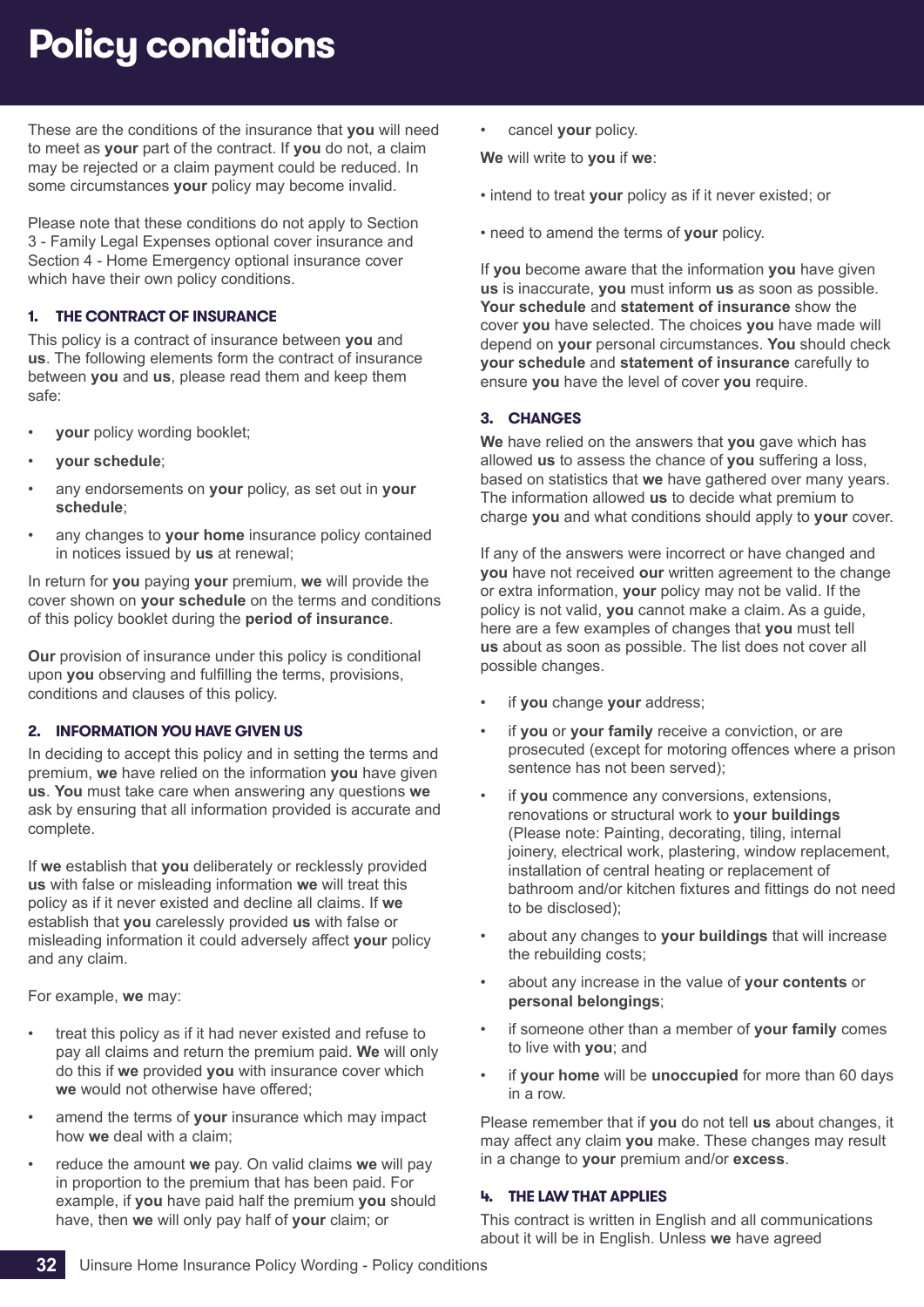## **Policy conditions**

otherwise, this contract of insurance will be governed by the laws of England and Wales and subject to the exclusive jurisdiction of the courts of England.

## **5. RIGHTS OF THIRD PARTIES**

Nothing contained in this contract gives anyone else any rights under the Contracts (Rights of Third Parties) Act 1999 or any legislation that amends the Act.

## **6. OTHER INSURANCES**

If **you** have any other insurance policies that cover the same loss, damage or liability as this policy, **we** will only pay **our** share of any claim.

## **7. PRECAUTIONS**

**You** must take care to:

- keep **your home** in a good state of repair; and
- avoid or limit any loss, damage or injury.

## **8. SECURITY**

In certain circumstances (such as if **you** live in a particular area), **we** may insist that **your home** meets **our** minimum security requirements and **our** Minimum standards of security **endorsement** will apply to **your** policy and **we** will print an **endorsement** on **your schedule**.

### **9. CANCELLING THE POLICY AND THE COOLING-OFF PERIOD**

**You** have 14 days from when **you** receive **your** policy documents or enter into this contract, whichever is later, to contact **Uinsure** if **you** want to cancel **your** policy. This is known as a cooling-off period. If **you** cancel **your** policy during this period of time, provided **you** have not made a claim, **we** will refund **your** full premium and **policy administration fee**. If any claim has been made during the period of cover provided, no refund of premium or **policy administration fee** will be allowed. **You** may cancel **your** policy any time after the cooling-off period by contacting **Uinsure**. As long as **you** have not made a claim, **we** will refund **you** for the time that was left on **your** policy. If any claim has been made during the period of cover provided, **you** must pay the full annual premium and **you** will not be entitled to any refund.

**We** or anyone **we** authorise can cancel this policy at any time by sending **you** fourteen days' notice in writing. **We** will send the notice to the last known address **we** have for **you**. As long as **you** have not made a claim, **we** will refund **you** for the time that was left on **your** policy. If any claim has been made during the period of cover provided, **you** must pay the full annual premium and **you** will not be entitled to any refund. **We** will only cancel this insurance for a valid reason.

Examples include:

- non-payment of premium;
- a change in risk occurring which means that **we** can no longer provide **you** with insurance cover;
- non-cooperation or failure to supply any information or documentation **we** request; or
- threatening or abusive behaviour or the use of threatening or abusive language.

For cancellation of Section 3 – Family Legal Expenses, please see page [43](#page-44-0) of **your** policy.

For cancellation of Section 4 – Home Emergency Cover, please see page [56](#page-57-0) of **your** policy.

#### Important Note

The Consumer Insurance (Disclosure and Representations) Act 2012 sets out situations where failure by a policyholder to provide complete and accurate information requested by an insurer allows the insurer to cancel the policy, sometimes back to its start date and to keep any premiums paid.

### **10. FRAUDULENT CLAIMS**

**We** will not pay for any claim that is in any way fraudulent or exaggerated, or if **you** or anyone acting for **you** uses fraud to get benefits under the policy. If **you** do, **we** will cancel the policy from the date of the fraudulent act and **we** will not refund any premiums. **We** will also inform the Police of the circumstances relating to the fraudulent act.

**We** reserve the right to recover any amounts already paid for claims upon the discovery of fraud.

## **11. FINANCIAL SANCTIONS**

**We** will not provide any cover or be liable to provide any indemnity, payment or other benefit under this policy where doing so would breach any prohibition or restriction imposed by law or regulation. If any such prohibition or restriction takes effect during the **period of insurance we** may cancel this policy immediately by giving **you** written notice at **your** last known address. If **we** cancel the policy **we** will refund premiums already paid for the remainder of the current **period of insurance**, provided no claims have been paid or are outstanding.

## **12. INDEX-LINKING**

**Your** insurer estimates rebuild costs for **your home** and the renewal premium will be calculated on the adjusted sum insured. **Your schedule** will show the blanket sum insured for which **you** are covered. The sum insured will be adjusted monthly in line with a recognised index and will continue to be following any loss, destruction or damage during the period required for reinstatement or repair. The most **we** will pay for any claim is shown on **your** policy **schedule**.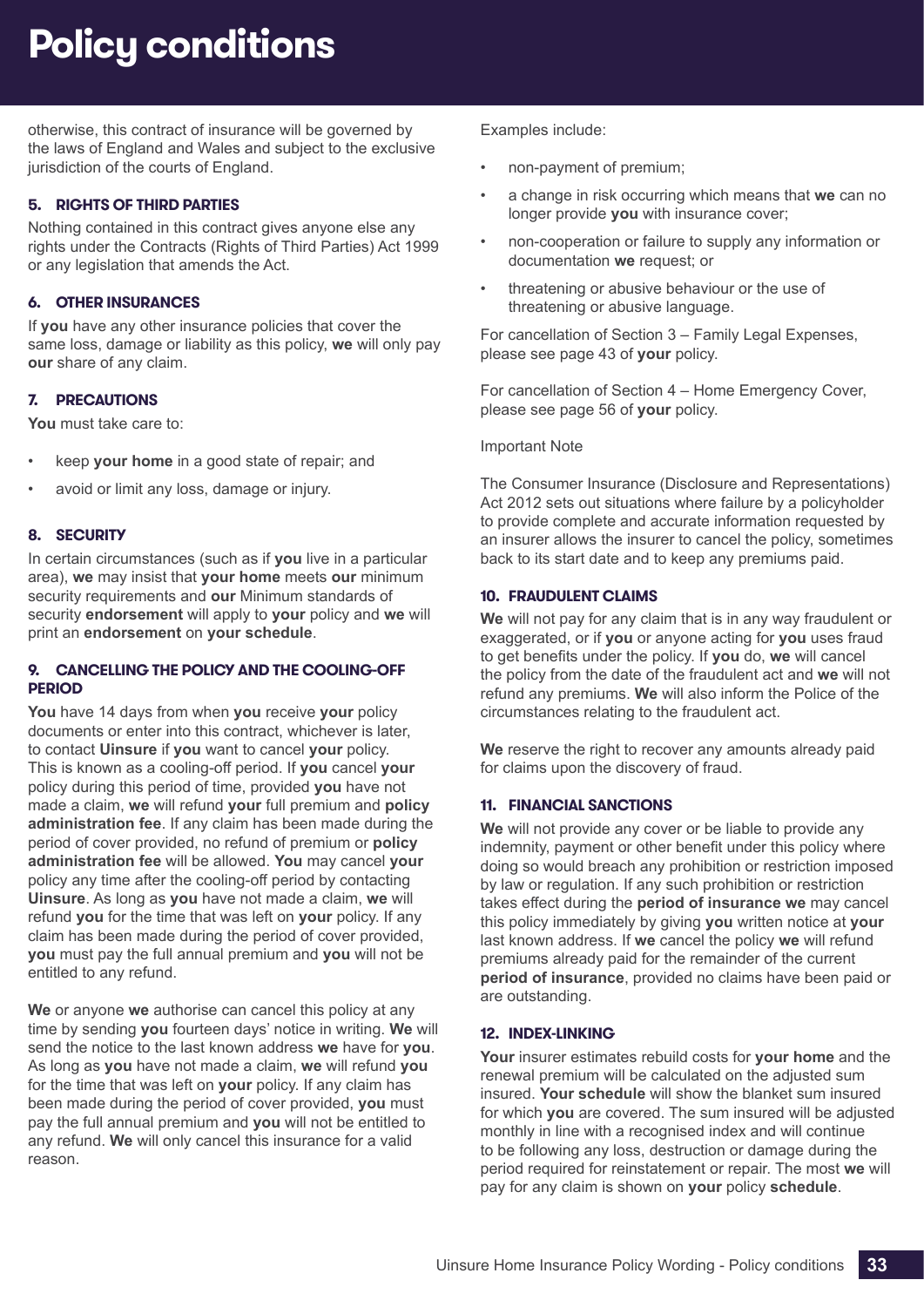## **Policy conditions**

## **13. LANGUAGE**

The contractual terms and conditions and other information relating to this contract will be in the English language.

### **14. LAPSED POLICY WARNING**

In some situations (for example, if **you** live in an area likely to **flood**) if **you** decide not to renew **your** policy with **us**, **you** may find it difficult to arrange alternative cover or start a new policy with **us** at a later date. To avoid any breaks in **your** cover, **you** should make sure **your** new insurance application has been accepted before **your** current policy expires.

### **15. RENEWAL**

For **your** convenience and protection **we** will write to **you** in good time before the end of the **period of insurance** confirming next year's premium, any changes to **your** policy and whether **you** need to contact **us** to complete **your** renewal.

**Uinsure** may annually review **your** policy, including **your** insurer and **your** renewal price, and will write to **you** prior to **your** renewal date, confirming any change in **your** insurer or policy terms and conditions.

#### **16. SEVERAL LIABILITY CLAUSE**

The liability of an insurer under this contract is several and not joint with other insurers party to this contract. An insurer is liable only for the proportion of liability it has underwritten. An insurer is not jointly liable for the proportion of liability underwritten by any other insurer. Nor is an insurer otherwise responsible for any liability of any other insurer that may underwrite this contract.

The proportion of liability under this contract underwritten by an insurer (or, in the case of a Lloyd's syndicate, the total of the proportions underwritten by all the members of the syndicate taken together) is shown in this contract.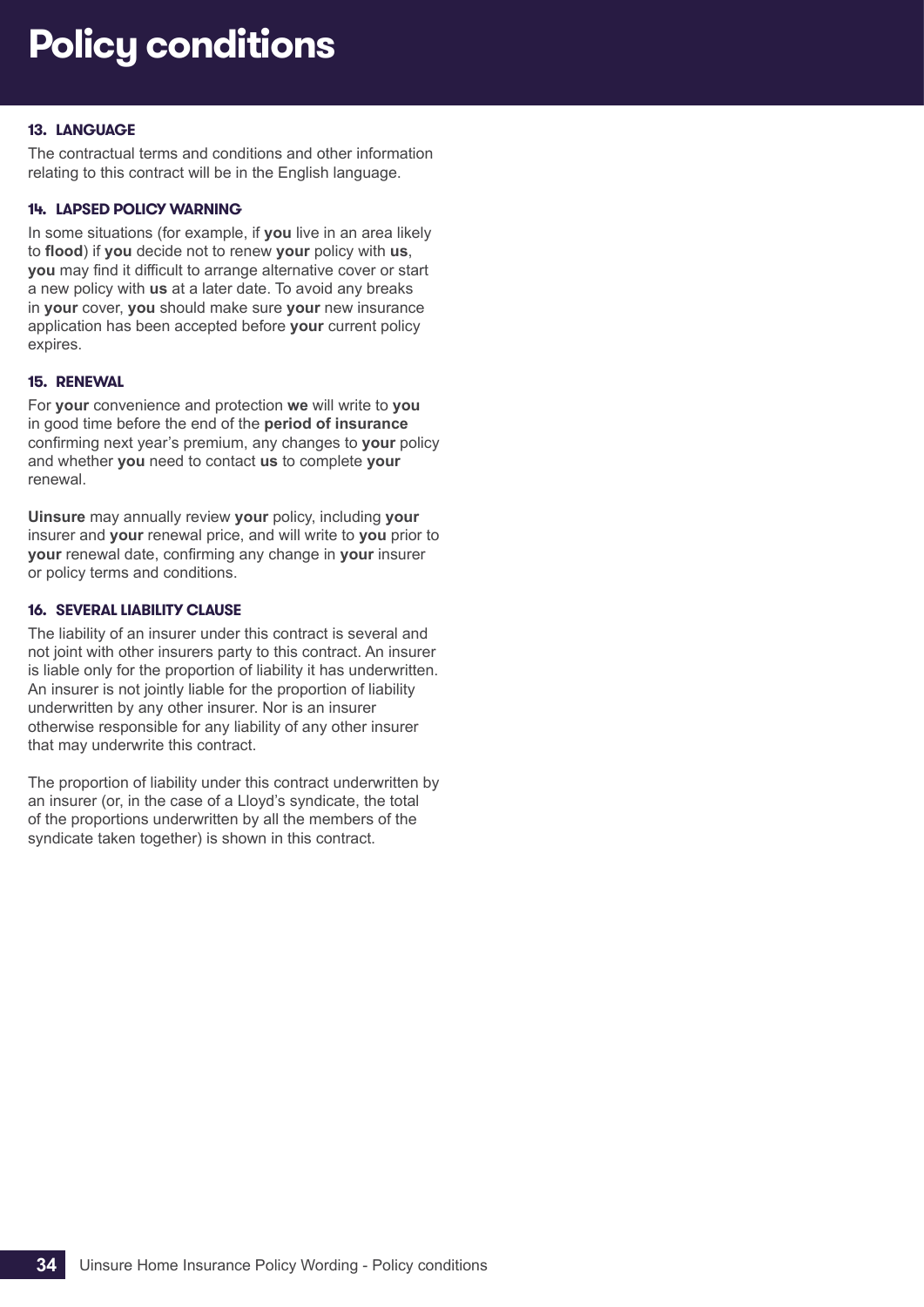## <span id="page-36-0"></span>**Family Legal Expenses** (Optional)

(This section applies only if shown in the **schedule**)

Throughout section 3 there are certain words printed in bold. These words have special meanings which are shown below.

## **ADVISERS' COSTS**

Reasonable legal or accountancy fees and disbursements incurred by the Adviser with **Our** prior written authority. Legal expenses shall be assessed on the standard basis and third party's costs shall be covered if awarded against **You** and paid on the standard basis of assessment.

## **CONDITIONAL FEE AGREEMENT**

An agreement between **You** and the Adviser or between **Us** and the Adviser which sets out the terms under which the Adviser will charge **You** or **Us** for their own fees.

## **CONFLICT OF INTEREST**

There is a **Conflict of Interest** if **Your** Advisers' duty to act in **Your** best interests in relation to **Your** claim conflicts with, or there is a significant risk that it may conflict with, any duty **your** Adviser owes, or obligation it has, to any other party

## **CONTRACT OF EMPLOYMENT**

A contract of service, whether express or implied, and (if it is express) whether oral or in writing.

## **DAILY RATE**

An amount equal to 1/250th of either of the following:

- a) If **You** are employed, the average of the amounts shown on **Your** payslips from **Your** employer during the last 12 months (excluding bonus payments and overtime); or
- b) If **You** are self-employed, the monthly average of the income **You** declared to HM Revenue & Customs for the previous tax year

## **DATA PROTECTION LEGISLATION**

The relevant **Data Protection Legislation** in force within the **Territorial Limits** where this cover applies at the time of the **Insured Incident**.

## **DISCLOSURE BREACH**

Disclosing false information or failing to disclose relevant information in the process of entering into this insurance contract.

## **EMPLOYEE**

An individual who has entered into or works under (or, where the employment has ceased, worked under) a **Contract of Employment**.

## **EXCESS**

The amount that **You** must pay towards the cost of any claim as stated below:

Property section: £250

All other sections Nil

## **HM REVENUE AND CUSTOMS FULL ENQUIRY**

An enquiry under Section 9A of the Taxes Management Act 1970 into **Your** PAYE income or gains.

## **INSURER**

AmTrust Europe Limited.

## **INSURED INCIDENT**

The incident or the first of a series of incidents which may lead to a claim under this insurance. Only one **Insured Incident** shall be deemed to have arisen from all causes of action, incidents or events that are related by cause or time.

### Employment

In employment disputes the Insured **Incident** will be the receipt of an ET1 Employment Tribunal Claim Form.

## Identity Fraud

In a claim arising from Identity Fraud the Insured **Incident** is a single act or the start of a series of single acts against **You** by one person or group of people.

## **Tax**

In accountancy matters the **Insured Incident** arises on the date that **You** or **Your** Adviser are contacted either verbally or in writing, by the relevant department of HM Revenue & Customs advising **You** of either dissatisfaction with **Your** returns, or amounts paid, or notice of intention to investigate.

#### Jury Service

In a claim arising from jury service the **Insured Incident** arises at the end of the period of jury service, at which point **You** can submit a claim.

For the purposes of the **Maximum Amount Payable**, only one **Insured Incident** will be regarded as having arisen from all causes or by actions, incidents or events which are related by cause or time.

## **INSURED PERIOD**

One year from the inception or renewal date shown on **Your** insurance schedule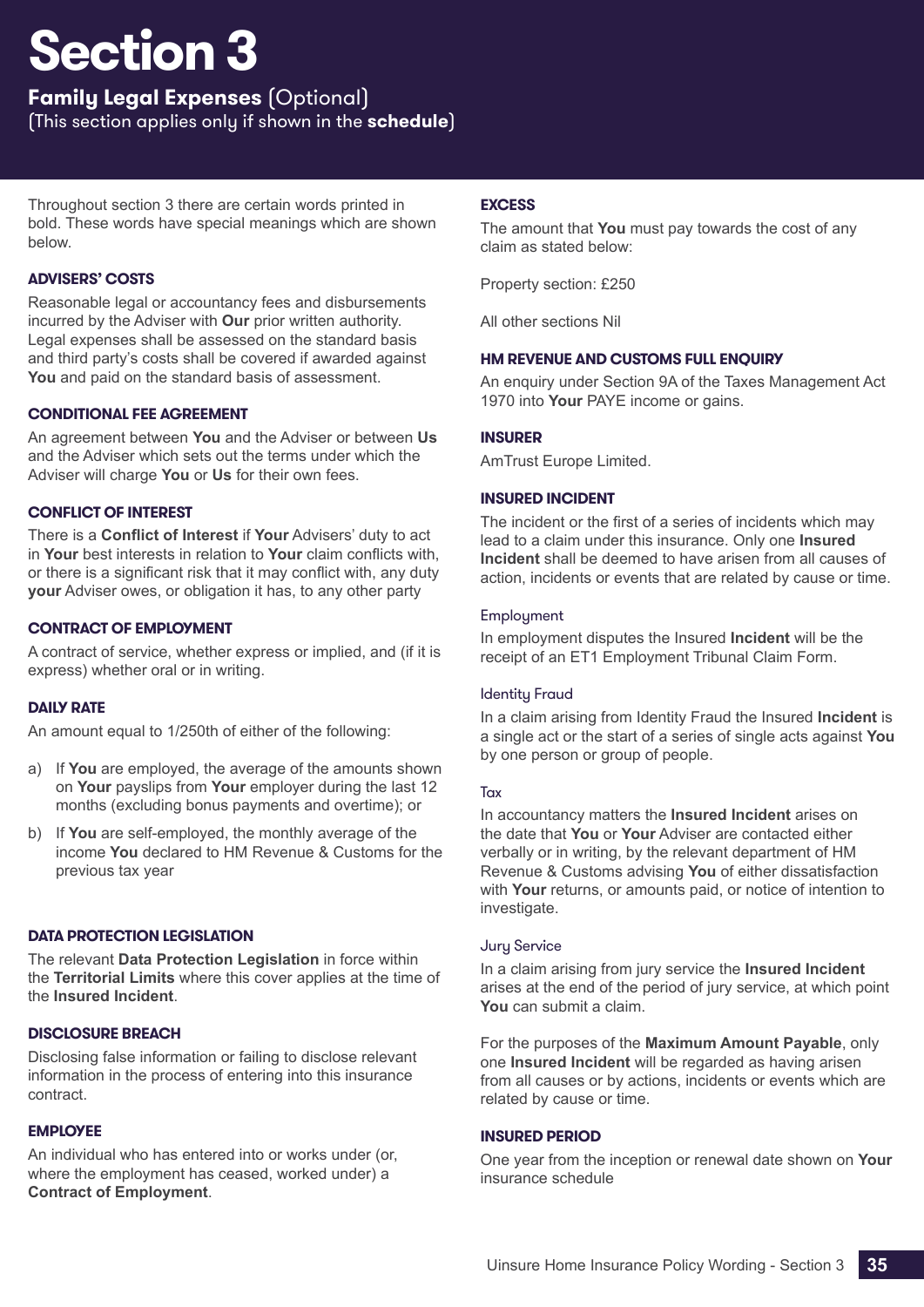## **Family Legal Expenses** (Optional)

(This section applies only if shown in the **schedule**)

## **LEGAL ACTION(S)**

The pursuit or defence of civil legal cases for damages or injunctions, the defence of criminal prosecutions to do with **Your** employment and the defence of motor prosecutions.

## **MAXIMUM AMOUNT PAYABLE**

The **Maximum Amount Payable** in respect of an **Insured Incident** as stated below:

All sections: £150,000

## **STANDARD ADVISERS' COSTS**

The level of **Advisers' Costs** that would normally be incurred in using a nominated Adviser of **Our** choice.

## **TERRITORIAL LIMITS**

The United Kingdom

## **WE/US/OUR**

Arc Legal Assistance Limited who have arranged this insurance and administer it on behalf of the **Insurer**.

## **YOU/YOUR**

Any person who has paid the premium, or on whose behalf the premium has been paid and been declared to **Us** and is permanently resident at the property covered under the household insurance to which this cover attaches. Cover also applies to that person's family members normally resident with them including **Your** children who may not be resident with **You** for part of the year due to their attendance at university or college. If **You** die **Your** personal representatives will be covered to pursue or defend cases covered by this insurance on **Your** behalf that arose prior to **Your** death.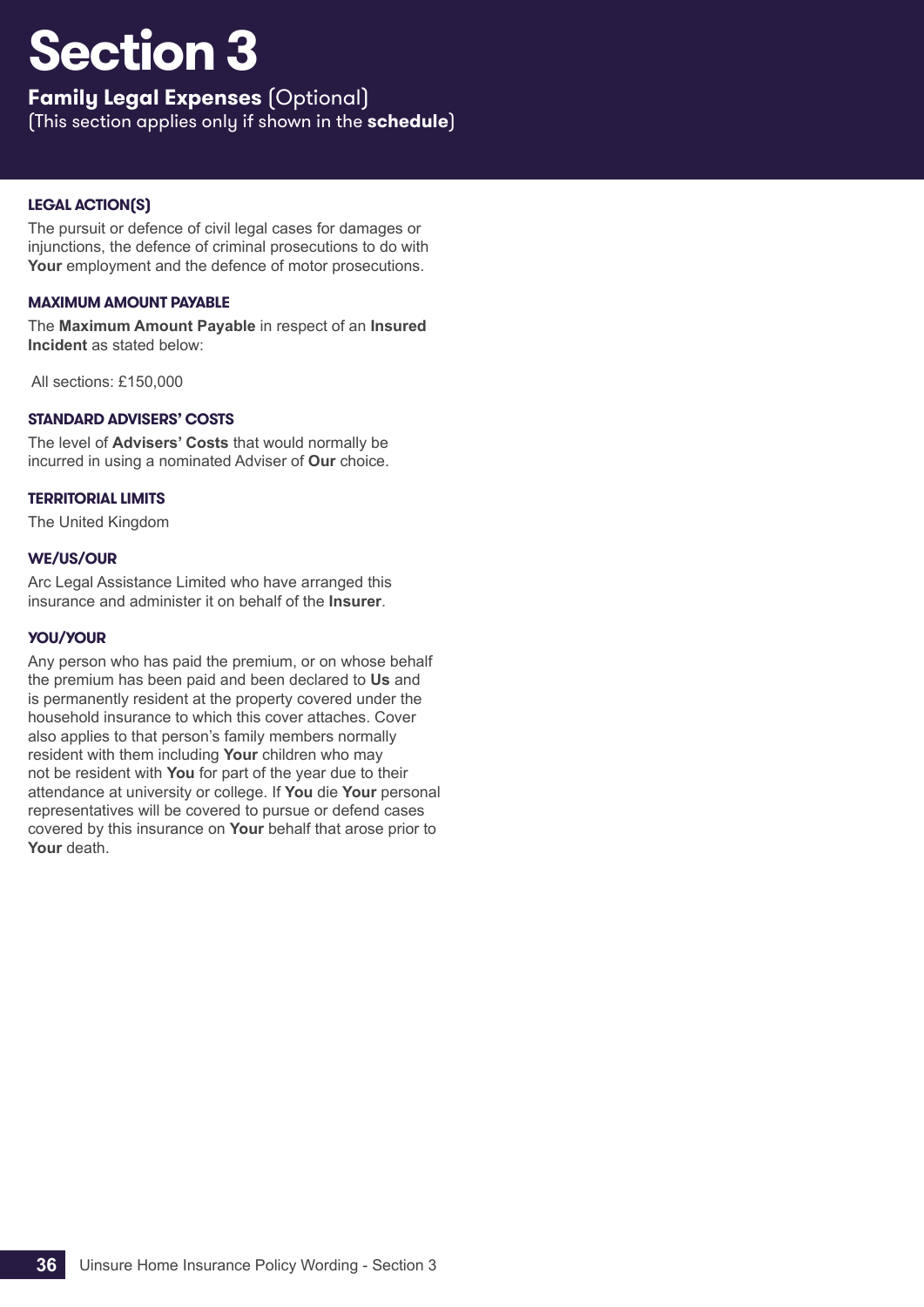## **Family Legal Expenses** (Optional)

(This section applies only if shown in the **schedule**)

This insurance is managed and provided by Arc Legal Assistance Limited. It is underwritten by AmTrust Europe Limited, on whose behalf **We** act.

If a claim is accepted under this insurance, **We** will appoint **Our** panel solicitors, or their agents, to handle **Your** case. **You** are not covered for any other legal representatives' fees unless it is necessary to start court proceedings or a **Conflict of Interest** arises. Where it is necessary to start court proceedings or a **Conflict of Interest** arises and **You** want to use a legal representative of **Your** own choice, **Advisers' Costs** payable by **Us** are limited to no more than

### a. **Our Standard Advisers' Costs**; or

b. the amount recoverable under the Civil Procedure Fixed Recoverable Costs Regime, whichever is the lower amount.

The insurance covers **Advisers' Costs** up to the **Maximum Amount payable** where: -

- 1. The **Insured Incident** takes place in the **Insured Period** and within the **Territorial Limits** and;
- 2. The **Legal Action** takes place in the **Territorial Limits**.

| <b>What is insured</b>                                                                                                                                                                                                                                                                                                                                                                                                                                                                                                                                                                                                                                                                                                                                                                           | What is not insured                                                                                                                                                                                                                                                                           |
|--------------------------------------------------------------------------------------------------------------------------------------------------------------------------------------------------------------------------------------------------------------------------------------------------------------------------------------------------------------------------------------------------------------------------------------------------------------------------------------------------------------------------------------------------------------------------------------------------------------------------------------------------------------------------------------------------------------------------------------------------------------------------------------------------|-----------------------------------------------------------------------------------------------------------------------------------------------------------------------------------------------------------------------------------------------------------------------------------------------|
| <b>CONSUMER PURSUIT</b><br>Advisers' Costs to pursue Legal Action following a breach<br>of a contract You have for buying or renting goods or<br>services for Your private use. The contract must have been<br>made after You first purchased this insurance.                                                                                                                                                                                                                                                                                                                                                                                                                                                                                                                                    | Claims:<br>Where the amount in dispute is less than £125 plus VAT;<br>$\bullet$<br><b>or</b><br>In respect of works undertaken or to be undertaken by<br>$\bullet$<br>or under the order of any government or public or local<br>authority.                                                   |
| <b>PERSONAL INJURY</b><br>Advisers' Costs to pursue claims for financial compensation<br>for damages following an accident resulting in personal<br>injury or death against the person or organisation directly<br>responsible.<br>If the Legal Action is going to be decided by a court in<br>England or Wales and the damages You are claiming are<br>above the small claims track limit, the Adviser must enter into<br>a Conditional Fee Agreement which waives their own fees<br>if You fail to recover the damages that You are claiming in<br>the Legal Action in full or in part. If the damages You are<br>claiming are below the small claims track limit Advisers'<br>Costs will not be covered but You can access the legal<br>helpline for advice on how to take Your case further. | Claims:<br>Arising from medical or clinical treatment, advice,<br>$\bullet$<br>assistance or care;<br>For stress, psychological or emotional injury; or<br>$\bullet$<br>For illness, personal injury or death which is caused<br>$\bullet$<br>gradually or is not caused by a specific event. |
| <b>PROBATE</b><br>Advisers' Costs to pursue legal proceedings within the<br>Territorial Limits by You in respect of a probate dispute<br>involving the will of Your deceased parents or grandparents,<br>children, step-children or adopted children where You are<br>contesting a will as a named beneficiary or as a member of a<br>class of beneficiaries with an immediate interest.                                                                                                                                                                                                                                                                                                                                                                                                         | Claims:<br>In respect of any dispute or costs where a will has not<br>$\bullet$<br>been previously made or concluded or cannot be traced                                                                                                                                                      |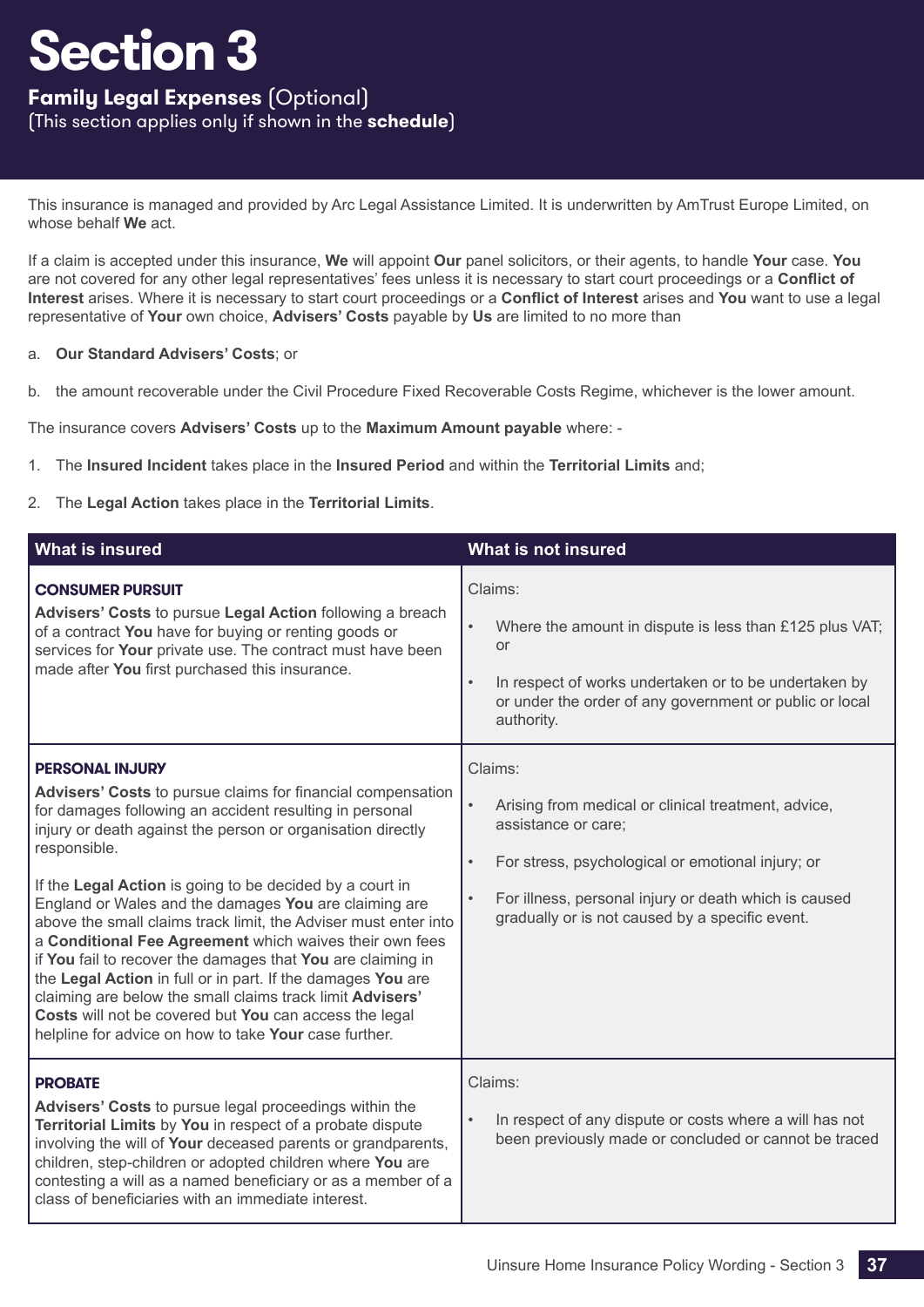## **Family Legal Expenses** (Optional)

| <b>What is covered?</b>                                                                                                                                                                                                                                                                                                                                                                                                                                                 | What is not covered?                                                                                                                                                                                                                                                                                                                                                                                                                                                                                                                                                                                                                                                                                                                                                                                                                                                                                                                                                                                                                                                                    |
|-------------------------------------------------------------------------------------------------------------------------------------------------------------------------------------------------------------------------------------------------------------------------------------------------------------------------------------------------------------------------------------------------------------------------------------------------------------------------|-----------------------------------------------------------------------------------------------------------------------------------------------------------------------------------------------------------------------------------------------------------------------------------------------------------------------------------------------------------------------------------------------------------------------------------------------------------------------------------------------------------------------------------------------------------------------------------------------------------------------------------------------------------------------------------------------------------------------------------------------------------------------------------------------------------------------------------------------------------------------------------------------------------------------------------------------------------------------------------------------------------------------------------------------------------------------------------------|
| <b>CONSUMER DEFENCE</b><br>Advisers' Costs to defend Legal Action brought against<br>You following a breach of a contract You have for selling<br>goods for the private and personal use of another person.<br>The contract must have been made after the You first<br>purchased this insurance.                                                                                                                                                                        | Claims:<br>Where the amount in dispute is less than £125 plus VAT;<br>$\bullet$<br>or<br>In respect of works undertaken or to be undertaken by<br>$\bullet$<br>or under the order of any government or public or local<br>authority                                                                                                                                                                                                                                                                                                                                                                                                                                                                                                                                                                                                                                                                                                                                                                                                                                                     |
| <b>PROPERTY INFRINGEMENT</b><br>Advisers' Costs to pursue actions for nuisance or trespass<br>against the person or organisation infringing Your legal rights<br>in relation to Your main home. This section does not extend<br>to divorce or matrimonial matters. The nuisance or trespass<br>must have started at least 180 days after You first purchased<br>this insurance or purchased similar insurance which expired<br>immediately before this insurance began. | Claims:<br>$\bullet$<br>In respect of works undertaken or to be undertaken by<br>or under the order of any government or public or local<br>authority                                                                                                                                                                                                                                                                                                                                                                                                                                                                                                                                                                                                                                                                                                                                                                                                                                                                                                                                   |
| <b>EMPLOYMENT DISPUTES</b><br><b>Standard Advisers' Costs to pursue a Legal Action</b><br>brought before an Employment Tribunal (or its equivalent in<br>Scotland, Northern Ireland, the Channel Islands or the Isle of<br>Man) against an employer or ex-employer for breach as an<br>Employee of Your: -<br>(a) Contract of Employment; or<br>(b) legal rights under employment laws.                                                                                 | Claims:<br>Where the breach of contract must have occurred at<br>$\bullet$<br>least 90 days after You first purchased this insurance or<br>purchased similar insurance which expired immediately<br>before this insurance began;<br>For a dispute with an employer or ex-employer unless it<br>$\bullet$<br>is pursued in an Employment Tribunal (or its equivalent<br>in Scotland, Northern Ireland, the Channel Islands or the<br>Isle of Man);<br>For Advisers' Costs of any disciplinary investigatory or<br>$\bullet$<br>grievance procedure connected with Your contract of<br>employment or the costs associated with any settlement<br>agreement;<br>Where the breach of contract is alleged to have<br>$\bullet$<br>commenced or to have continued after termination of<br>Your employment;<br>For an allegation of less favourable treatment between<br>$\bullet$<br>men and women in terms of pay and conditions of<br>employment; or<br>For Advisers' Costs awarded by an Employment or<br>$\bullet$<br>Employment Appeals Tribunals that are ordered and<br>agreed to pay. |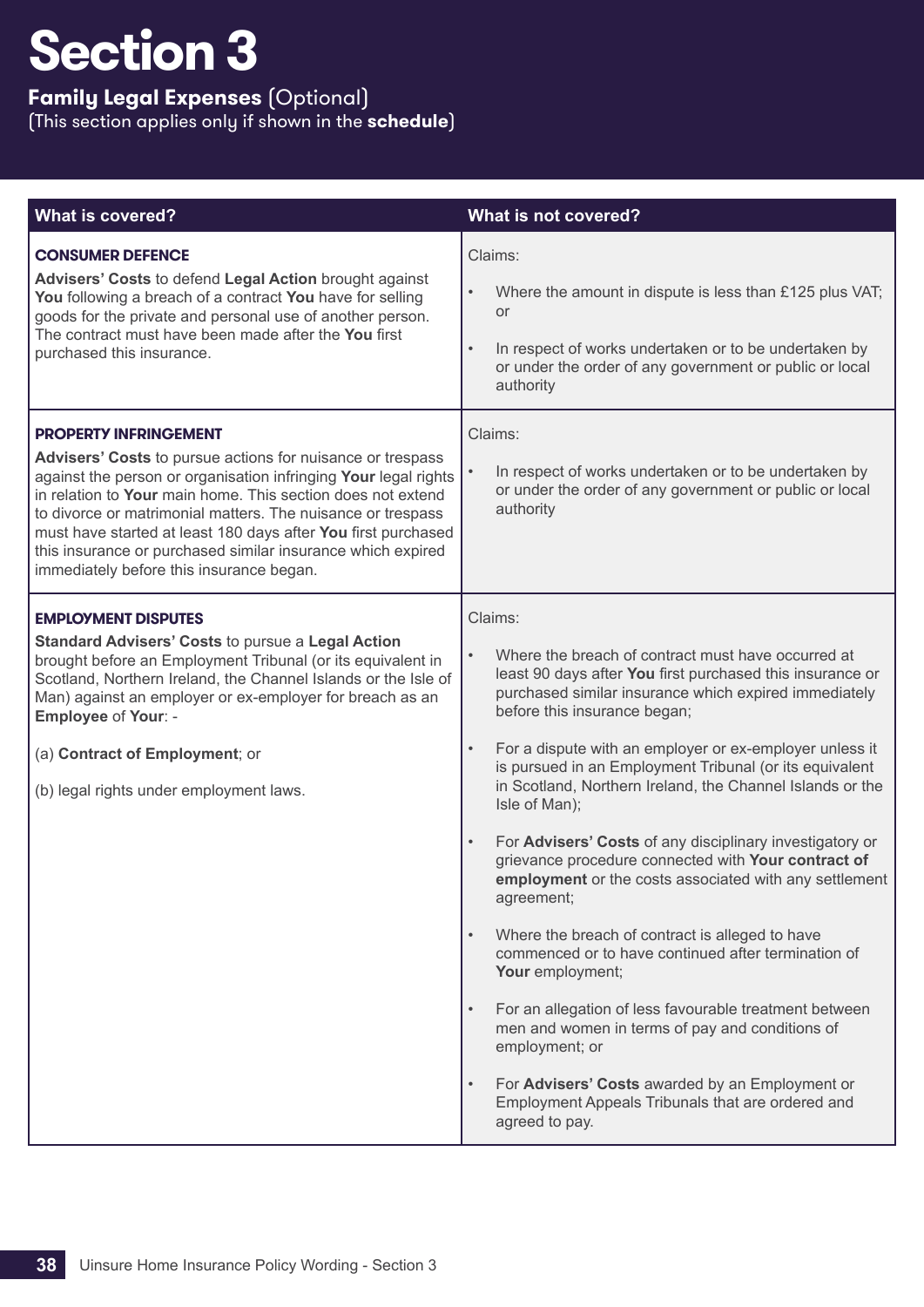## **Family Legal Expenses** (Optional)

| <b>What is covered?</b>                                                                                                                                                                                                                                                                                                                                                                                           | What is not covered?                                                                                                                                                                                                                                                                                                                                                                                                                                                                                                                                                                                                                                                                                              |
|-------------------------------------------------------------------------------------------------------------------------------------------------------------------------------------------------------------------------------------------------------------------------------------------------------------------------------------------------------------------------------------------------------------------|-------------------------------------------------------------------------------------------------------------------------------------------------------------------------------------------------------------------------------------------------------------------------------------------------------------------------------------------------------------------------------------------------------------------------------------------------------------------------------------------------------------------------------------------------------------------------------------------------------------------------------------------------------------------------------------------------------------------|
| <b>TAX</b><br>Accountancy fees if You are subject to an HM Revenue<br>and Customs Full Enquiry into Your personal Income Tax<br>position.<br>This cover applies only if You have:<br>Maintained proper, complete, truthful and up to date<br>records<br>Made all returns at the due time without having to pay<br>any penalty<br>Provided all information that the H M Revenue and<br>Customs reasonably requires | Claims:<br>Where deliberate misstatements or omissions have been<br>$\bullet$<br>made to the authorities;<br>Where the Special Compliance Officer is investigating<br>$\bullet$<br>Your affairs;<br>For accountancy fees which relate to Your business<br>$\bullet$<br>trade or profession;<br>In respect of income or gains which have been under-<br>$\bullet$<br>declared because of false representations or statements<br>by You;<br>For Advisers' Costs for any amendment after the tax<br>$\bullet$<br>return has initially been submitted to the HM Revenue<br>and Customs; or<br>For Advisers' Costs arising after You receive a notice<br>$\bullet$<br>telling You that the enquiry has been completed. |
| <b>SCHOOL ADMISSION DISPUTES</b><br><b>Standard Advisers' Costs to appeal against the decision</b><br>of a Local Education Authority (LEA) arising out of the LEA's<br>failure to conform to its published admission policy, which<br>leads to Your child or children being refused entry at the<br>state school of Your choice.                                                                                  | Claims:<br>Arising where examinations or other selection criteria are<br>$\bullet$<br>part of the acceptance process;<br>Where the process for appealing against the decision to<br>$\bullet$<br>refuse a place at the school has not been adhered to; or<br>Where the child has been suspended, expelled or<br>$\bullet$<br>permanently excluded from another school.                                                                                                                                                                                                                                                                                                                                            |
| <b>MOTOR PROSECUTION DEFENCE</b><br>Advisers' Costs to defend motoring prosecutions in respect<br>of an offence, arising from Your use of a Motor Vehicle.<br>Pleas in mitigation are covered where there is a 51% or<br>greater prospect of such a plea materially affecting the<br>likely outcome and when it is in the public interest to do so.<br>Support for such pleas is solely at the discretion of Us.  | Claims:<br>$\bullet$<br>For alleged road traffic offences where You did not hold<br>or were disqualified from holding a licence to drive or are<br>being prosecuted for driving whilst under the influence of<br>drink or non-prescribed drugs or prescription medication<br>where You have been advised by a medical professional<br>not to drive;<br>For Advisers' Costs where the member is entitled<br>$\bullet$<br>to a grant of legal aid from the body responsible for<br>its administration, or where funding is available from<br>another public body, a trade union, employer or any other<br>insurance policy; or<br>Parking offences which You do not get points on Your<br>$\bullet$<br>licence for. |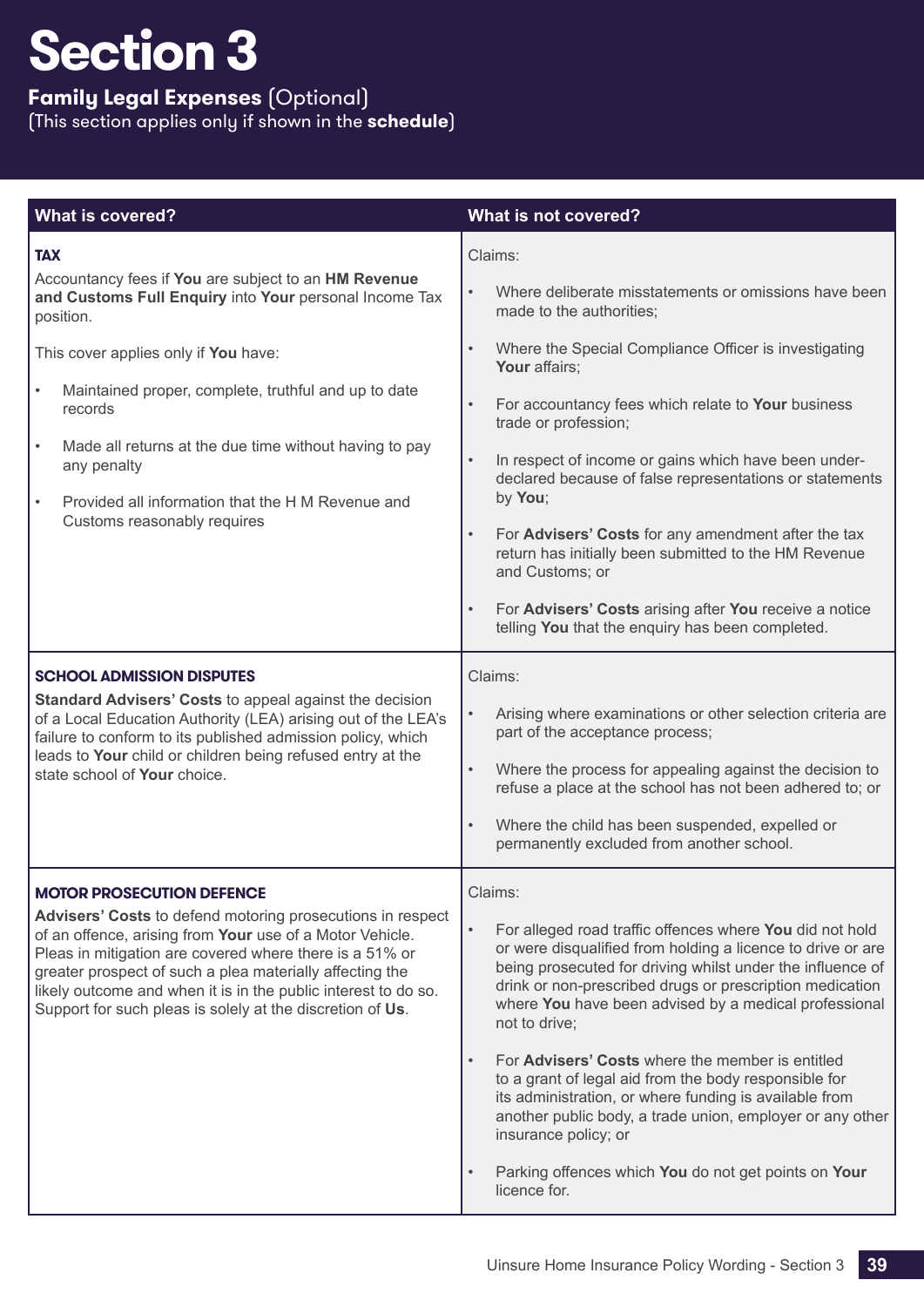**Family Legal Expenses** (Optional)

| <b>What is covered?</b>                                                                                                                                                                                                                                                                                                                                                                                                                                                                                                                                                                                                                                                                                                                                                                                                                                                                                                                                             | What is not covered?                                                                                                                                                                                                                                                                                                                                                                                                                                                                                                                                                             |
|---------------------------------------------------------------------------------------------------------------------------------------------------------------------------------------------------------------------------------------------------------------------------------------------------------------------------------------------------------------------------------------------------------------------------------------------------------------------------------------------------------------------------------------------------------------------------------------------------------------------------------------------------------------------------------------------------------------------------------------------------------------------------------------------------------------------------------------------------------------------------------------------------------------------------------------------------------------------|----------------------------------------------------------------------------------------------------------------------------------------------------------------------------------------------------------------------------------------------------------------------------------------------------------------------------------------------------------------------------------------------------------------------------------------------------------------------------------------------------------------------------------------------------------------------------------|
| <b>PERSONAL IDENTITY FRAUD</b><br>Costs arising from Identity Fraud:<br>a) To defend Your legal rights and/or take reasonable<br>steps to remove County Court Judgments against You that<br>have been obtained by an organisation from which You<br>are alleged to have purchased, hired or leased goods or<br>services. Cover is only available if You deny having entered<br>into the contract and allege that You have been the victim of<br><b>Identity Fraud</b><br>b) To deal with all organisations that have been fraudulently<br>applied to for credit, goods or services in Your name or<br>which are seeking monies or have sought monies from You<br>as a result of Identity Fraud<br>c) In order to liaise with credit referencing agencies and all<br>other relevant organisations on Your behalf to advise that<br>You have been the victim of Identity Fraud.<br>You must agree to be added to the CIFAS Protection<br>Register if We recommend it. | Claims:<br>Where You have not been the victim of Identity Fraud;<br>$\bullet$<br>Where You did not take action to prevent Yourself from<br>$\bullet$<br>further instances of Identity Fraud following an Insured<br>Incident;<br>$\bullet$<br>Where the Identity Fraud has been carried out by<br>somebody living with You; or<br>For costs arising from loss of cash from a bank, building<br>$\bullet$<br>society, credit union or other similar financial institution<br>where that institution has refused to cover the loss.                                                |
| <b>TENANCY DISPUTE</b><br>Advisers' Costs to pursue a Legal Action:-<br>a) Following Your unlawful eviction from a property occupied<br>by You under an Assured Shorthold Tenancy. Cover under<br>this section applies to Your permanent place of residence<br>only<br>b) Against a landlord following a material breach of a tenancy<br>agreement. The 'material breach' is a breach which has<br>resulted in, or if not rectified is likely to result in the property<br>being unfit for habitation<br>We will provide this cover as long as the eviction happens<br>within the Insured Period and within the Territorial Limits                                                                                                                                                                                                                                                                                                                                  | Claims<br>Where the dispute occurs within the first 90 days after<br>$\bullet$<br>You first purchased this insurance unless You held<br>equivalent cover with Us or another insurer continuously<br>for a period of at least 90 days leading up to when the<br>dispute first occurred;<br>To do with the non-payment of rent;<br>$\bullet$<br>To defend any legal proceedings against You;<br>For a dispute with any local authority, public authority or<br>$\bullet$<br>government department; or<br>Where the cost of resolving the problem is £250 or<br>$\bullet$<br>below. |
| <b>JURY SERVICE</b><br>We will pay a Daily Rate for the duration You are off work<br>while attending jury service for each whole day of such<br>attendance providing these costs are not recoverable from<br>Your employer or the court.<br>We will pay 50% of the Daily Rate for each additional half<br>day You are off work while attending jury service providing<br>these costs are not recoverable from Your employer or the<br>court.                                                                                                                                                                                                                                                                                                                                                                                                                                                                                                                        |                                                                                                                                                                                                                                                                                                                                                                                                                                                                                                                                                                                  |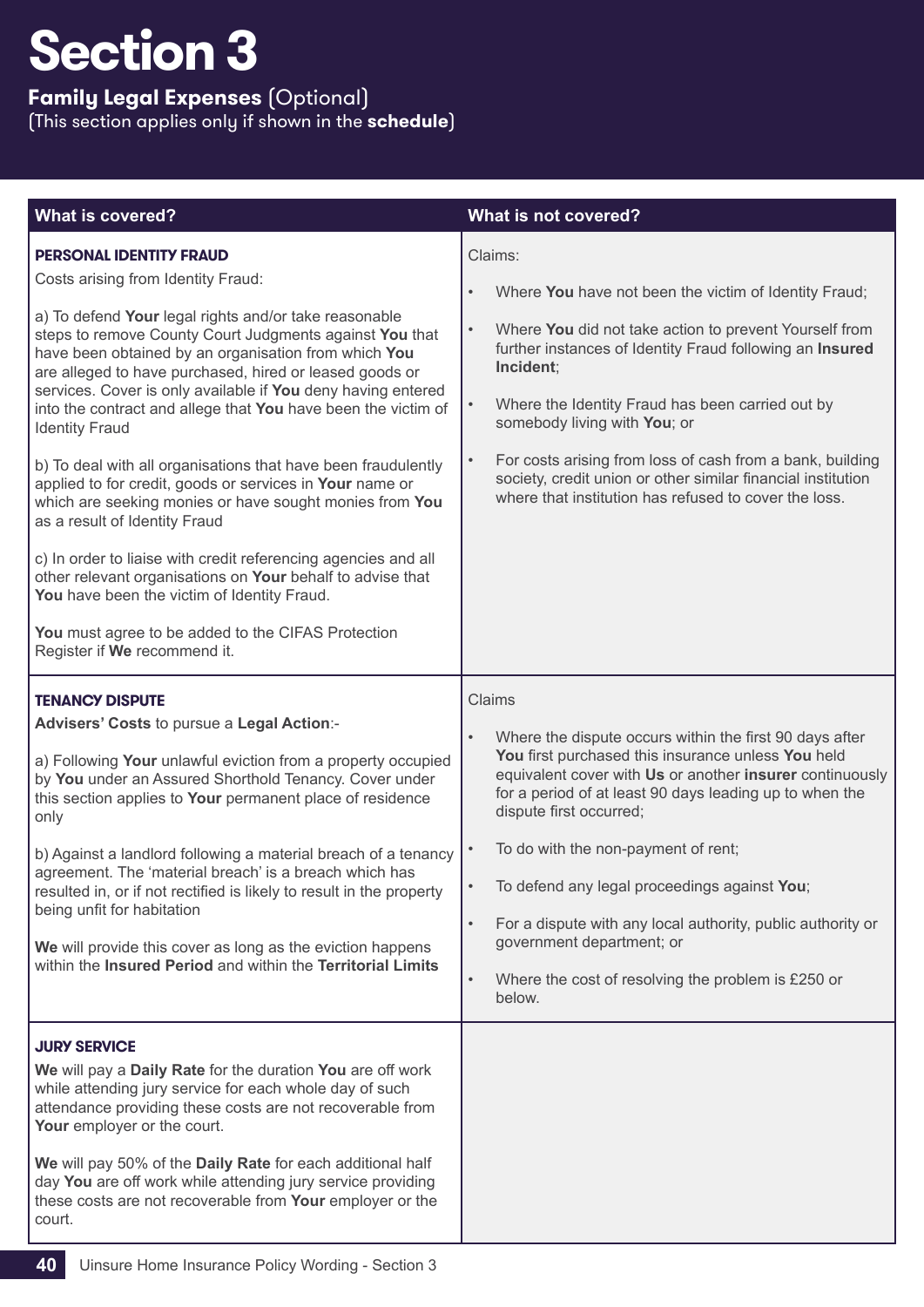**Family Legal Expenses** (Optional)

(This section applies only if shown in the **schedule**)

To help **You** deal with these and other matters which may arise **We** are able to give **You** access to discounted legal services provided by **Us** in partnership with **Our** panel Solicitors. **Our** panel solicitors are one of the country's leading law firms with expertise in all areas where assistance is likely to be required.

If **You** would like to make use of the service please contact the number above for an initial telephone consultation which will be provided at no cost to **You**. **Our** panel solicitors will give **You** a quotation for the likely cost of their representation and it will then be **Your** decision whether **You** appoint them to act for **You**.

## **GENERAL EXCLUSIONS**

There is no cover where:

- The **Insured Incident** began to start or had started before **You** bought this insurance
- You should have known when buying this insurance that the circumstances leading to a claim under this insurance already existed.
- An estimate of **Your Advisers' Costs** of acting for **You** is more than the amount in dispute
- **You** fail to give full information or facts to **Us** or to the Adviser on a matter material to **Your** claim
- Something **You** do or fail to do prejudices **Your** position or the position of the **Insurer** in connection with the **Legal Action**
- **Advisers' Costs** or any other costs and expenses incurred which have not been agreed in advance or are above those for which **We** have given **Our** prior written approval
- Where **You** have other legal expenses insurance cover
- **Your Insurer** repudiate the insurance policy or refuse indemnity

There is no cover for:

- The **Excess**
- **Advisers' Costs** or any other costs incurred in avoidable correspondence or which are recoverable from a court, tribunal or other party or which are not reasonable or necessary
- The amount of **Advisers' Costs** in **excess** of **Our Standard Advisers' Costs** where **You** have decided to

use an Adviser of **Your** own choice.

- **Advisers' Costs** arising from any private prosecution
- Damages, interest, fines or costs awarded against **You** in a criminal court.
- Claims over loss or damage where that loss or damage is covered under another insurance
- Claims made by or against Uinsure, Uris Group, the **Insurer**, the Adviser or **Us**
- Any claim **You** make which is false or fraudulent
- • Defending **Legal Actions** arising from anything **You** did deliberately or recklessly
- • Appeals without the prior written consent of **Us**
- • The costs of any legal representative other than those of the Adviser prior to the issue of court proceedings or a **Conflict of Interest** arising
- • Any costs which **You** incur and wish to recover which **You** cannot substantiate with documentary evidence
- • Advisers costs if **Your** claim is part of a class action or will be affected by or will affect the outcome of other claims

There is no cover for any claim directly or indirectly arising from:

- Patents, copyrights, trademarks, merchandise marks, service marks, registered designs, intellectual or artistic property, secrecy or confidentiality agreements and passing off
- Computer software other than proprietary packaged software that has not been tailored to **Your** requirements
- Planning law
- Constructing buildings or altering their structure
- Libel, Slander or verbal injury
- A dispute between **You** and someone **You** live with or have lived with
- A lease or licence to use property or land
- A venture for gain by **You** or **Your** business partners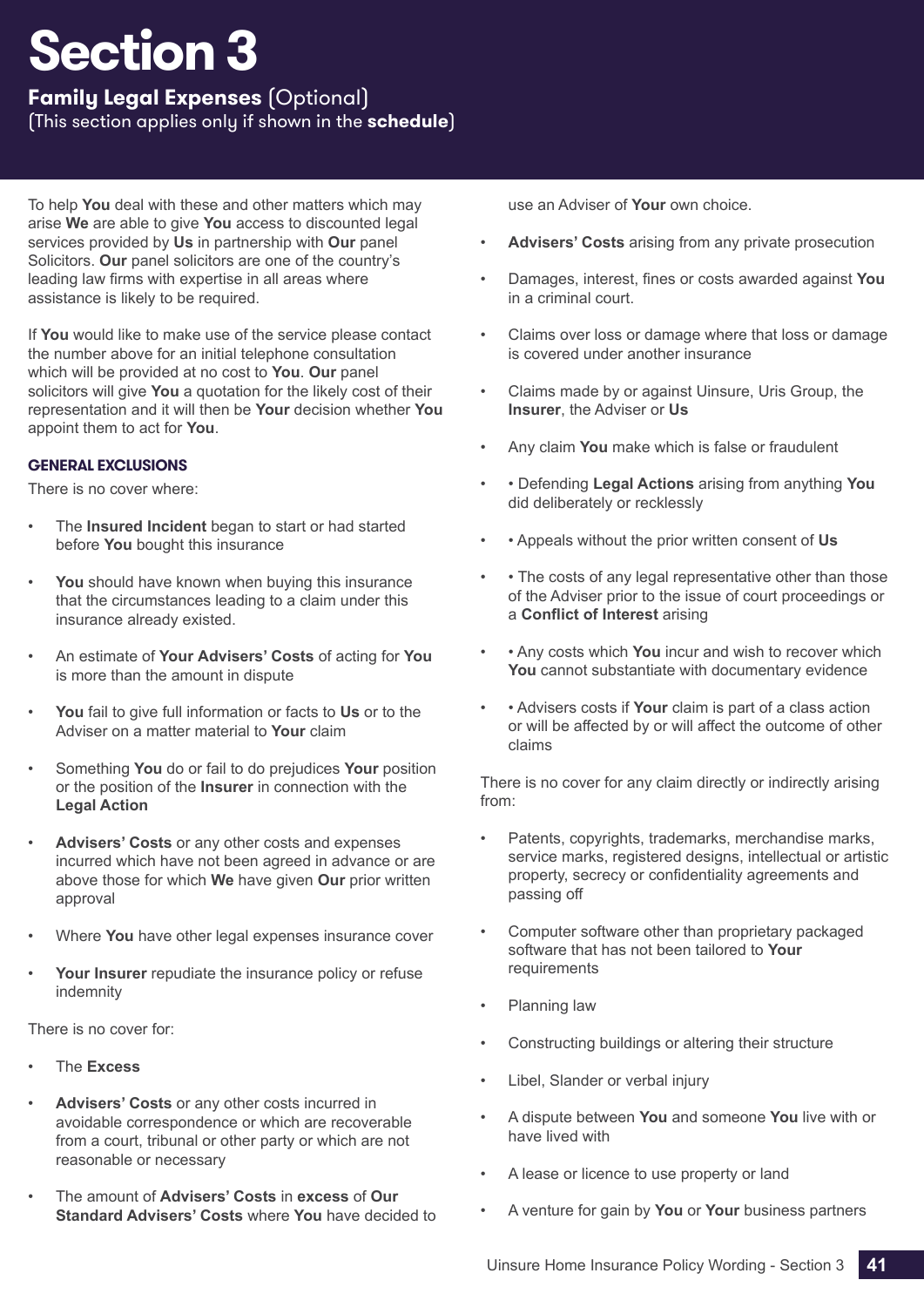**Family Legal Expenses** (Optional)

(This section applies only if shown in the **schedule**)

- A dispute about either the amount an insurance company should pay to settle an insurance claim or the way a claim should be settled.
- An application for a judicial review
- Professional Fees incurred in defending or pursuing new areas of law or test cases
- An allegation of miss-selling or mismanagement of financial services or products
- Professional negligence in relation to services provided in connection with a matter not covered under this insurance
- A manufacturer's warranty or guarantee;
- A dispute between persons insured under this policy.

## **CONTRACTS (RIGHTS OF THIRD PARTIES) ACT 1999**

A person who is not a party to this contact has no right under the Contracts (Rights of Third Parties) Act 1999 to enforce any term of this contract but this does not affect any right or remedy of a third party which exists or is available other than by virtue of this Act.

## **IMPORTANT POLICY CONDITIONS**

If **Your** claim is covered under a section of this policy and no exclusions apply then it is vital that **You** comply with the conditions of this policy in order for **Your** claim to proceed. The conditions applicable to this section are contained under the 'Conditions' section below and should be read carefully. Some of the main conditions to this insurance are that:

### Prospects of Success

There must be a 51% or greater chance of winning the case and achieving a positive outcome. A positive outcome includes, but is not limited to, recovering the amount of money at stake, enforcing a judgment or achieving an outcome which best serves **Your** interests. The assessment of **Your** claim and the prospects of its success will be carried out by an independent Adviser. If the Adviser determines that there is not a 51% or greater chance of success then **We** may decline or discontinue support for **Your** case.

## Proportional Costs

An estimate of the Costs to deal with **Your** claim must not be more than the amount of money in dispute. The estimate of the Costs will be provided with the assessment of **Your** case and will be carried out by the independent Adviser. If the estimate exceeds the amount in dispute then **We** may decline or discontinue support for **Your** case.

## Duty of Disclosure

If this policy covers **You** as a private individual, unrelated to any trade, business or profession, **You** must take reasonable care to disclose correct information. The extent of the information **You** are required to disclose will be based on, among other things, the type of insurance, explanatory material and the clarity and specificity of the questions **You** are asked when **You** took out this insurance.

## Suspension of Cover

If **You** breach a condition of this insurance contract which is essential to its performance, this insurance contract will be suspended from the time of the breach until the time the breach can be remedied. The **Insurer** will have no liability to **You** for any loss which occurs, or which is attributable to something happening, during the period when this insurance contract is suspended.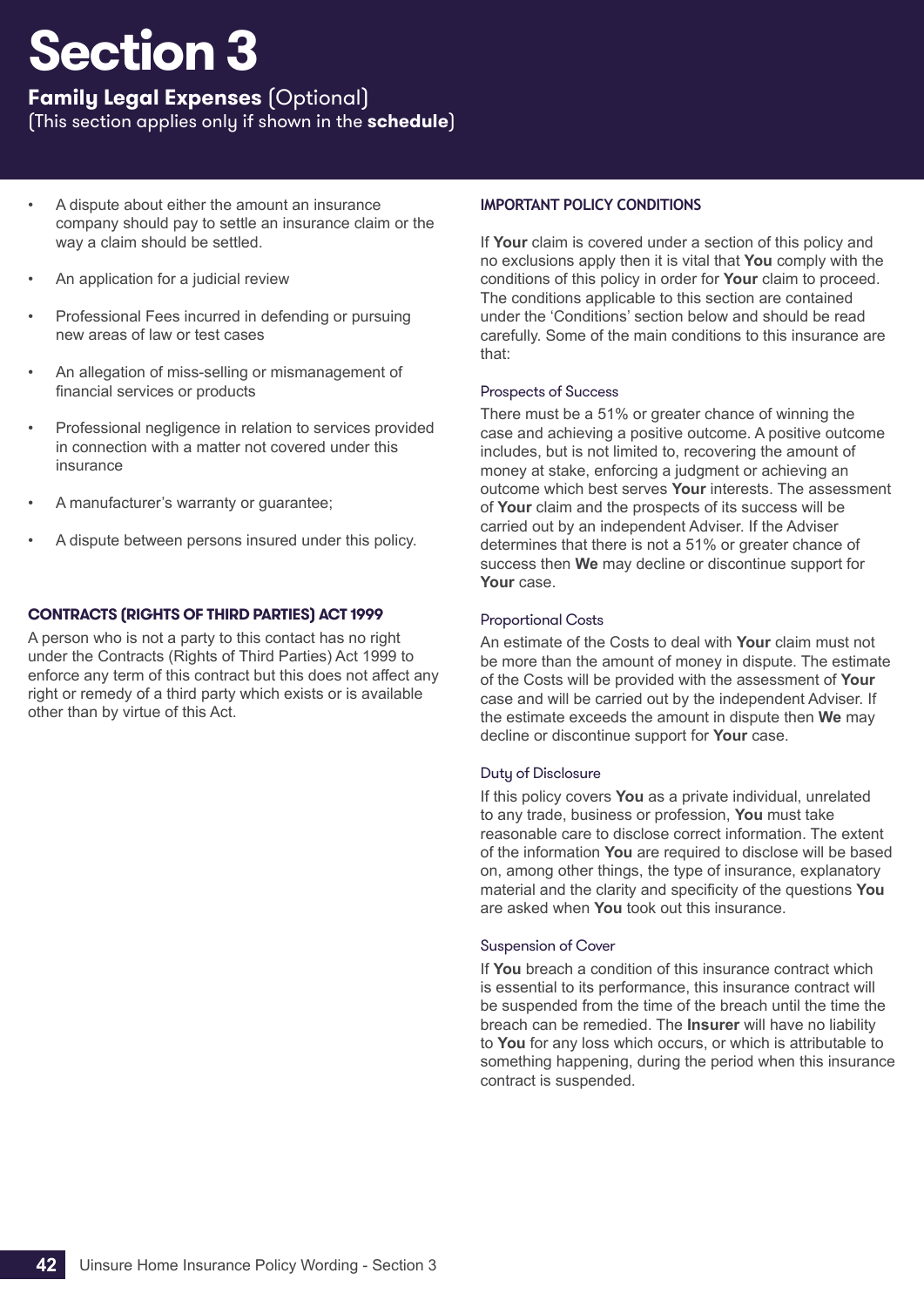**Family Legal Expenses** (Optional)

(This section applies only if shown in the **schedule**)

## **GENERAL CONDITIONS**

### <span id="page-44-0"></span>**Cancellation**

**You** may cancel this insurance at any time by writing to Uinsure, Customer Services, PO Box 1189, Doncaster, DN1 9RP, providing fourteen days written notice. If **You** exercise this right within 14 days of taking out this insurance, **You** will receive a refund of premium provided **You** have not already made a valid claim against the insurance.

**We** or Uris Group may cancel the insurance by giving fourteen days' notice in writing to **You** at the address shown on the schedule, or alternative address provided by **You**. No refund of premium shall be made.

### Claims

- a. **You** must notify claims as soon as possible by telephoning 0344 770 1040 once **You** become aware of the incident and within no more than 180 days of **You** becoming aware of the Incident. There will be no cover under this policy if, as a result of a delay in reporting the claim, **Our** position has been prejudiced. **We** will provide **You** with a claim form which must be returned promptly with all relevant information.
- b. **We** may investigate the claim and take over and conduct the **Legal Action** in **Your** name. Subject to Your consent which shall not be unreasonably withheld **We** may reach a settlement of the **Legal Action**.
- c. **You** must supply at **Your** own expense all of the information which **We** reasonably require to decide whether a claim may be accepted. Where it is necessary to start court proceedings or a **Conflict of Interest** arises, and **You** wish to nominate a legal representative to act for **You**, **You** may do so. Where **You** have elected to use a legal representative of **Your** own choice **You** will be responsible for any **Advisers' Costs** in **excess** of **Our Standard Advisers' Costs**. The Adviser must represent **You** in accordance with **Our** standard conditions of appointment available on request.
- d. The Adviser will:
	- i. Provide a detailed view of **Your** prospects of success including the prospects of enforcing any judgment obtained.
	- ii. Keep **Us** fully advised of all developments and provide such information as **We** may require.
	- iii. Keep **Us** advised of **Advisers' Costs** incurred.
	- iv. Advise **Us** of any offers to settle and payments in to

court. If against **Our** advice such offers or payments are not accepted there shall be no further cover for **Advisers' Costs** unless **We** agree in **Our** absolute discretion to allow the case to proceed.

- v. Submit bills for assessment or certification by the appropriate body if requested by **Us**.
- vi. Attempt recovery of costs from third parties.
- e. In the event of a dispute arising as to **Advisers' Costs We** may require **You** to change Adviser.
- f. The **Insurer** shall only be liable for costs for work expressly authorised by **Us** in writing and undertaken while there are prospects of success.
- g. **You** shall supply all information requested by the Adviser and **Us**.
- h. **You** are responsible for any **Advisers' Costs** if **You** withdraw from the **Legal Action** without **Our** prior consent. Any costs already paid under this insurance will be reimbursed by **You**.

## **Disputes**

If a complaint cannot be dealt with by the Financial Ombudsman Service (see 'How to Make a Claim'), any dispute between **You** and **Us** shall be referred to an arbitrator who will be either a solicitor or a barrister. If the parties cannot agree on their choice of arbitrator the Law Society may be asked to make a nomination. The arbitration will be binding and carried out under the Arbitration Act. The costs of the arbitration will be at the discretion of the arbitrator.

#### Prospects of success

At any time **We** may, but only when supported by independent legal advice, form the view that **You** do not have a more than 50% chance of winning the case and achieving a positive outcome. If so, **We** may decline support or any further support. Examples of a positive outcome are:

- a. Being able to recover the amount of money at stake
- b. Being able to enforce a judgement
- c. Being able to achieve an outcome which best serves **Your** interests.

#### Other Insurances

If any claim covered under this policy is also covered by another legal expenses policy, or would have been covered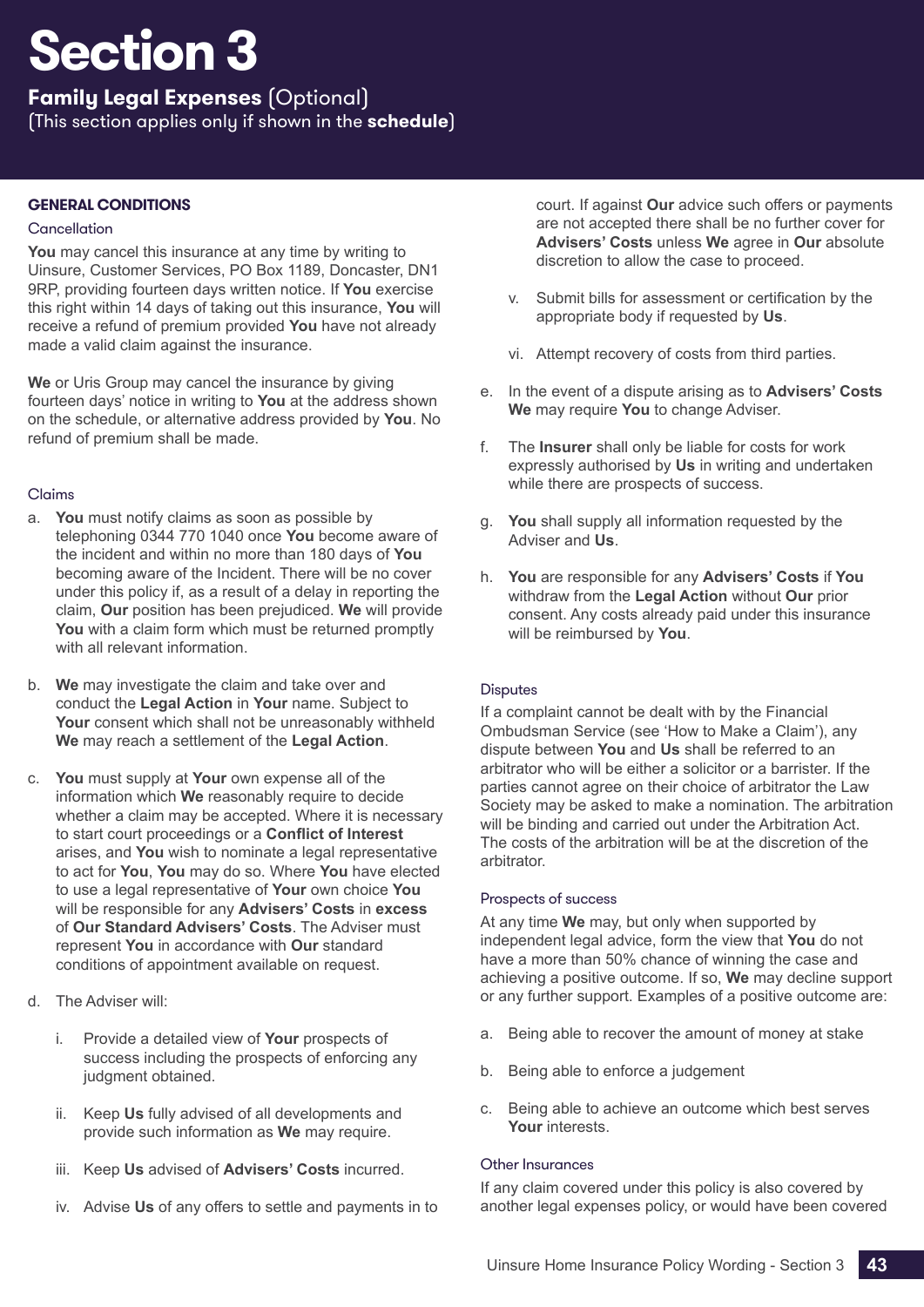**Family Legal Expenses** (Optional)

(This section applies only if shown in the **schedule**)

if this policy did not exist, **We** will only pay **Our** share of the claim even if the other **insurer** refuses the claim.

## **Disclosure**

If **You** fail to disclose relevant information or **You** disclose false information in relation to this policy, **We** may:

- a. Cancel the contract and keep the premiums if the **Disclosure Breach** is deliberate or reckless
- b. Cancel the contract but return the premiums proportionately if this contract would not have been entered into had the **Disclosure Breach** been known
- c. Amend the terms of the contract accordingly if the contract would have been entered into on different terms had the **Disclosure Breach** been known
- d. Proportionately reduce the amount **You** are entitled to in the event of a successful claim if a higher premium would have been charged had the **Disclosure Breach** been known.

## Fraud

In the event of fraud, **We**:

- a. Will not be liable to pay the fraudulent claim
- b. May recover any sums paid to **You** in respect of the fraudulent claim
- c. May cancel this policy with effect from the fraudulent act and keep all premiums paid to **Us**
- d. Will no longer be liable to **You** in any regard after the fraudulent act.

## English Law

This contract is governed by English Law.

## Change in Law

Cover under this policy is based on laws and regulations in force at the time that it was written. If **We** believe that any subsequent change in law or regulations results in the scope of cover being either restricted or broadened, **We** reserve the right to accept claims where the change restricts the cover under this policy and reject claims where the change provides a benefit which did not previously exist.

## Language

The language for contractual terms and communication will be English.

## **CUSTOMER SERVICES INFORMATION**

## How to make a claim

As soon as **You** have a legal problem that **You** may require assistance with under this insurance **You** should telephone the legal helpline. In general terms, **You** are required to immediately notify **Us** of any potential claim or circumstances which may give rise to a claim. If **You** are in doubt whether a matter constitutes a notifiable claim or circumstance, contact the legal helpline.

## Legal Helpline

Use the 24 hour advisory service for telephone advice on any private legal problem of concern to **You** or any member of **Your** household.

Specialist lawyers are at hand to help **You**. If **You** need a lawyer or accountant to act for **You** and **Your** problem is covered under this insurance, the helpline will ask **You** to complete a claim form. If **Your** problem is not covered under this insurance, the help line may be able to offer **You** assistance under a private funding arrangement. Simply telephone 0344 770 1040 and quote "Uinsure Family Legal Expenses Insurance".

## Additional Legal Services

In this package **Our** aim is to provide a wide ranging insured legal service. Inevitably there are areas where it is not possible to insure legal expenses, in particular those which everybody at some time faces, but which are nevertheless often expensive and sometimes unexpected. Examples are:

- Legal expenses arising from the sale or purchase of the home and re-mortgaging
- Divorce and child custody issues
- Wills and probate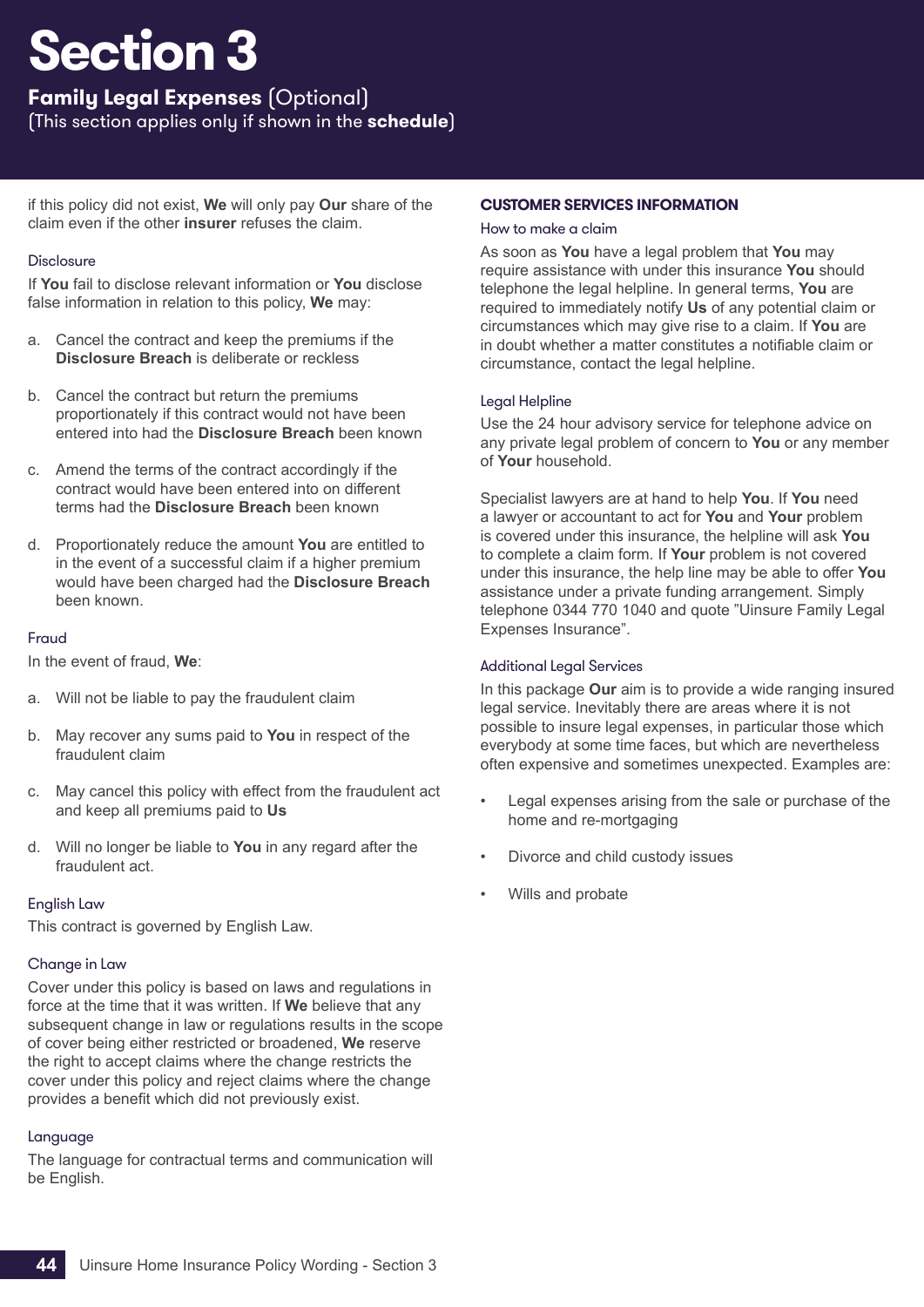**Family Legal Expenses** (Optional)

(This section applies only if shown in the **schedule**)

## **PRIVACY AND DATA PROTECTION NOTICE**

## Data Protection

Arc Legal Assistance are committed to protecting and respecting **Your** privacy in accordance with the current **Data Protection Legislation** ("Legislation"). Below is a summary of the main ways in which **We** process **Your** personal data, for more information please visit www.arclegalassistance. co.uk

How **We** Use **Your** Personal Data and Who **We** Share it With

**We** may use the personal data **We** hold about **You** for the purposes of providing insurance, handling claims and any other related purposes (this may include underwriting decisions made via automated means), research or statistical purposes. **We** will also use **Your** data to safeguard against fraud and money laundering and to meet **Our** general legal or regulatory obligations.

## Sensitive Personal Data

Some of the personal information, such as information relating to health or criminal convictions, may be required by **Us** for the specific purposes of underwriting or as part of the claims handling process. The provision of such data is conditional for **Us** to be able to provide insurance or manage a claim. Such data will only be used for the specific purposes set out in **Our** notice.

## Disclosure of Your Personal Data

**We** may disclose **Your** personal data to third parties involved in providing products or services to **Us**, or to service providers who perform services on **Our** behalf. These may include, where necessary, affinity partners, brokers, agents, third party administrators, reinsurers, other insurance intermediaries, insurance reference bureaus, credit agencies, medical service providers, fraud detection agencies, loss adjusters, external law firms, external auditors and accountants, regulatory authorities, and as may be required by law.

## Your rights

**You** have the right to ask **Us** not to process **Your** data for marketing purposes, to see a copy of the personal information **We** hold about **You**, to have **Your** data deleted (subject to certain exemptions), to have any inaccurate or misleading data corrected or deleted, to ask **Us** to provide a copy of **Your** data to any controller and to lodge a complaint with the local data protection authority.

## Retention

**Your** data will not be retained for longer than is necessary and will be managed in accordance with **Our** data retention policy. In most cases the retention period will be for a period of seven (7) years following the expiry of the insurance contract, or **our** business relationship with **You**, unless **We** are required to retain the data for a longer period due to business, legal or regulatory requirements.

If **You** have any questions concerning **Our** use of **Your** personal data, please contact The Data Protection Officer, please see website for full address details.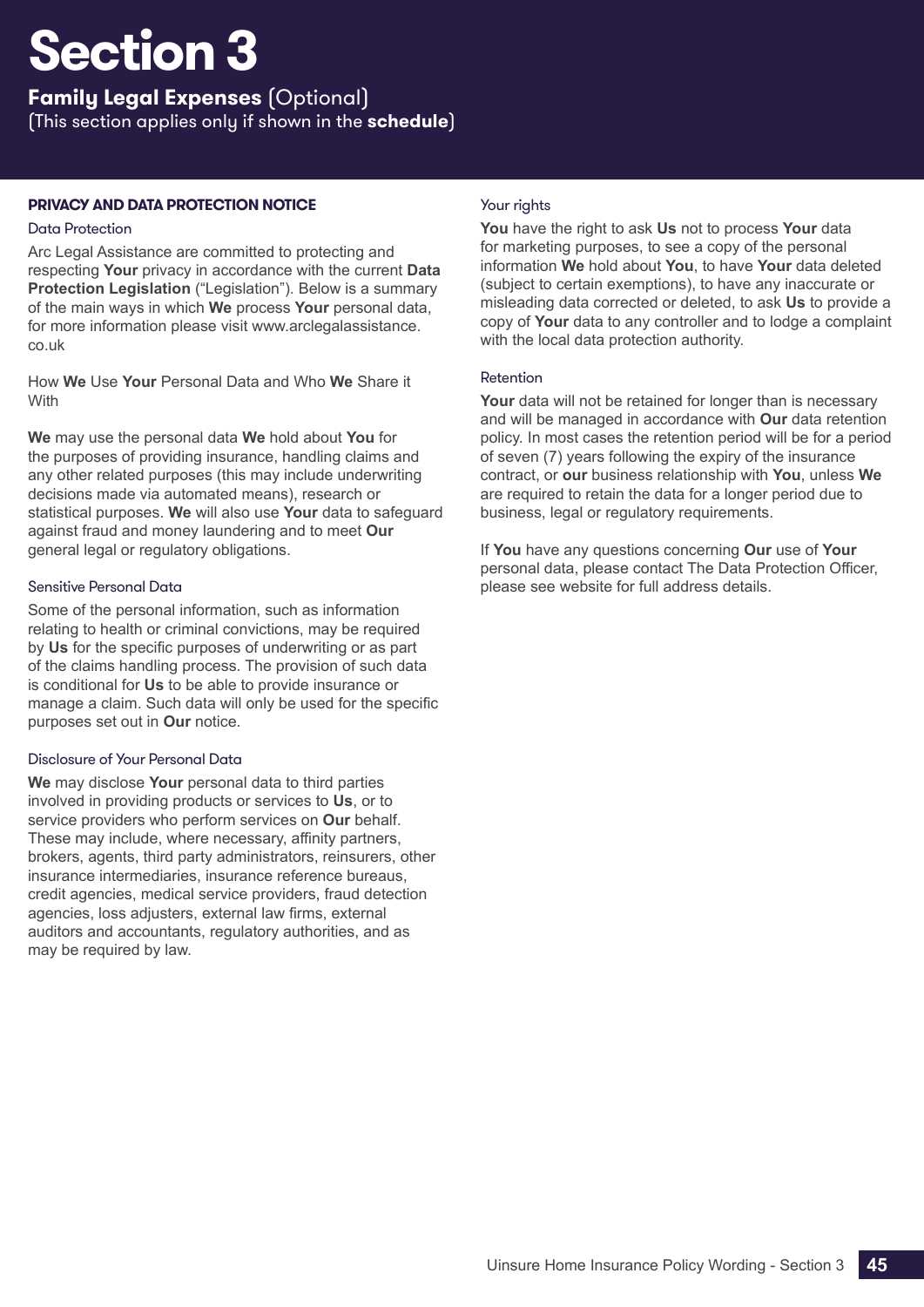**Family Legal Expenses** (Optional) (This section applies only if shown in the **schedule**)

## **CUSTOMER SERVICE**

**Our** aim is to get it right, first time, every time. If **We** make a mistake, **We** will try to put it right straightaway.

If **You** are unhappy with the service that has been provided, **You** should contact **Us** at the address below. **We** will always confirm to **You**, within five working days, that **We** have received **Your** complaint. Within four weeks **You** will receive either a final response or an explanation of why the complaint has not been resolved yet plus an indication of when **You** will receive a final response. Within eight weeks **You** will receive a final response or, if this is not possible, a reason for the delay plus an indication of when **You** will receive a final response. After eight weeks, if **You** are unhappy with the delay, **You** may refer **Your** complaint to the Financial Ombudsman Service. **You** can also refer to the Financial Ombudsman Service if **You** cannot settle **Your** complaint with **Us** or before **We** have investigated the complaint if both parties agree.

**Our** contact details are:

Arc Legal Assistance Ltd, PO Box 8921, Colchester,CO4 5YD

Telephone: 01206 615000 Email: customerservice@arclegal.co.uk

The Financial Ombudsman Service contact details are:

The Financial Ombudsman Service, Exchange Tower, London, E14 9SR

Tel No: 0800 023 4567 or 0300 123 9123

Email: complaint.info@financial-ombudsman.org.uk

Website: www.financial-ombudsman.org.uk

### Compensation

**We** are covered by the Financial Services Compensation Scheme (FSCS). If **We** fail to carry out **Our** responsibilities under this policy, **You** may be entitled to compensation from the Financial Services Compensation Scheme. Information about the scheme is available at www.fscs.org.uk or by phone on 0800 678 1100 or 020 7741 4100

#### Authorisation

Arc Legal Assistance Ltd is authorised and regulated by the Financial Conduct Authority. Arc Legal's Firm Reference Number is 305958. This can be checked on the Financial Services Register by visiting the website www.fca.org.uk/ register or by contacting the Financial Conduct Authority on 0800 111 6768.

This policy is underwritten by AmTrust Europe Limited, Registered Office: 10th Floor Market Square House, St James's Street, Nottingham, NG1 6FG, Registered Number: 1229676. AmTrust Europe Limited is authorised by the Prudential Regulation Authority and regulated by the Financial Conduct Authority and Prudential Regulation Authority, financial services number: 202189. These details can be checked on the Financial Services Register at www. fca.org.uk.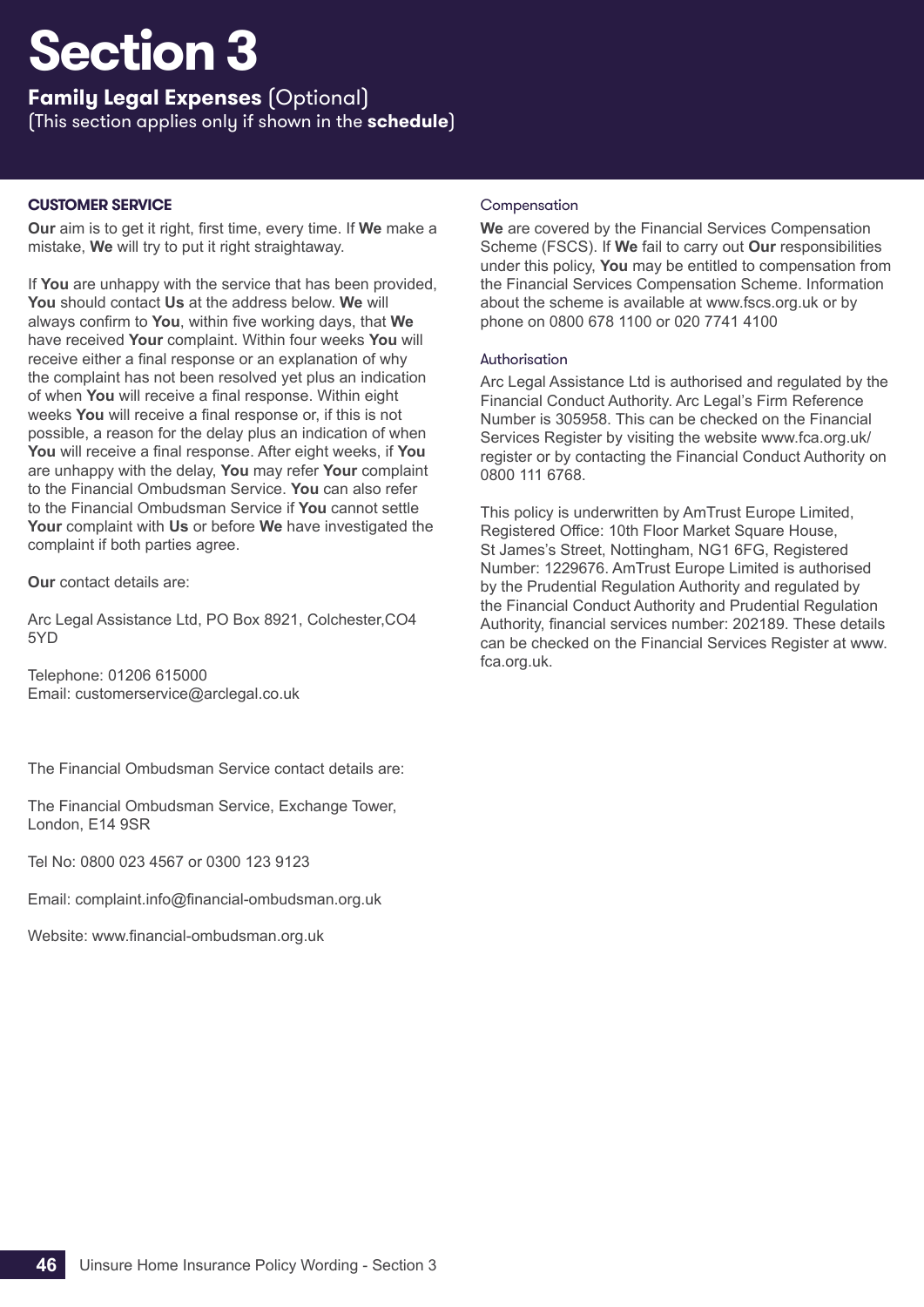## <span id="page-48-0"></span>**Home Emergency Cover** (Optional)

(This section applies only if shown in the **schedule**)

Home Emergency Cover is an optional extension to **Your Home** Insurance policy and is separately administered by Legal Protection Group Limited (**We**, **Us**, **Our**) and underwritten by Alwyn Insurance Company Limited (the **Insurer**). Further information about **Us** and the **Insurer** can be found under the DEFINITIONS in this section.

## **YOUR HOME EMERGENCY INSURANCE CONTRACT**

In return for **You** paying or agreeing to pay the premium for this section and following an **Emergency**:

**We** will arrange the **Emergency** assistance services shown in **Your** Schedule and detailed in this section, subject to its terms, exclusions, conditions and any endorsements; and

the **Insurer** will pay **Emergency** Assistance Costs which **We** have agreed to for **Emergency** Repairs.

Provided that:

- the **Emergency** happens in the **Territorial Limit**;
- the **Emergency** is reported to **Us** upon discovery and within the **Period Of Insurance**; and
- an **Insured Person** agrees to use an **Authorised Repairer** selected by **Us** and agrees to **Our** or the **Authorised Repairer**'s decision on the most suitable method to resolve the **Emergency**.

## **WHAT IS NOT COVERED BY HOME EMERGENCY**

This section is designed to provide cover for an **Emergency** only and is not intended to cover matters which can be prevented through routine general maintenance such as servicing the **Main Source of Heating**. This section also does not cover the cost of replacement parts which tend to wear out over a period of time such as replacing a washer in a tap.

Examples of events not classed as an **Emergency** include, but are not limited to:

- Water dripping from a tap and escaping safely down a drain
- A light bulb which no longer works and needs replacing
- A plug fuse which needs replacing
- The **Main Source Of Heating** is making a rattling noise but is still functioning

Routine maintenance can help prevent an **Emergency** from happening or can reduce the extent of damage caused to **Your Home**. The following can help to protect **Your Home**:

- Regular servicing of gas appliances by a Gas Safe engineer to reduce the risk of a boiler breakdown or a build-up of carbon monoxide. Please note that boiler breakdowns are not covered under this policy unless **Your** boiler has been serviced in line with manufacturers' recommendations within the 12 months prior to the **Emergency**.'
- Getting electrics checked by a registered electrician to reduce the risk of power cuts
- Cleaning basins, baths and shower drains to prevent the risk of blockages
- Disposing of rubbish and food waste correctly to prevent the risk of an infestation of **Pests**
- Visibly check the roof for any dislodged or damaged tiles which could lead to water ingress

Please note that there is no cover under this section for any claim arising from interruption, disconnection or failure of the mains electricity, gas or water supplies. Before checking any cover available under this policy, please first note the following ways to resolve a more serious issue or rule out a failure of **Your** mains supply.

- If a situation arises which could cause injury to any **person** or major damage to **Your Home**, the **Emergency** services should be contacted immediately.
- If an **Insured Person** has reason to believe that there is a gas leak, they should contact the National Gas **Emergency** Service immediately on 0800 111 999 and follow their instructions.
- If **Your Home** suffers a power cut or outage, firstly check **Your** fuse box to make sure one of the fuses has not tripped. If this does not resolve the issue then the relevant utilities company responsible for supplying the service should be contacted.
- If there is no water supply or the water pressure in **Your Home** has dropped and there are no planned interruptions to **Your** water supply, the relevant utilities company responsible for supplying the service should be contacted.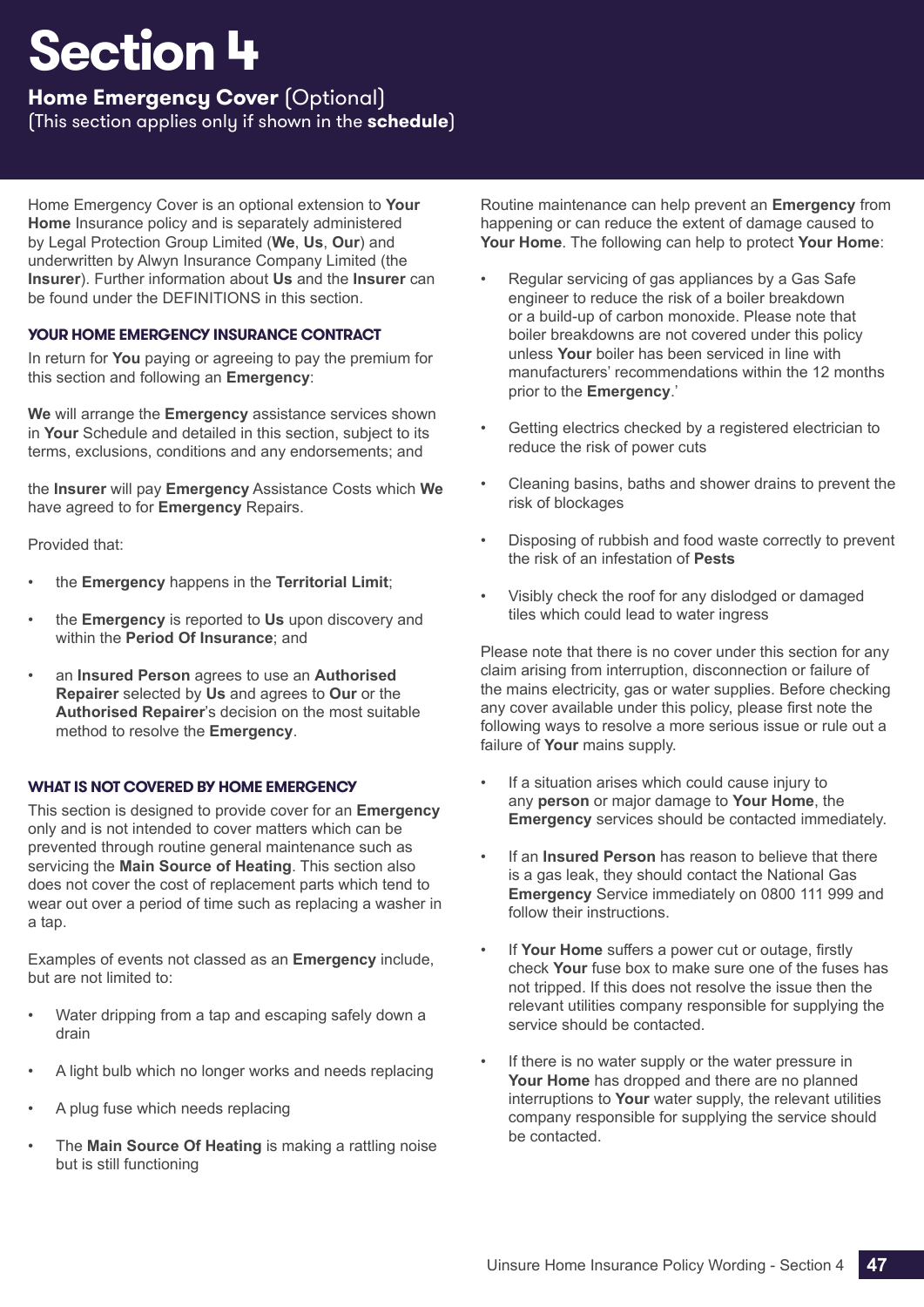**Home Emergency Cover** (Optional)

(This section applies only if shown in the **schedule**)

## **[IF YOU NEED TO MAKE A HOME EMERGENCY CLAIM](#page-9-0)**

- a. Be ready to provide the full address and postcode of **Your Home** and supply as much information as possible about what has happened which will help **Us** to give the best possible advice and decide on the most appropriate form of assistance. If **We** agree that the **Emergency** requires the attendance of a contractor to carry out **Emergency** Repairs, **We** will always appoint an **Authorised Repairer**.
- b. Under no circumstances should an **Insured Person** instruct a contractor or incur any **Emergency** Assistance Costs before **We** have agreed to help as the **Insurer** will not pay any costs incurred without **Our** agreement.
- c. The **Authorised Repairer** will always aim to carry out **Emergency** Repairs within the timescales given to an **Insured Person** but this may not always be possible and weather or traffic conditions or excessive demand could adversely affect these timescales. **We** will always let the **Insured Person** know of any delays as soon as possible.
- d. The **Authorised Repairer** will attempt to carry out a **Temporary Repair** and it is then **Your** responsibility to carry out any subsequent **Permanent Repair**. Where a **Permanent Repair** is no more costly than a **Temporary Repair**, the **Authorised Repairer** will attempt a **Permanent Repair** but this will always depend on the circumstances and type of **Emergency**.
- e. If the cost of **Emergency** Repairs are likely to exceed the maximum amount the **Insurer** will pay for each **Emergency** (see DEFINITIONS – **Emergency** Assistance Costs), the **Authorised Repairer** can continue to provide **Emergency** Repairs, subject to **Your** agreement, but **You** will be responsible for any additional costs.
- f. **We** will not provide cover for an **Emergency** if it happens or was known about before the start date of this section or within 24 hours of the start date if this section is taken out separately to **Your Home** insurance.
- g. If **We** are unable to cover an **Insured Person**'s claim then, subject to the extent of work required, **We** may still be able to arrange for an **Authorised Repairer** to visit **Your Home** but this will be under a separate agreement between **You** and the **Authorised Repairer** and all costs will be **Your** responsibility.
- h. If **Your** boiler is under a manufactures warranty or guarantee, any repair work undertaken under this policy may invalidate that warranty / guarantee. **We** strongly advise that **You** check the warranty / guarantee terms

and conditions and contact the manufacturer to arrange a repair before making a claim under this policy. **We** will not be held liable in the event that **Our** repair work invalidates any warranty or guarantee.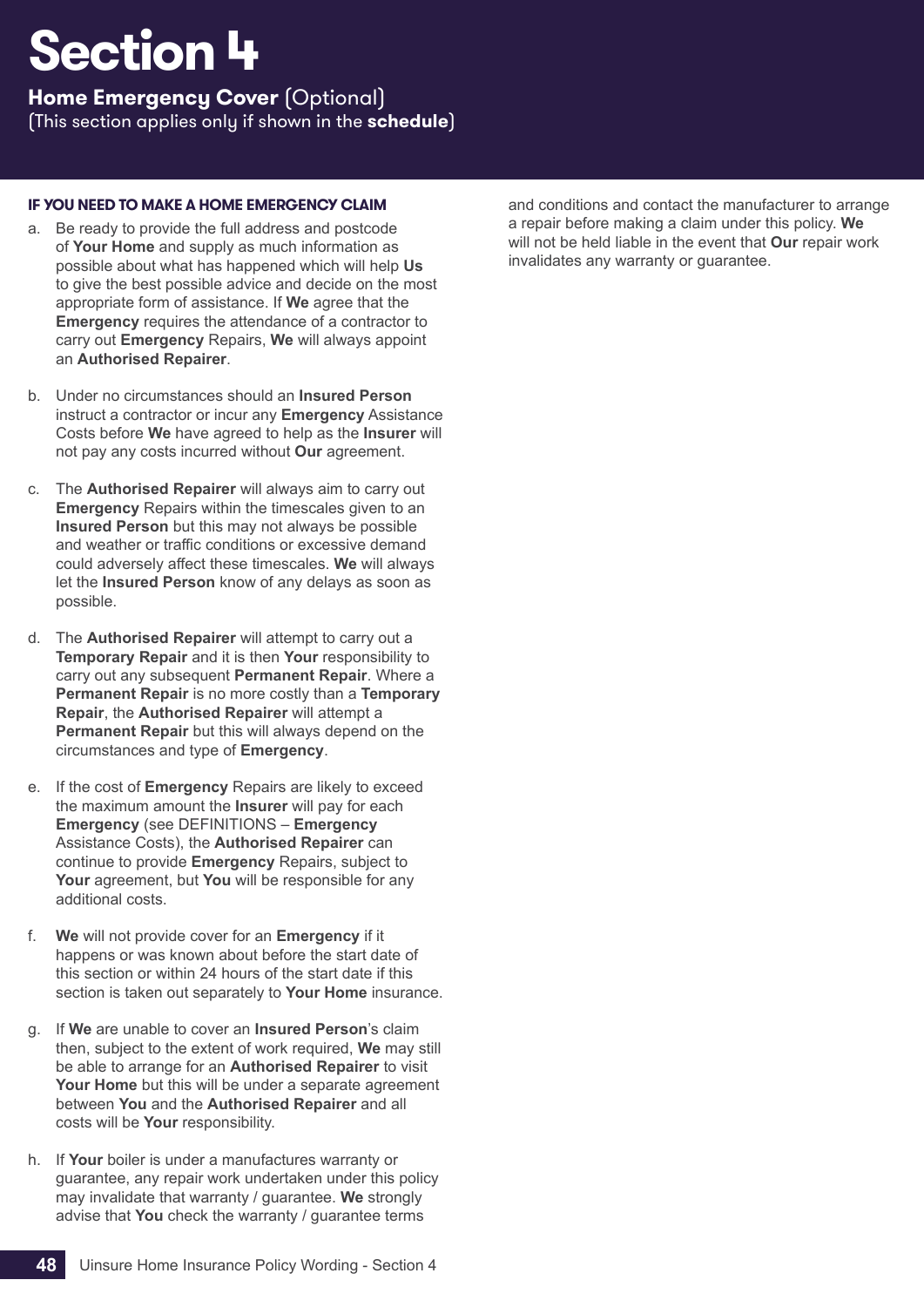## **Home Emergency Cover** (Optional)

(This section applies only if shown in the **schedule**)

Throughout section 4 there are certain words printed in bold. These words have special meanings which are shown below.

## **AUTHORISED REPAIRER**

An appropriate tradesperson, appointed by **Us**, to respond to the **Emergency**.

## **DOMESTIC ELECTRIC, GAS OR WATER SUPPLY**

The permanent electrical wiring system, gas or water supply pipe which supplies domestic power or water to **Your Home**, which **You** are legally responsible for. This does not include:

- the mains water, electricity or external gas supply which is the responsibility of the relevant utility company;
- lead pipework;
- photovoltaic systems.

## **EMERGENCY**

A sudden and unforeseen incident which needs to be dealt with immediately to avoid:

- causing damage or further damage to **Your Home**;
- making **Your Home** unsafe, insecure or uninhabitable;
- leaving **Your Home** without any **Domestic Electric, Gas or Water Supply**, **Plumbing And Drainage** or **Main Source Of Heating**; or
- exposing any **person** to a risk to their health and/or to their safety.

## **EMERGENCY ASSISTANCE COSTS**

The **Insurer** will pay the following:

- for **insured** incident Overnight Accommodation up to £100 (including VAT) per **Insured Person**, subject to a total maximum of £250 (including VAT); and
- for **insured** incident Boiler Contribution up to £500 (including VAT); and
- for all other **insured** incidents up to the maximum amount shown in **Your** Schedule (which includes VAT) to cover an **Authorised Repairer**'s call-out charge, labour costs and, where necessary, parts and materials.

## **EMERGENCY REPAIRS**

Repairs and/or work carried out by an **Authorised Repairer** to resolve the immediate **Emergency**. This may involve a **Temporary Repair** or a **Permanent Repair** (if this is no

more costly than a **Temporary Repair**).

### **HOME**

The private residence that **You** own or rent and permanently live in, which is located in the **Territorial Limit**. This does not include:

- gates, walls, fences, hedges, garages (other than integral garages), sheds, greenhouses and any other outbuildings not designed to be permanently lived in;
- cesspits, fuel tanks, septic tanks or swimming pools; and
- any shared facilities or communal parts of a property where **You** do not have sole responsibility.

## **INSURED PERSON**

**You** and any **person** who lives in or is staying at **Your Home** with **Your** permission.

### **INSURER**

This section is underwritten by Alwyn Insurance Company Limited.

P.O. Box 1338, First Floor Grand Ocean Plaza, Ocean Village, Gibraltar.

Registered in Gibraltar, number 106261. Authorised and regulated by the Gibraltar Financial Services Commission.

## **MAIN SOURCE OF HEATING**

The main gas, electric or oil fuelled hot water or central heating system in **Your Home**. This does not include:

- any form of non-domestic heating, warm air systems or any form of geothermal or solar power; or
- boilers over 238,000 btu net input (70 Kilowatt).

## **PLUMBING AND DRAINAGE**

The water pipework, water storage and waste water drainage system which **You** are legally responsible for. This does not include pipes, public sewers or drainage systems which are the responsibility of the relevant utility company or service undertaking.

## **PERIOD OF INSURANCE**

The period of time covered by this section as shown in **Your** Schedule and any further period(s) this section is renewed for.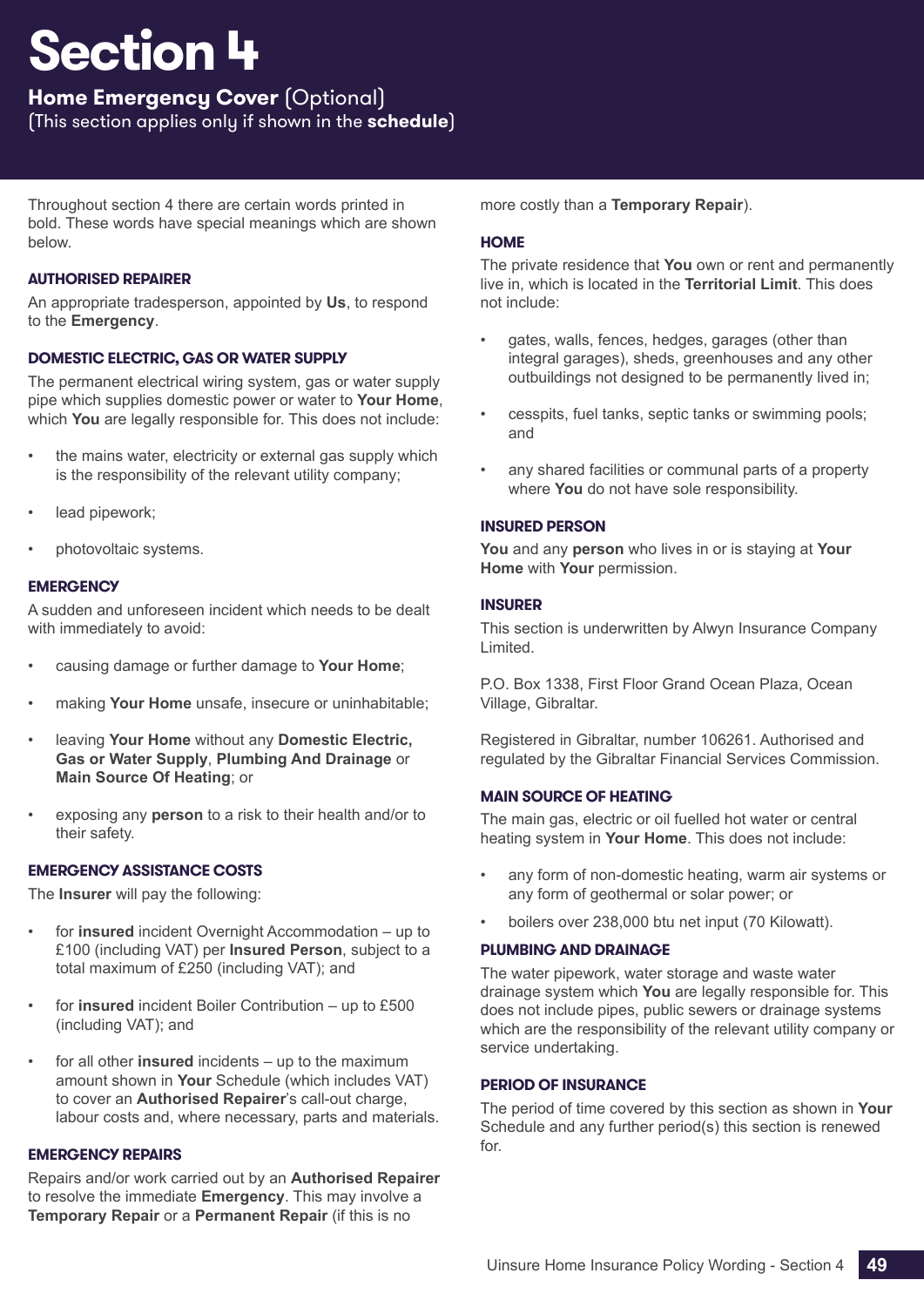**Home Emergency Cover** (Optional)

(This section applies only if shown in the **schedule**)

## **PERMANENT REPAIR**

Repairs and/or work required to put right the fault which caused the **Emergency** on a permanent basis. An **Authorised Repairer** may be able to complete this if it can be carried out during the same **Emergency** and at no more cost than a **Temporary Repair**, otherwise this will be **Your** responsibility.

## **PESTS**

Wasps' or hornets' nests, rats, house or field mice, cockroaches.

## **TEMPORARY REPAIR**

Repairs and/or work carried out by an **Authorised Repairer** to immediately resolve the **Emergency** but which will need to be replaced by a **Permanent Repair**.

## **TERRITORIAL LIMIT**

The United Kingdom of Great Britain and Northern Ireland.

### **UNECONOMICAL**

Where the cost to repair the item (including parts and labour) is greater than 75% of the cost of replacing the item as new.

## **WE, US, OUR**

Legal Protection Group Limited, who administer and manage this section on behalf of the **Insurer**. Registered in England and Wales, company number 10096688.

Head and Registered Office: Lysander House, Catbrain Lane, Cribbs Causeway, Bristol BS10 7TQ. Website: www. legalprotectiongroup.co.uk

Legal Protection Group Limited (firm reference number 749446) is an appointed representative of Somerset Bridge Insurance Services Limited (firm reference number 477112). Somerset Bridge Insurance Services Limited is authorised and regulated by the Financial Conduct Authority.

Legal Claims Group Limited, who administer all claims under this section on behalf of the **Insurer**. Registered in England and Wales, company number 11033103.

Head and Registered Office: Lysander House, Catbrain Lane, Cribbs Causeway, Bristol BS10 7TQ.

## **YOU, YOUR**

The **person** named in the Schedule who has purchased this section.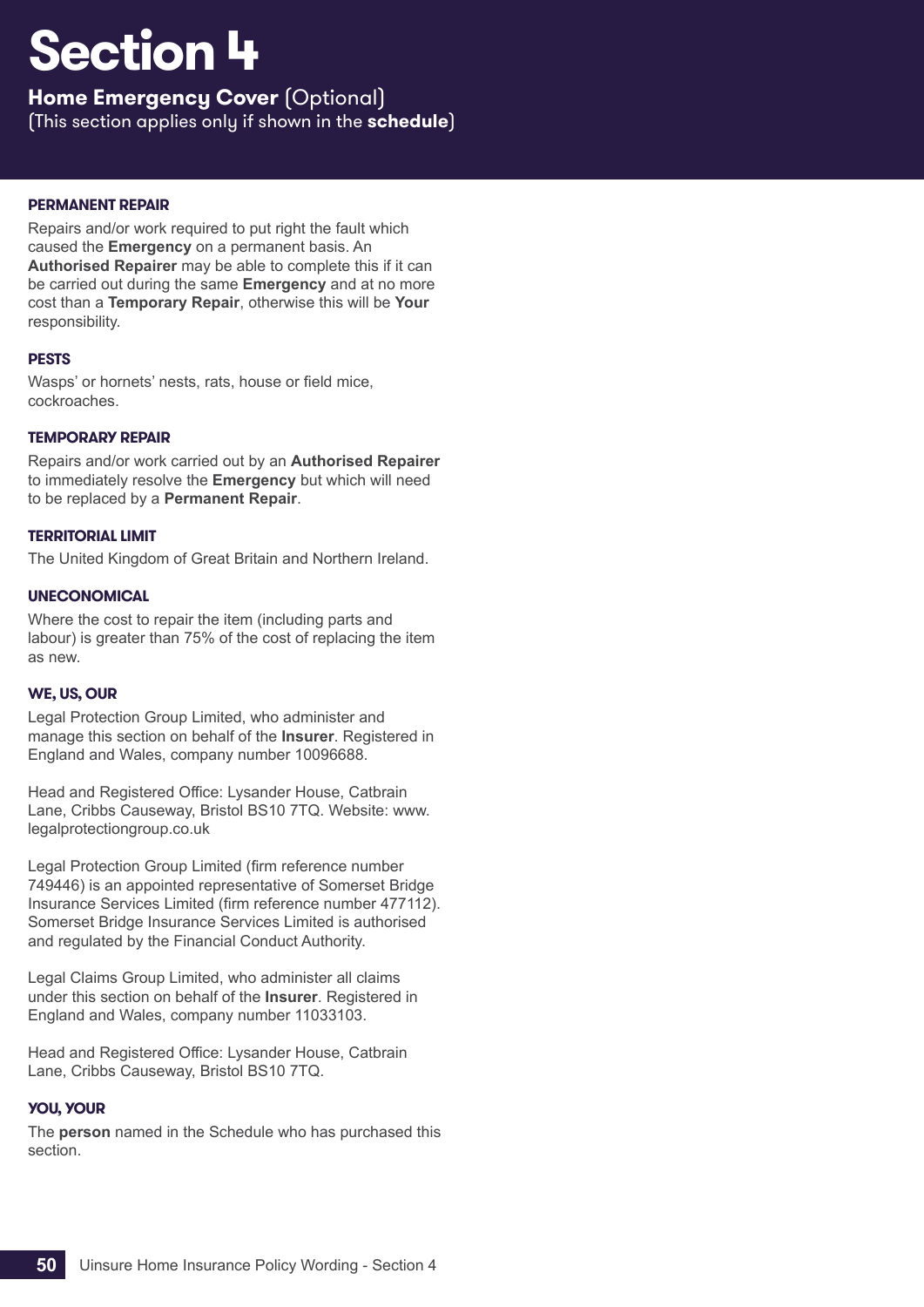## **Home Emergency Cover** (Optional)

| <b>What is insured</b>                                                                                                                                                                                                                                                                                                                                                                 | What is not insured                                                                                                                                                                                                                                                                                                                              |
|----------------------------------------------------------------------------------------------------------------------------------------------------------------------------------------------------------------------------------------------------------------------------------------------------------------------------------------------------------------------------------------|--------------------------------------------------------------------------------------------------------------------------------------------------------------------------------------------------------------------------------------------------------------------------------------------------------------------------------------------------|
| <b>PLUMBING AND DRAINAGE</b><br><b>Emergency Repairs following:</b>                                                                                                                                                                                                                                                                                                                    | i.<br>External toilets, taps, overflows and pipes which do not<br>cause or risk internal water damage.                                                                                                                                                                                                                                           |
| failure or damage to the Plumbing and Drainage<br>a.<br>system which is likely to result in internal flooding or<br>water damage;                                                                                                                                                                                                                                                      | ii.<br>Blockages caused by wilful misuse of the toilet.<br>Replacing central heating radiators, water tanks,<br>iii.                                                                                                                                                                                                                             |
| Blockage of the only working or accessible toilet in Your<br>b.<br>Home;                                                                                                                                                                                                                                                                                                               | cylinders.<br>iv. Any claim arising from hard water scale deposits,                                                                                                                                                                                                                                                                              |
| Blockage of external Plumbing and Drainage which can<br>C.<br>be cleared by jetting.                                                                                                                                                                                                                                                                                                   | including descaling work.<br>Any leaks which do not result in flooding or water<br>V.<br>damage.                                                                                                                                                                                                                                                 |
|                                                                                                                                                                                                                                                                                                                                                                                        | vi. Repairing domestic appliances, except leaks from fixed<br>external pipes.                                                                                                                                                                                                                                                                    |
|                                                                                                                                                                                                                                                                                                                                                                                        | vii. Waste disposal units, swimming pool or hot tubs.                                                                                                                                                                                                                                                                                            |
| DOMESTIC ELECTRIC, GAS OR WATER SUPPLY<br><b>Emergency Repairs following an Emergency which occurs</b><br>as a result of a complete failure of the Domestic Electric,<br>Gas or Water Supply in Your Home.                                                                                                                                                                             | Any failure solely affecting:<br>i.<br>lighting outside Your Home;<br>a.<br>b. alarm or surveillance systems;<br>c. swimming pools or their plumbing and filtration<br>systems;<br>d. leisure equipment.<br>ii.<br>Replacing or adjusting light bulbs.<br>Any claim arising from hard water scale deposits,<br>iii.<br>including descaling work. |
| <b>EXTERNAL WINDOWS, DOORS AND LOCKS</b><br><b>Emergency Repairs following an Emergency which occurs</b><br>as a result of failure to function or damage to the external<br>doors, windows or locks in Your Home.<br>Please note that an Authorised Repairer will attempt<br>to make Your Home safe and secure which may involve<br>boarding up windows and/or repairing broken locks. | Garages or outbuildings.<br>i.<br>ii.<br>Internal doors, glass or locks.<br>Window locks.<br>iii.<br>Doors which fail to open due to swelling.<br>iv.                                                                                                                                                                                            |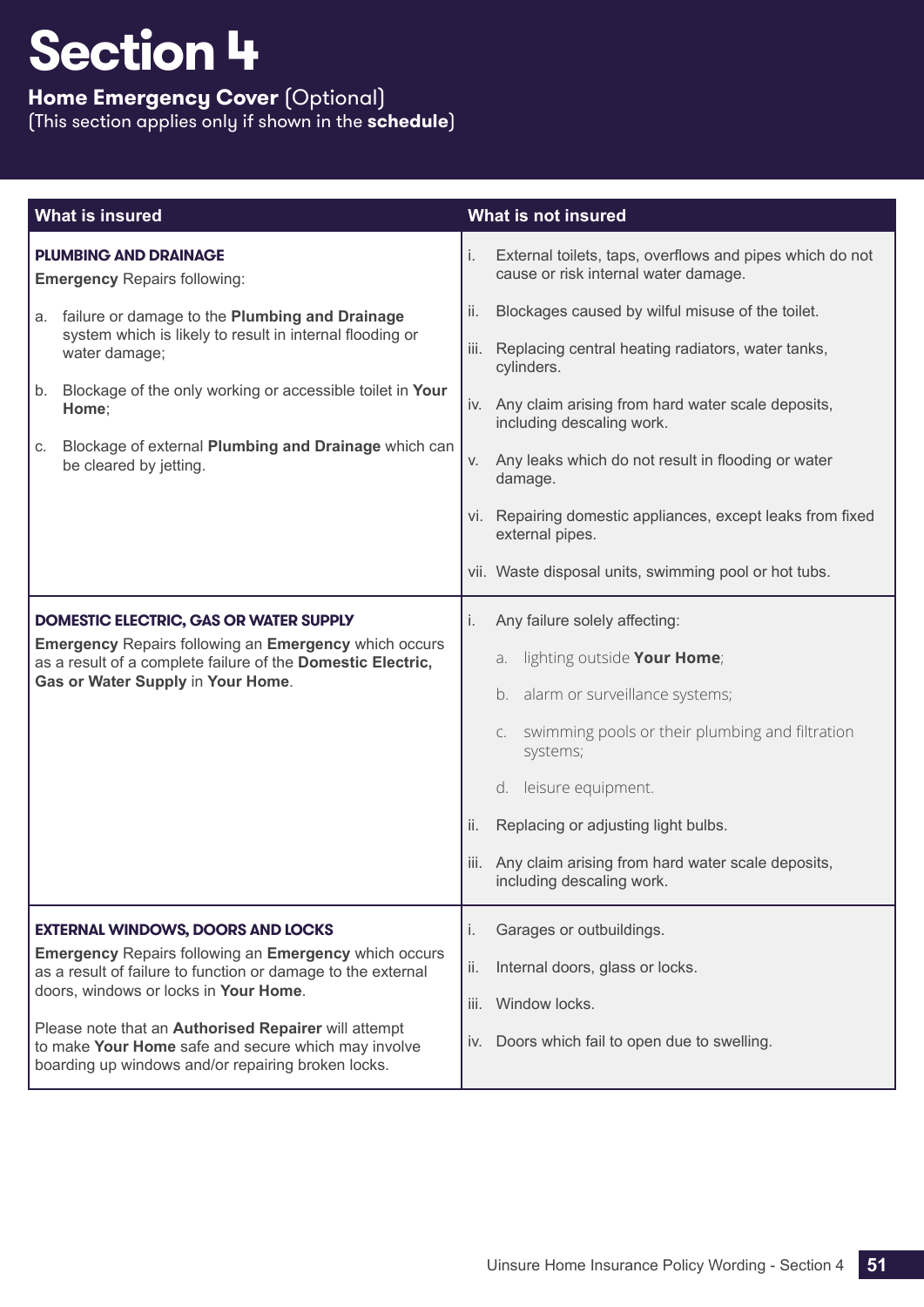## **Home Emergency Cover** (Optional)

| <b>What is covered?</b>                                                                                                                                                                                            | What is not covered?                                                                                                                                                                                                                                                                         |
|--------------------------------------------------------------------------------------------------------------------------------------------------------------------------------------------------------------------|----------------------------------------------------------------------------------------------------------------------------------------------------------------------------------------------------------------------------------------------------------------------------------------------|
| <b>LOST, DAMAGED OR STOLEN KEYS</b><br><b>Emergency Repairs following an Emergency which occurs</b><br>as a result of the keys to the external doors to Your Home:                                                 | i.<br>Keys to garages and outbuildings.                                                                                                                                                                                                                                                      |
| unexpectedly breaking; or<br>а.                                                                                                                                                                                    |                                                                                                                                                                                                                                                                                              |
| becoming lost or stolen; or<br>b.                                                                                                                                                                                  |                                                                                                                                                                                                                                                                                              |
| getting locked inside Your Home<br>C.                                                                                                                                                                              |                                                                                                                                                                                                                                                                                              |
| and there is no immediate access to a spare set.                                                                                                                                                                   |                                                                                                                                                                                                                                                                                              |
| Please note that an <b>Authorised Repairer</b> will attempt to gain<br>access to Your Home and where necessary, make it safe<br>and secure which may involve boarding up windows and/or<br>repairing broken locks. |                                                                                                                                                                                                                                                                                              |
| <b>MAIN SOURCE OF HEATING</b><br><b>Emergency Repairs following an Emergency which occurs</b><br>as a result of the complete failure to function or breakdown of<br>the Main Source Of Heating in Your Home.       | Where, in the Authorised Repairer's opinion, the failure<br>i.<br>of Your Main Heating System:                                                                                                                                                                                               |
|                                                                                                                                                                                                                    | a. does not constitute an <b>Emergency</b> ; or                                                                                                                                                                                                                                              |
|                                                                                                                                                                                                                    | b. is due to <b>Your</b> neglect or failure to maintain the<br>boiler (including failure to service the boiler in line<br>with the manufacturers recommendations within<br>the 12 months prior to the <b>Emergency</b> or a build-<br>up of limescale if You live in a hard water area.); or |
|                                                                                                                                                                                                                    | can be resolved by lighting, manually operating,<br>C.<br>resetting or routine operation or adjustment of the<br>boiler controls.                                                                                                                                                            |
|                                                                                                                                                                                                                    | Power flushing or descaling.<br>ii.                                                                                                                                                                                                                                                          |
|                                                                                                                                                                                                                    | Replacing central heating radiators, water tanks or<br>iii.<br>cylinders.                                                                                                                                                                                                                    |
|                                                                                                                                                                                                                    | Where an alternative source of heating is available from<br>iv.<br>an immersion or similar heater.                                                                                                                                                                                           |
|                                                                                                                                                                                                                    | Loss of hot water where an electric shower is available.<br>V.                                                                                                                                                                                                                               |
|                                                                                                                                                                                                                    | vi. Faults which do not result in a permanent failure to<br>function of the Main Source Of Heating in Your Home.                                                                                                                                                                             |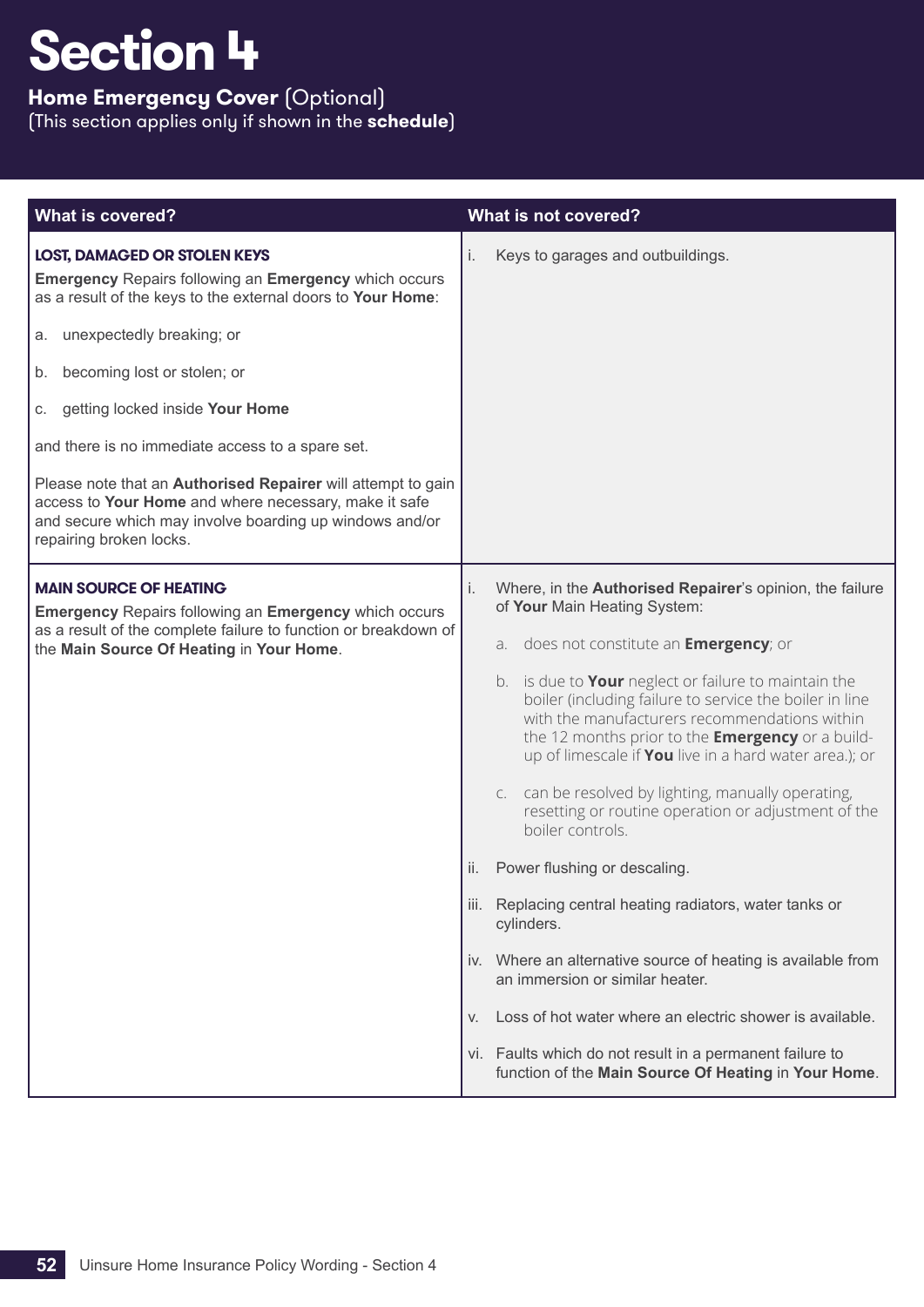## **Home Emergency Cover** (Optional)

| <b>What is covered?</b>                                                                                                                                                                                                                                                                                                                                                                                                                                                                                                                                                                                                                                                                                                                                                                                                            | What is not covered?                                                                                                                                                                                                                 |
|------------------------------------------------------------------------------------------------------------------------------------------------------------------------------------------------------------------------------------------------------------------------------------------------------------------------------------------------------------------------------------------------------------------------------------------------------------------------------------------------------------------------------------------------------------------------------------------------------------------------------------------------------------------------------------------------------------------------------------------------------------------------------------------------------------------------------------|--------------------------------------------------------------------------------------------------------------------------------------------------------------------------------------------------------------------------------------|
| <b>BOILER CONTRIBUTION</b><br>Subject to acceptance of a claim under the Main Source<br>of Heating Section of this policy, where Your boiler has<br>failed and is deemed by the Authorised Repairer and Us<br>to be Uneconomical to repair, We shall contribute (upon<br>production of an original receipt for payment) towards the<br>cost of a brand new like for like replacement up to £500<br>including VAT).                                                                                                                                                                                                                                                                                                                                                                                                                 | i.<br>Any labour, delivery or shipping costs.                                                                                                                                                                                        |
| <b>PEST INFESTATION</b><br><b>Emergency Repairs following an Emergency which occurs</b><br>as a result of an infestation of Pests in Your Home.                                                                                                                                                                                                                                                                                                                                                                                                                                                                                                                                                                                                                                                                                    | An infestation outside the main domestic area of Your<br>i.<br>Home.                                                                                                                                                                 |
| <b>ROOF DAMAGE</b><br>Emergency Repairs to the roof of Your Home following an<br>Emergency which occurs as a result of adverse weather<br>conditions or fallen trees.<br>Please note that:<br>an Authorised Repairer will attempt to prevent any<br>i.<br>further damage or water ingress which may involve using<br>a tarpaulin or similar material to resolve the Emergency;<br>and<br>ii.<br>loss or damage to buildings and/or contents may be<br>covered under Your Home insurance policy which may<br>include the costs of a Permanent Repair;<br>this cover only applies if You are responsible for the<br>iii.<br>repair and maintenance of the exterior and/or common<br>parts of Your Home. Cover does not apply if You are<br>only responsible for the repair and maintenance of the<br>internal features of Your Home. | i.<br>Claims where no internal damage is caused.<br>ii.<br>Costs for which other parties should be responsible.<br>Wear and tear or damage caused by inadequate roof<br>iii.<br>maintenance.<br>iv. Flat roofs over 10 years of age. |
| <b>OVERNIGHT ACCOMMODATION</b><br>The Insurer will pay up to £100 (including VAT) per Insured<br>Person, subject to a total maximum of £250 (including VAT)<br>for the cost of one night's alternative accommodation (room<br>and, where necessary, cost of transport only) if, as a result<br>of an Emergency We have agreed to cover under this<br>section, an Authorised Repairer agrees that Your Home is<br>uninhabitable.<br>Please note that You are responsible for paying the costs<br>of the accommodation which will then be reimbursed by the<br>Insurer as long as You provide all valid receipts within 30<br>days of the Emergency.                                                                                                                                                                                 |                                                                                                                                                                                                                                      |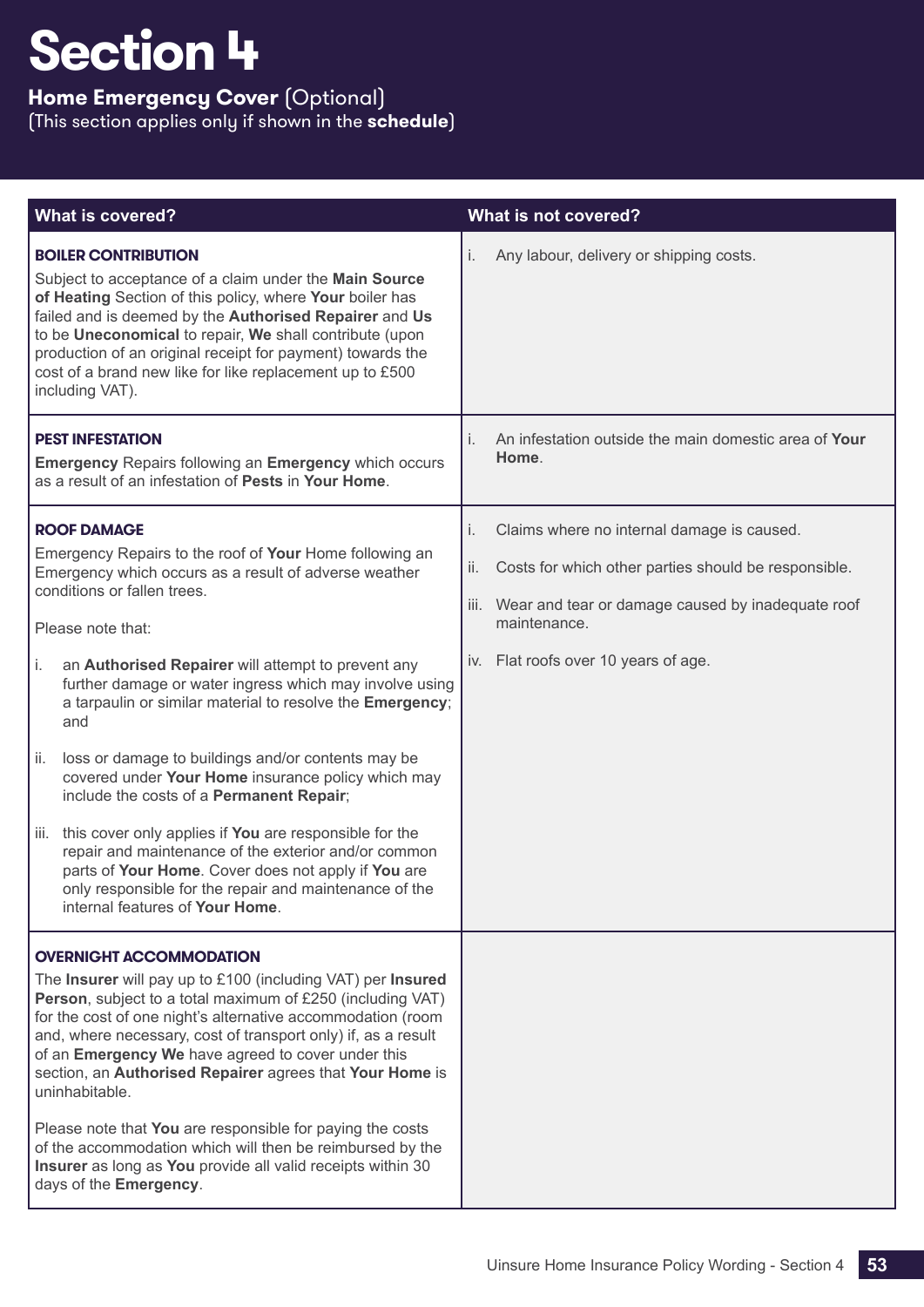**Home Emergency Cover** (Optional)

(This section applies only if shown in the **schedule**)

## **GENERAL EXCLUSIONS APPLYING TO THIS SECTION**

There is no cover for:

## **1. Claims arising before or within 24 hours of this section starting**

Any claim where the **Emergency** or event happened or was known about:

- a. before this section started; or
- b. within the first 24 hours of the start date of this section if this section is taken out separately to **Your Home** insurance policy.

## **2. Costs incurred and action taken which We have not authorised**

- a. Any **Emergency** Assistance Costs incurred:
- ii. before **We** have been notified of a request for **Emergency** Repairs; and/or
- iii. which **We** have not authorised or for work which has not been carried out by an **Authorised Repairer**.
- d. Any action taken by an **Insured Person** which **We** or the **Authorised Repairer** have not agreed to.

## **3. Wear and tear**

Any claim for items or parts which need to be replaced as a result of natural wear and tear including, but not limited to, tap washers, light bulbs, fuses in plugs or the cost of updating essential services including re-wiring of internal electrics.

## **4. Failure to carry out Home maintenance**

Any claim which would have been prevented through routine maintenance of **Your Home** including, but not limited to, servicing of the **Main Source Of Heating** and removing debris from guttering and drain pipes.

## **5. Failure to carry out remedial work or Permanent Repairs**

Any claim where an **Insured Person** has failed to carry out remedial work recommended to them or where an **Authorised Repairer** has carried out a **Temporary Repair** and an **Emergency** has recurred due to an **Insured Person**'s failure to subsequently carry out a **Permanent Repair**.

## **6. Warranties, design faults and incorrect installations or repairs**

Any **Emergency** Assistance Costs or **Emergency** Repairs which are

a result of a manufacturing or design defect, or maintenance, installation or repairs not carried out in accordance with the manufacturer's instructions or legal or regulatory requirements.

## **7. Unoccupied or second homes and rented or let properties**

Any claim where **Your Home**:

- a. has remained unoccupied for the last 30 days in a row; and/or
- b. is not occupied by anybody aged 18 or over when an **Authorised Repairer** arrives at **Your Home** to attend to an **Emergency**; and/or
- c. is rented to **You**, is let by **You** or is not **Your** principal place of residence.

## **8. Damage caused during repairs and losses not directly covered**

Any costs arising from:

- a. damage caused to **Your Home** as a result of an approved repairer having to gain access to **Your Home** or to access the source of the **Emergency** including, but not limited to, tracing leaking pipes behind walls or under floors (depending on the circumstances, the approved repairer will attempt to carry out **Emergency** Repairs but there is no cover under this section to reinstate **Your Home** to its original condition, although this may be covered under **Your** household insurance);
- b. losses which are not directly covered by this section including, but not limited to, replacing damaged personal belongings or loss of earnings if the **Emergency** results in an **Insured Person** having to take time off work.

## **9. Wilful acts**

Any claim resulting from an act which is wilfully carried out and the outcome of which is consciously intended by an **Insured Person**.

## **10. Health and safety and restricted access**

Any claim which cannot be dealt with due to health and safety regulations or a risk to the safety of an approved repairer. This may include, but is not limited to, dangerous weather conditions or the discovery of a substance requiring specialist attention such as asbestos.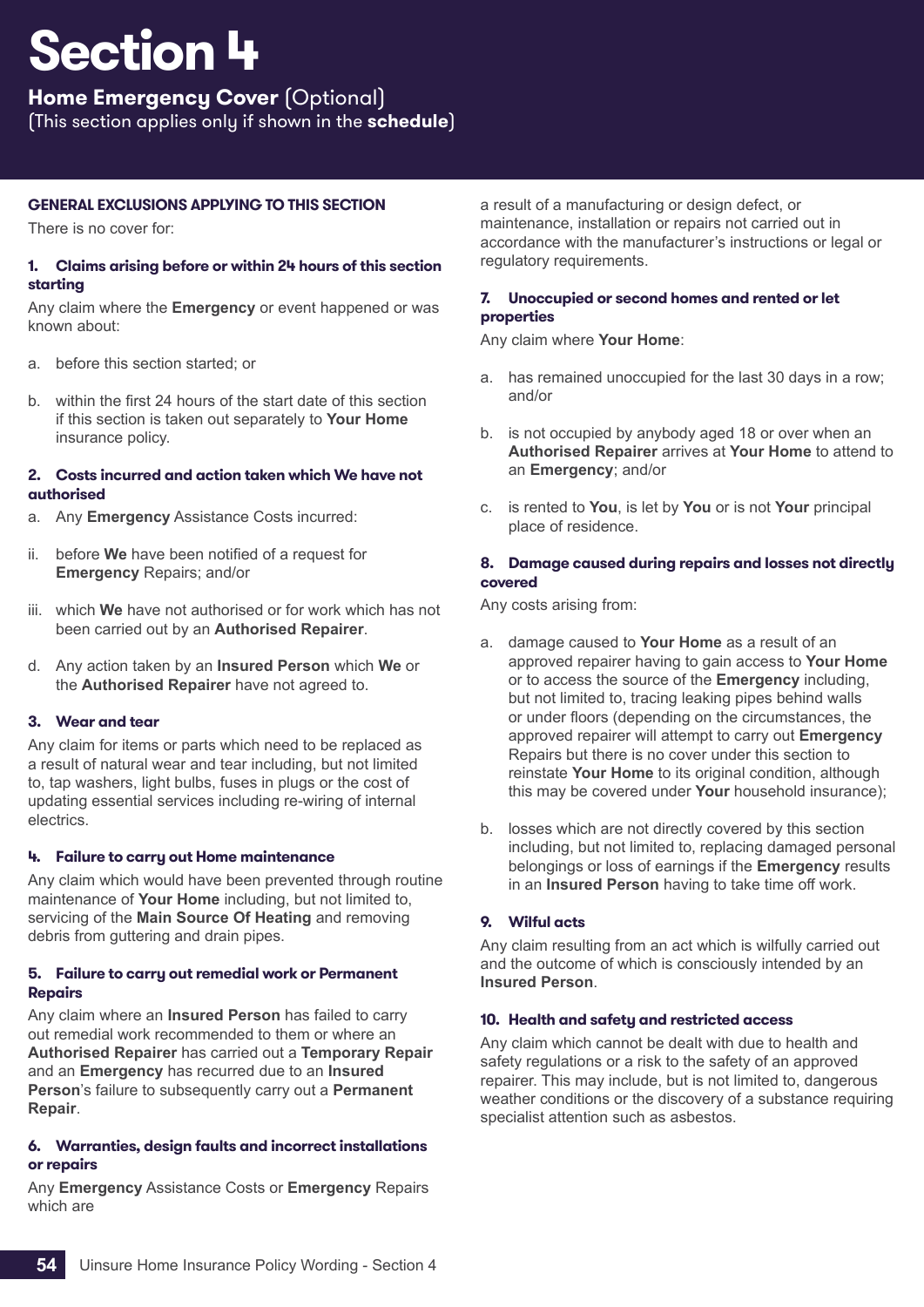## **Home Emergency Cover** (Optional)

(This section applies only if shown in the **schedule**)

## **11. Mains utility services**

Any claim arising from interruption, disconnection or failure of the mains electricity, gas or water supplies, however they are caused.

## **12. Subsidence**

Any claim arising from subsidence, heave or landslip.

### **13. War, terrorism, radioactive contamination and pressure waves**

Any claim resulting directly or indirectly from or in connection with:

- a. war, terrorism, invasion, act of foreign enemy, hostilities or warlike operations (whether war be declared or not), civil war, rebellion, revolution, insurrection, uprising, military or usurped power;
- b. ionising radiation or contamination by radioactivity from any nuclear fuel or any nuclear waste from the combustion of nuclear fuel;
- c. the radioactive, toxic, explosive or other hazardous properties of any explosive nuclear assembly or nuclear component of it;
- d. pressure waves caused by aircraft or other aerial devices travelling at sonic or supersonic speed.

## **GENERAL CONDITIONS APPLYING TO THIS SECTION**

An **Insured Person** must keep to these conditions as failure to do so may lead to **Us** refusing a claim or cancelling this section (please refer to condition 8).

## **1. An Insured Person's obligations**

An **Insured Person** must:

- a. keep to the terms and conditions of this section;
- b. take all reasonable precautions to prevent a claim from occurring under this section and to avoid incurring any unnecessary costs;
- c. ensure that **Your Home** and its systems and equipment are maintained in a good state of repair and serviced in accordance with the manufacturer's instructions;
- d. co-operate fully with **Us** and the **Authorised Repairer** and provide honest and accurate information at all times;
- e. accept **Our** or the **Authorised Repairer**'s decision

on the most suitable method of **Emergency** Repairs or choice of replacement parts used to resolve the **Emergency**;

f. ensure that a **Permanent Repair** is completed as soon as possible following a **Temporary Repair** in order to prevent an **Emergency** from recurring.

## **2. Our rights**

## **We** can:

- a. reclaim **Emergency** Assistance Costs from an **Insured Person** if **Emergency** Repairs are completed but it is subsequently established that the request for **Emergency** assistance was not covered by this section;
- b. pursue another party (who is not an **Insured Person** under this section) to recover **Emergency** Assistance Costs paid by the **Insurer** if **We** believe that party to be responsible for causing the **Emergency**. In these circumstances, an **Insured Person** must allow **Us** to take over and conduct any claim in their name and the **Insured Person** must also provide **Us** with any help and information **We** need.

## **3. Liability for additional costs and disruption in service**

- a. The **Insurer** is only liable for **Emergency** Assistance Costs following an **Emergency** and any other costs subsequently incurred to complete a **Permanent Repair** or any other work carried out are not covered by this section and are subject to a separate agreement between an **Insured Person** and another contractor (including an **Authorised Repairer**).
- b. **We** and an **Authorised Repairer** will make every effort to provide the **Emergency** assistance services described in this section but cannot be held responsible for any liability arising from a failure to provide these services in circumstances which are beyond **Our** or the **Authorised Repairer**'s reasonable control, such as severe weather conditions.

## **4. Parts availability**

- a. Where an **Authorised Repairer** does not carry the spare parts needed for **Emergency** Repairs, **We** or the **Authorised Repairer** will attempt to source replacement parts but cannot be held responsible for any delays in sourcing replacement parts which arise from circumstances beyond **Our** or the **Authorised Repairer**'s control.
- b. In order to carry out **Emergency** Repairs, the spare or replacement parts used by the **Authorised Repairer** may not be from the original manufacturer and may not be a like-for-like replacement.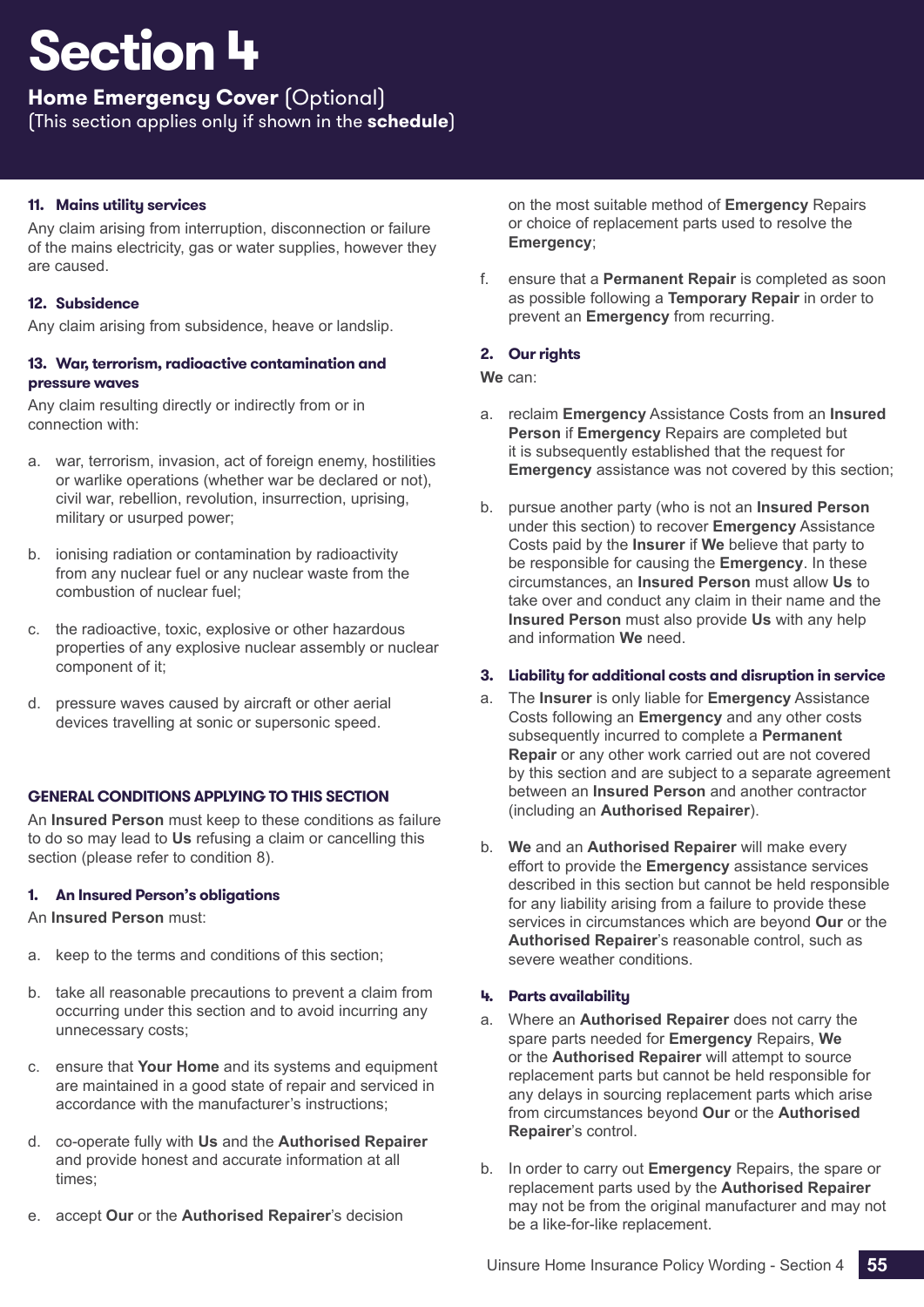## **Home Emergency Cover** (Optional)

(This section applies only if shown in the **schedule**)

## **5. Other insurance and apportionment of costs**

If any **Emergency** Assistance Costs covered by this section are also covered under an alternative insurance policy, or would have been covered if this section did not exist, the **Insurer** will only pay their share of these costs.

## **6. Disputes with Us**

If there is a dispute between **You** and **Us** over this section, which cannot be resolved through **Our** internal complaints handling process, **You** are entitled to seek a resolution through the Financial Ombudsman Service.

## <span id="page-57-0"></span>**7. Your cancellation rights**

a. Cooling-off period

You can cancel this section, without giving any reason, within 14 days of its start date or within 14 days of receiving **Your** policy documents, whichever is later. If **You** wish to exercise this right, **You** must notify the **person** who sold **You** this section. **You** will be entitled to a full refund of premium paid as long as an **Insured Person** has not made a claim under this section during the current **Period Of Insurance**.

b. Outside the cooling-off period

You can cancel this section at any other time, subject to providing the **person** who sold **You** this section with 7 days' notice but no refund of the premium paid will be given.

## **8. Our cancellation rights**

a. General

**We** can cancel this section at any time, where there is a valid reason to do so, subject to providing **You** with 7 days' notice. Reasons for cancellation may include, but are not strictly limited to:

- ii. an **Insured Person** has failed to co-operate with **Us** or an **Authorised Repairer** and this failure has significantly hindered **Our** ability to deal with a claim or administer this section;
- iii. where **We** or an **Authorised Repairer** have reason to believe that **Your Home** is not being maintained to a good state of repair.
- b. Fraudulent or dishonest claims

If **We** have evidence that an **Insured Person** has made a fraudulent, dishonest or exaggerated claim, or has deliberately misled **Us** or an **Authorised Repairer** when presenting relevant information in support of a claim, **We** reserve the right to cancel this section from the date of the alleged claim or misrepresentation and recover

from **You** any costs paid in respect of that claim which the **Insurer** otherwise would not have paid

If fraudulent activity or false or inaccurate information is identified, **We** may, at **Our** discretion, pass details to fraud prevention or law enforcement agencies who have the right to access and use this information, which could result in a prosecution.

## **9. Persons involved in this contract of insurance**

Unless expressly stated otherwise, any **person** who is not a party to the insurance under this section has no right under the Contracts (Rights of Third Parties) Act 1999 to enforce any of the terms of the insurance under this section.

## **10. Choice of law and Acts of Parliament**

- a. Unless otherwise agreed by **Us** in writing, the insurance under this section is governed by the laws applying to England and Wales.
- b. Any Acts of Parliament or Statutory Instruments referred to in this section shall include equivalent legislation in Scotland, Northern Ireland, the Isle of Man or the Channel Islands and shall also include any subsequent amending or replacement legislation.

## **THE FINANCIAL SERVICES COMPENSATION SCHEME**

The **Insurer** of this section is covered by the Financial Services Compensation Scheme (FSCS) and **You** may be entitled to compensation from the scheme if the **Insurer** cannot meet their obligations. This will depend on the circumstances of the claim.

Further information about the compensation scheme arrangements can be found on the FSCS website at www. fscs.org.uk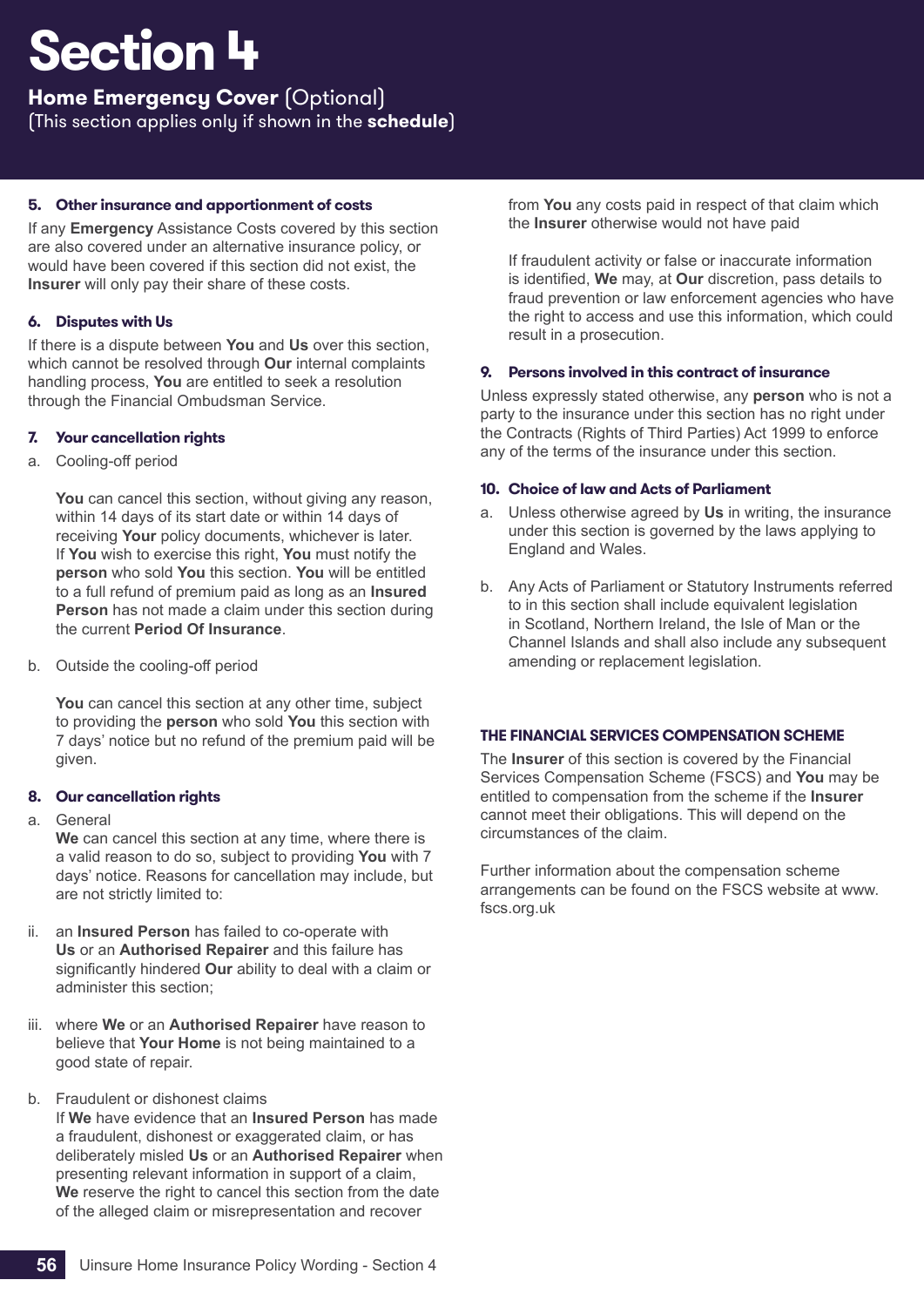**Home Emergency Cover** (Optional)

(This section applies only if shown in the **schedule**)

## **LEGAL PROTECTION GROUP DATA PROTECTION NOTICE**

In order to manage the **Home Emergency** insurance provided by this section, including the provision of helpline services, claims handling, underwriting and other administrative duties, **We** may need to share personal information which has been given to **Us** with other parties such as insurers, insurance intermediaries, law firms, experts, regulatory authorities or agents providing services to **Us** or on **Our** behalf. **We** will only request necessary information from an **Insured Person** and will only use it and disclose it in the course of arranging and administering this insurance.

Any personal information **We** hold about an **Insured Person** will be retained by **Us** for a period of seven years after this insurance expires and in any event, for the minimum periods required by relevant laws and regulations. This information may need to be retained for legal and regulatory reasons and for legitimate business purposes including (but not strictly limited to) establishing, pursuing or defending legal claims.

Sometimes **We** may need to send an **Insured Person**'s personal information to agents based outside of the European Economic Area and in doing so will ensure that those agents apply the same levels of confidentiality, protection and security that are applied by **Us**.

In arranging and managing this insurance and administering claims, **We** will comply with the provisions of the Data Protection legislation which is directly applicable in the United Kingdom (this includes the General Data Protection Regulation (EU) 2016/679 (otherwise known as GDPR) as well as any subsequent amending or replacement Data Protection legislation which is directly applicable in the United Kingdom) and unless required to do so by law or a professional body, will not disclose an **Insured Person**'s personal data to any other **person** or organisation without their consent.

**You** can find full details of **Our** privacy policy on **Our** website www.legalprotectiongroup.co.uk

More information on the Data Protection Act and the principles in place to protect personal information can be found on the Information Commissioner's Office website https://ico.org.uk/

An **Insured Person** has a right to obtain information **We** hold about them. This is called a Subject Access Request and in order to obtain such information, please write to:

The Data Protection Officer, Legal Protection Group Limited, Lysander House, Catbrain Lane, Cribbs Causeway, Bristol BS10 7TQ

If an **Insured Person** has a concern about the way **We** have handled their personal data, then they have the right to report this to the Information Commissioner's Office:

Website: https://ico.org.uk/concerns/

Phone: 0303 123 1113 (lines are open Monday to Friday 9am to 5pm)

Email: casework@ico.org.uk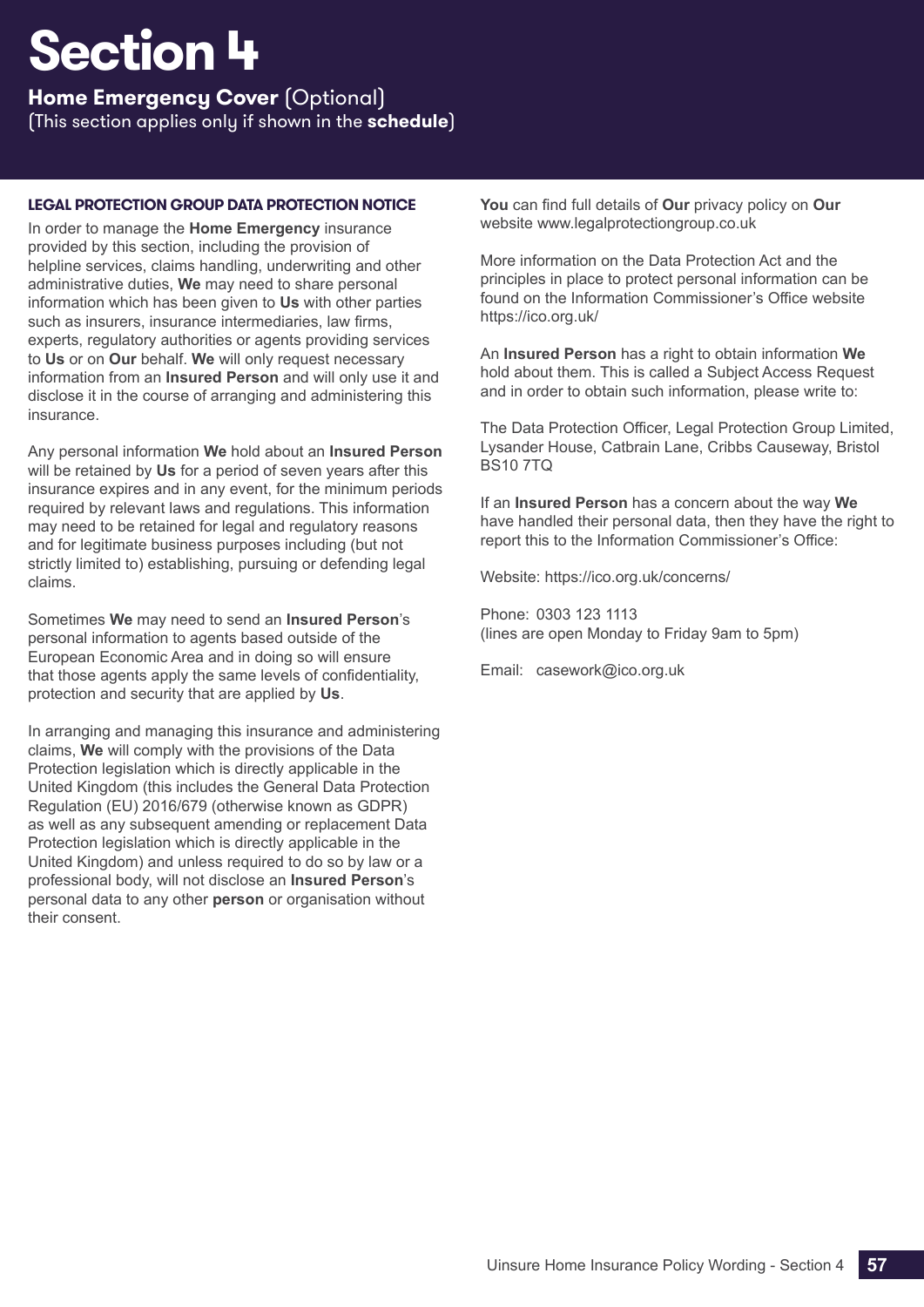## <span id="page-59-0"></span>**What to do if you have a complaint**

**Our** aim is to ensure that all aspects of **your** insurance are dealt with promptly, efficiently and fairly. At all times **we** are committed to providing **you** with the highest standard of service.

If **you** have any questions about **your** policy **you** should in the first instance contact **Uinsure**, PO Box 1189, Doncaster, DN1 9RP or call **Uinsure** on 0330 100 9602.

If **you** have any questions regarding **your** claim, in the first instance please contact **your** claims handler whose details will be shown in **your** claims documentation (please include **your** policy number and **your** claim number if appropriate).

In the event that **you** wish to make a complaint, **you** can do so at any time by following the procedure below:

If **your** complaint is about the way **your** policy was sold to **you**, please contact **your** financial adviser to report **your** complaint.

If **your** complaint relates to Section 1 - **Buildings** or Section 2 - **Contents**, **you** can call **us** on 0330 100 9602 or write to **us** at the address below (please include **your** policy number and claim number if appropriate).

**Uinsure** Customer Services,PO Box 1189, Doncaster, DN1 9RP

If appropriate **we** will pass **your** complaint on to **your** insurer as detailed on **your Schedule**.

If **your** complaint relates to Section 3 – Family Legal Expenses, please contact the Customer Services Advisor at Arc Legal Assistance Ltd, Lodge House, Lodge Lane, Langham, Colchester, CO4 5NE; or

If **your** complaint relates to section 4, **Home** Emergency, please contact the Customer Service Department at Legal Protection Group Limited, Lysander House, Catbrain Lane, Cribbs Causeway, Bristol BS10 7TQ. Alternatively, **you** can email **your** complaint to complaints@legalprotectiongroup. co.uk or phone 0333 700 1040 (lines are open Monday to Friday 9am to 5pm).

## **SERVICE STANDARDS**

**We** will try to resolve **your** complaint by the end of the third working day. If **we** are unable to do this, **we** will write to **you** within three working days to either:

- Tell **you** what **we** have done to resolve the problem; or
- Acknowledge **your** complaint and let **you** know when **you** can expect a full response.

**We** will always aim to resolve **your** complaint within eight weeks of receipt. If **we** are unable to do this **we** will give **you** the reasons for the delay and indicate when **we** will be able to provide a final response.

#### **FINANCIAL OMBUDSMAN SERVICE**

If **you** remain dissatisfied with the outcome of **your** complaint, **you** may have the right to refer **your** complaint to the Financial Ombudsman Service within 6 months of receiving **our** final response letter to **you**.

The Financial Ombudsman Service is an independent service in the UK for settling disputes between consumers and business providing financial services. **You** can find more information on the Financial Ombudsman Service at www.financial-ombudsman.org.uk.

**You** can ask the Financial Ombudsman Service to review **your** complaint if for any reason **you** are still dissatisfied with **our** final response, or if **we** have not issued **our** final response within eight weeks from **you** first raising the complaint.

**You** can contact the Financial Ombudsman Service at the address below, however, they will only consider **your** complaint once **you** have tried to resolve it with **us**.

The Financial Ombudsman Service, Exchange Tower, London, E14 9SR Tel No: 0800 023 4567 or 0300 123 9123 Email: complaint.info@financial-ombudsman.org.uk Website: www.financial-ombudsman.org.uk

### **FINANCIAL SERVICES COMPENSATION SCHEME**

**We** are covered by the Financial Services Compensation Scheme (FSCS). **You** may be entitled to compensation from the FSCS if **we** are unable to meet **our** obligations to **you** under this insurance.

<span id="page-59-1"></span>If **you** are entitled to compensation from the FSCS, the level and extent of the compensation will depend on the nature of this insurance. Further information about the FSCS is available on their website: www.fscs.org.uk or **you** can write to them at PO Box 300, Mitcheldean, GL17 1DY.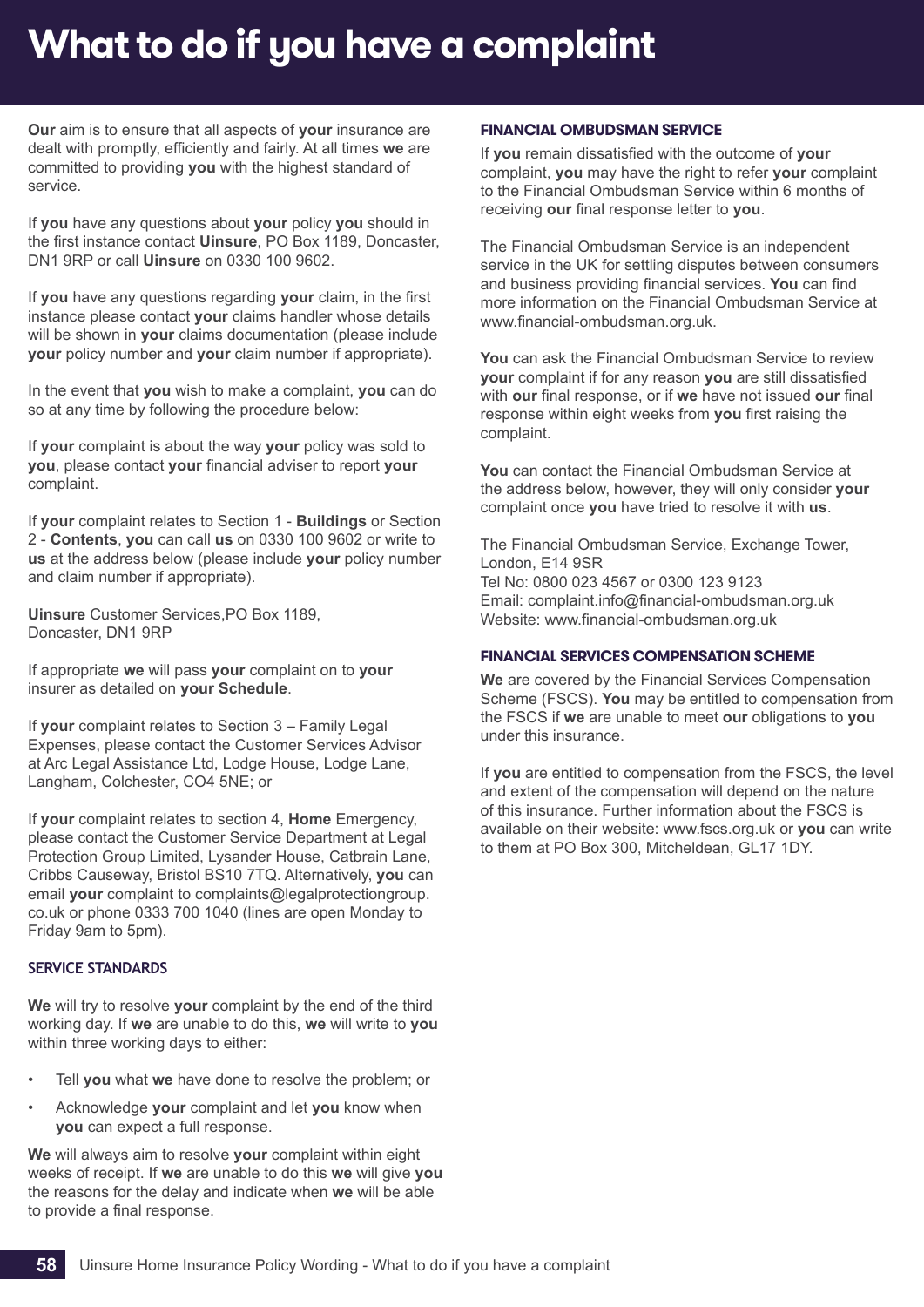## **Privacy Notice**

As an insurance product provider, **we** will need to collect personal information about **you**, and possibly **your family**, to arrange and administer **your** policy, and to handle any claims that **you** may make.

**Your** right to privacy is important to **us** and **we** are committed to keeping it protected. This Privacy Notice which will explain how **we** use the personal information **we** collect about **you** and how **you** can exercise **your** data protection rights. This Privacy Notice will help **you** understand the following:

## **HOW DO WE COLLECT YOUR PERSONAL INFORMATION?**

There are a number of ways in which **we** may collect **your** personal information.

If **you** have received a quote or purchased this policy from a financial adviser, **your** financial adviser will have provided **us** with **your** personal information on **your** behalf.

- **We** may also collect personal information directly from **you**:
- via enquiry, registration and claim forms;
- via feedback forms and forums;
- when **you** purchase any of **our** products or services;
- when **you** fill out a survey, or vote in a poll on **our** website;
- through quotes and application forms;
- via **our** telephone calls with **you**, which may be recorded;
- when **you** provide **your** details to **us** either online or offline; and
- through **our** use of cookies. **You** can find out more about this in **our** cookies policy which can be found at https://www.**uinsure**.co.uk

**We** may also collect **your** personal information from:

- publicly available sources of information, such as social media and networking sites;
- third party databases made available to the insurance industry, as well as databases where **you** have given **your** permission to share information with a third party like **us**;
- credit reference agencies; and
- any other policyholders or anybody authorised by **you** to provide **us** with **your** personal information.

## **WHAT PERSONAL INFORMATION DO WE COLLECT?**

The information **we** collect will depend on the type of insurance policy that **you** wish to receive a quote for and whether or not **you** purchase the policy.

Below are the types of information that **we** would typically collect from **you**:

- contact details such as **your** name, email address, postal address and telephone number;
- details of any other persons included on **your** policy;
- identification information such as **your** date of birth;
- financial information such as bank details, credit card details and information obtained as a result of any credit checks that **we** may undertake;
- information relevant to **your** insurance policy such as details about **your** property, previous insurance policies or claims;
- information relevant to **your** claim or **your** involvement in the matter giving rise to a claim;
- information about the nature of **your** business and commercial assets;
- **your** marketing preferences; and
- any other information that **we** may ask **you** or that **you** provide to **us**.

In certain circumstances **we** may also use information about **your** health but **we** will only do this where allowed by law or if **you** give **us your** consent.

## **HOW DO WE USE YOUR PERSONAL INFORMATION?**

**We** will use **your** personal information to:

- assess your application or renewal for an insurance quote;
- submit **your** application to **our** panel of insurers to enable them to provide **you** with a quote;
- verify the information provided;
- confirm **your** identity;
- assess **your** financial standing;
- prevent fraud;
- complying with **our** legal or regulatory obligations;
- improve **our** products, services, training and security;
- resolve any complaints you may have;
- administer and maintain **your** policies;
- assist **you** with claims and enquiries;
- maintain **your** insurance records; and
- facilitate **our** quality and compliance monitoring.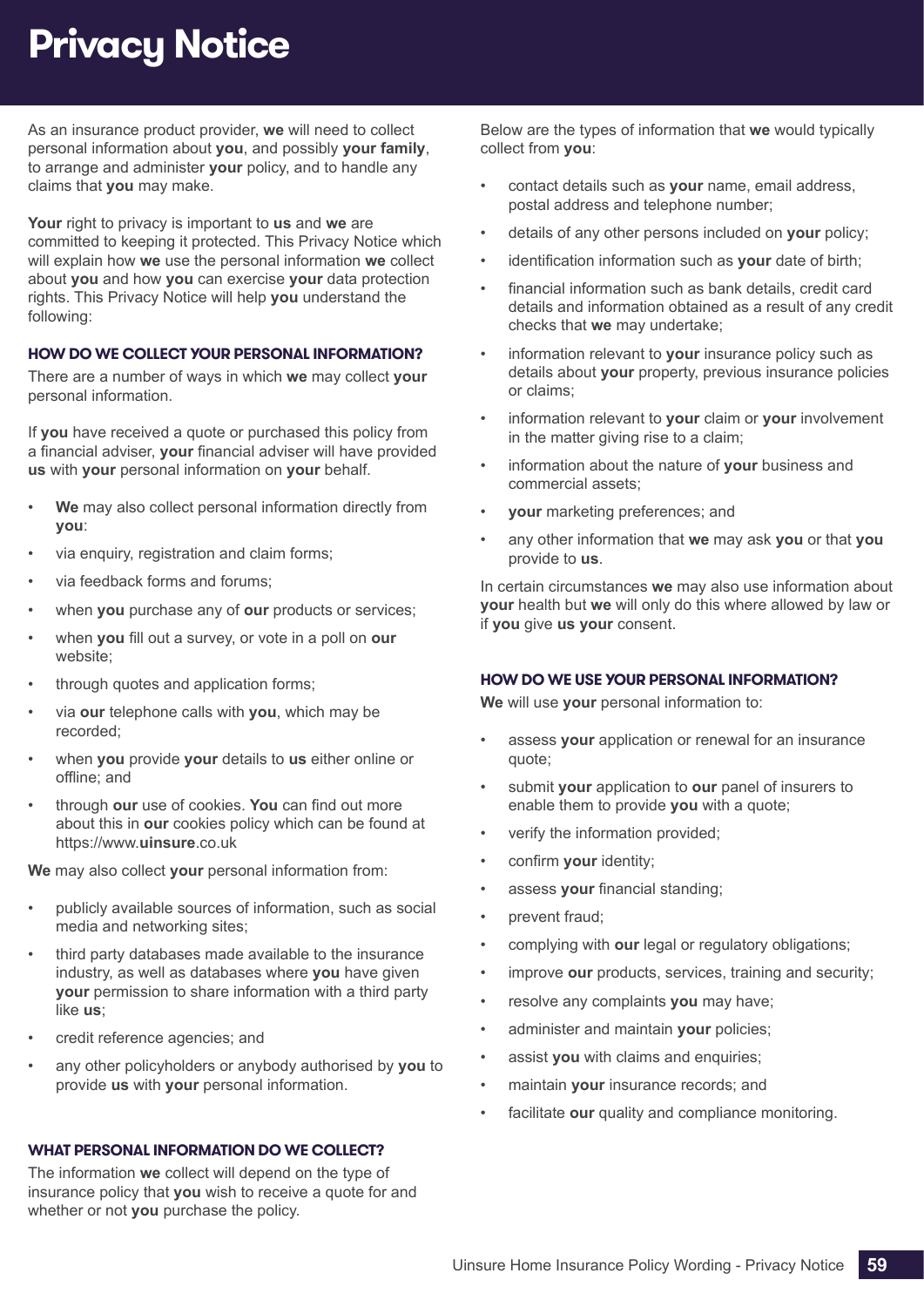## **LEGAL GROUNDS FOR PROCESSING YOUR PERSONAL INFORMATION**

Data protection laws require **us** to meet certain conditions before **we** are allowed to use **your** personal information in the manner described in this Privacy Notice. To use **your** personal information, **we** will rely on one or more of the following grounds:

### Performance of contract:

**We** need to use **your** personal information in order to provide **you** with the policy (which is a contract of insurance between **you** and **us**), and perform **our** obligations under it (such as making payments to **you** in respect of a claim made under the policy);

### Consent:

In certain circumstances, **we** may need **your** consent unless authorised by law in order to use personal information about **you** which is classed as "special categories of personal data "**You** will always be given a choice over the use of **your** personal data for marketing purposes.

### Necessity to establish, exercise or defend legal claims:

If **you**, or **we**, bring a legal claim against the other, **we** may use **your** information in either establishing **our** position, or defending ourselves in relation to that legal claim;

### Compliance with a legal obligation:

Where laws or regulations may require **us** to use **your** personal information in certain ways; and

## Legitimate Interests:

**We** will also process **your** personal information where this processing is in **our** "legitimate interests". When relying on this condition, **we** are required to carry out a balancing test of **our** interests in using **your** personal information (for example, carrying out market research), against the interests **you** have as a citizen and the rights **you** have under data protection laws. The outcome of this balancing test will determine whether **we** can use **your** personal information in the ways described in this Privacy Notice. **We** will always act reasonably and give full and proper consideration to **your** interests in carrying out this balancing test.

## **AUTOMATED DECISION MAKING**

Before **we** can offer **you** an insurance product or service, **we** may need to conduct the following activities, which involve automated (computer based) decision-making:

- Pricing and underwriting this process calculates the insurance risks based on the information that **you** have supplied. This will be used to calculate the premium **you** will have to pay;
- Credit Referencing using the information given, calculations are performed to evaluate **your** credit rating. This rating will help **us** to evaluate **your** ability to

pay for the quoted products and services; and

• Automated Claims – some small claims may qualify for automated processing, which will check the information **you** provide, resulting in a **settlement** or rejection of **your** claim.

The results of these automated decision-making processes may limit the products and services **we** can offer **you**. If **you** do not agree with the result, **you** have the right to request that **we** perform a manual reassessment using the same information that **you** originally provided.

### **WHO MAY WE SHARE YOUR PERSONAL INFORMATION WITH?**

**We** may share **your** personal information with:

- **your** relatives or, guardians (on **your** behalf where **you** are incapacitated or unable) or other people or organisations associated with **you** such as **your** financial adviser or **your** lawyer;
- other insurers, business partners, agents or carefully selected third parties providing a service to **us** or on **our** behalf, such as processing **our** mail, communicating with customers on **our** behalf, providing IT systems and administrative services, claims handling services and the development and improvement of **our** internal systems;
- credit reference agencies which **we** may use to check **your** credit history. Any checks completed by **us** when calculating a quotation are only visible to **you** (if **you** request a copy of **your** credit file at the credit reference agencies) and are not visible to other organisations. This type of credit reference check will not affect **your** credit file;
- premium finance companies should **you** choose to spread the cost of **your** policy into monthly instalments. Premium finance companies may use a credit reference agency to check **your** credit history and assess **your** application for credit. These searches will be visible to other organisations and could affect **your** credit file. Premium finance companies may also report the payment history of **your** account with them to credit reference agencies;
- organisations that have a specific role laid out in law, such as statutory bodies, regulatory authorities and other authorised bodies;
- other organisations where **we** have a duty to or are permitted to disclose **your** personal information by law, for example if **we** received a valid request from the police or other third party organisation in the interest of preventing and detecting crime;
- fraud prevention agencies and operators of registers available to the insurance industry to check information and prevent fraud;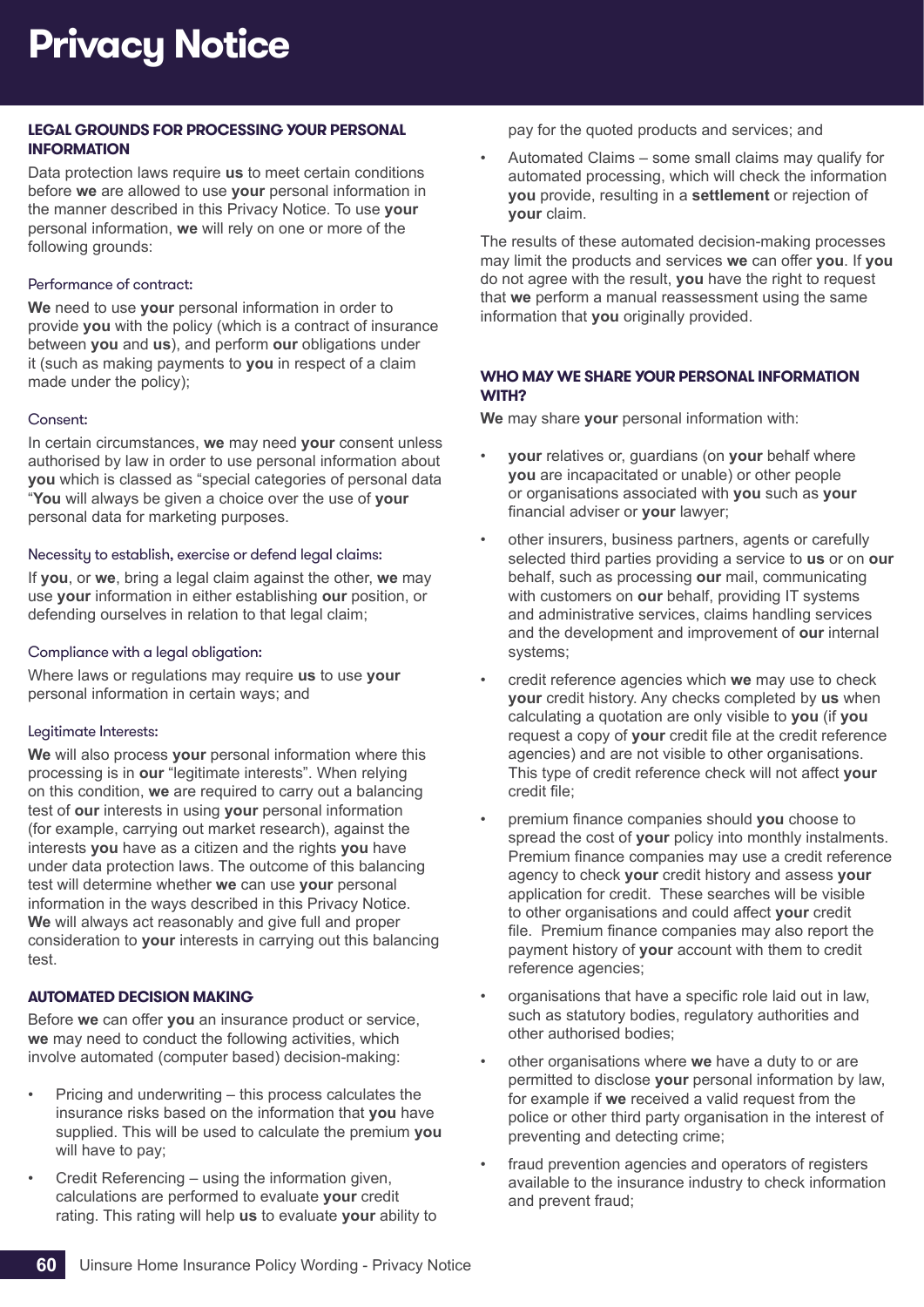## **Privacy Notice**

- third parties **we** use to recover **money you** may owe **us** or to whom **we** may sell **your** debt;
- another company, if **our** business or part of it is bought or taken over by that company to make sure **your** insurance policy can continue to be serviced or as part of preliminary discussions with that company about a possible sale or take over;
- other companies or brands within the **Uinsure** group, for example, where **we** are unable to provide **you** with an insurance product **we** will check whether they have an insurance product, which may suit **your** needs;
- other companies when **we** are trailing their products and services which **we** consider may improve **our** services to **you** or **our** business processes; or
- other third parties if **you** have given **us your** permission to do so, or there is sufficient reason to believe they are acting on **your** behalf.

Sometimes **your** personal information may be sent to other parties outside of the European Economic Area (EEA) in connection with the purposes set out above. **We** will take all reasonable steps to ensure that **your** personal information is treated securely and in accordance with this Privacy Notice, and in doing so may rely on certain "transfer mechanisms" such as the EUUs Privacy Shield, and the standard contractual clauses approved by the European Commission. If **you** would like further information please contact **us**.

#### **HOW LONG WILL WE KEEP YOUR INFORMATION?**

**We** will only keep **your** personal information for as long as reasonably necessary to fulfil the relevant purposes set out in this Privacy Notice and in order to comply with **our** legal and regulatory obligations. The time period **we** retain **your** personal information for will differ depending on the nature of the personal information and what **we** do with it. How long **we** keep personal information is primarily determined by **our** regulatory obligations. **We** typically keep quote information for 3 years, and policy and claims records for up to 7 years from the end of **our** relationship with **you**. In some cases, such as if there is a dispute or a legal action **we** may be required to keep personal information for longer.

## **YOUR RIGHTS**

**You** have a number of rights concerning the personal information **we** use. **You** may request that **we**:

• provide **you** with details of the personal information **we** hold about **you**. All requests are free of charge, although for requests for the provision of personal information **we** hold about **you we** reserve the right to charge a reasonable administrative fee where, **we** believe an excessive number of requests are being made. Wherever possible, **we** will respond within one month from receipt of the request, but if **we** do not, **we** will notify **you** of anticipated timelines ahead of the

one month deadline. **Your** personal information can be provided in a structured, commonly used, machine readable form when asked;

- correct inaccurate or incomplete personal information held about **you**;
- erase **your** personal information where **you** believe it is no longer required;
- restrict the processing of **your** personal information. **You** have the right to ask that suppress processing **your** personal information. **We** will continue to store **your** personal information but will no longer process it;
- stop **your** personal information from being used for profiling, direct marketing or research purpose;
- You have rights in relation to automated decision making and profiling, to reduce the risk that a potentially damaging decision is taken without human intervention; and
- perform a manual reassessment using the same information that **you** originally provided if **we** have used automated decision making and profiling and this is likely to be potentially damaging.

Please note, in some cases even when **you** make a request concerning **your** personal information, **we** may not be required, or may not be able, to honour it, as this may result in **us** not being able to fulfil **our** legal and regulatory obligations, or there is a minimum statutory period of time for which **we** have to keep **your** information. If this is the case, **we** will let **you** know **our** reasons.

To make a request, please write to **us** at Uinsure Limited, PO Box 5524, Manchester, M61 0QR.

To ensure that **we** do not disclose **your** personal information to someone who is not entitled to it, when **you** are making the request **we** may ask **you** to provide **us** with **your** name, address, date of birth, policy number(s) and a copy of **your** photo identification.

## **FURTHER INFORMATION**

If **you** require further information on, or wish to complain about, the way that **we** use **your** personal information, please write to **us** at Uinsure Limited, PO Box 5524, Manchester, M61 0QR.

If **you** believe **we** have not complied with **our** obligations in relation to the handling of **your** personal information **you** have a right to submit a complaint to the Information Commissioner. For further information please visit https:// ico.org.uk/global/contact-**us**/